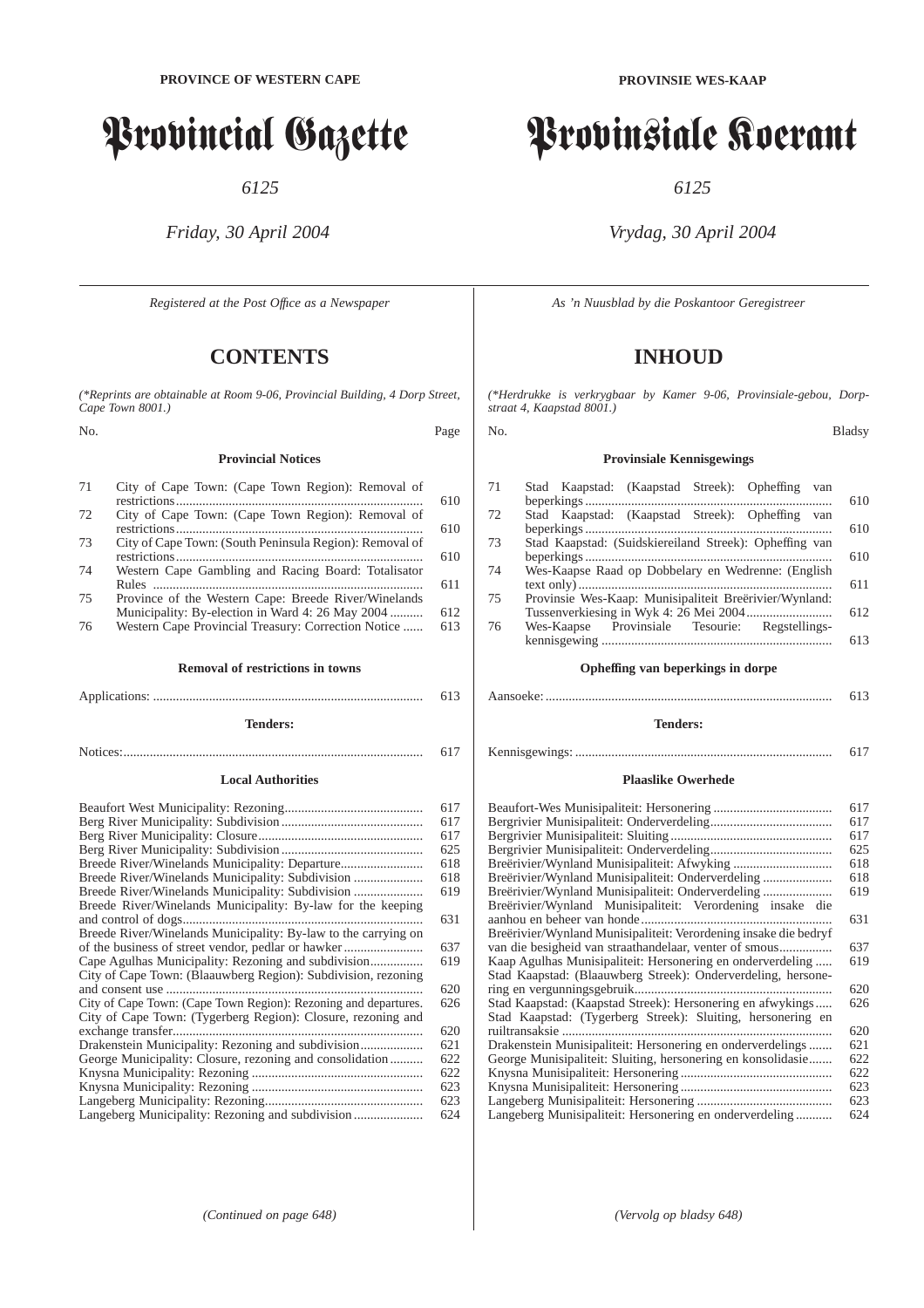## **PROVINCIAL NOTICES**

The following Provincial Notices are published for general information.

G. A. LAWRENCE, DIRECTOR-GENERAL

Provincial Building, Wale Street, Cape Town.

P.N. 71/2004 30 April 2004

## CITY OF CAPE TOWN: CAPE TOWN ADMINISTRATION

## REMOVAL OF RESTRICTIONS ACT, 1967

I, Farzana Kapdi, in my capacity as Assistant Director in the Department of Environmental Affairs and Development Planning: Western Cape, acting in terms of the powers contemplated by section  $2(1)$ of the Removal of Restrictions Act, 1967 (Act 84 of 1967), duly delegated to me in terms of section 1 of the Western Cape Delegation of Powers Law, 1994, and on application by the owner of Erven 853 and 854, Oranjezicht, amends condition C.6.(c) contained in Deed of Transfer No. T.32057 of 2002 to read as follows:

''That the purchaser shall be obliged to set back all such buildings to a line of building frontage approved of by the City Engineer which shall not be less than 3,78 metres from the back line of the footway in each street or in the case of side streets marked on the plan not less than 3,15 metres so as to form a forecourt or garden in front thereof, provided however that within such strip of vacant property the Purchaser may, if he so desires, erect or construct a garage, which shall be a single-storey structure and may not at any time be used as or be converted into habitable room or rooms or be built upon, stoep or verandah.''

P.N. 72/2004 30 April 2004

## CITY OF CAPE TOWN:

## CAPE TOWN ADMINISTRATION

## REMOVAL OF RESTRICTIONS ACT, 1967

I, Farzana Kapdi, in my capacity as Assistant Director in the Department of Environmental Affairs and Development Planning: Western Cape, acting in terms of the powers contemplated by section  $2(\overline{1})$ of the Removal of Restrictions Act, 1967 (Act 84 of 1967), duly delegated to me in terms of section 1 of the Western Cape Delegation of Powers Law, 1994, and on application by the owner of Erf 44972, Cape Town at Rondebosch, remove condition C.3.(d), contained in Deed of Transfer No. T.52110 of 2003.

P.N. 73/2004 30 April 2004

## CITY OF CAPE TOWN:

## SOUTH PENINSULA REGION

## REMOVAL OF RESTRICTIONS ACT, 1967

I, André John Lombaard, in my capacity as Assistant Director in the Department of Environmental Affairs and Development Planning: Western Cape, acting in terms of the powers contemplated by section  $2(\overline{1})$ of the Removal of Restrictions Act, 1967 (Act 84 of 1967), duly delegated to me in terms of section 1 of the Western Cape Delegation of Powers Law, 1994, and on application by the owner of Erf 5048, Constantia, remove conditions B.3.(b), (c) and (d) contained in Deed of Transfer No. T.40696 of 1980.

## **PROVINSIALE KENNISGEWINGS**

Die volgende Provinsiale Kennisgewings word vir algemene inligting gepubliseer.

G. A. LAWRENCE, DIREKTEUR-GENERAAL

Provinsiale-gebou, Waalstraat, Kaapstad.

P.K. 71/2004 30 April 2004

## STAD KAAPSTAD: KAAPSTAD ADMINISTRASIE

#### WET OP OPHEFFING VAN BEPERKINGS, 1967

Ek, Farzana Kapdi, in my hoedanigheid as Assistent-Direkteur in die Departement van Omgewingsake en Ontwikkelingsbeplanning: Wes-Kaap, handelende ingevolge die bevoegdheid beoog in artikel 2(1) van die Wet op Opheffing van Beperkings, 1967 (Wet 84 van 1967), behoorlik aan my gedelegeer ingevolge artikel 1 van die Wes-Kaapse Wet op die Delegasie van Bevoegdhede, 1994, en op aansoek van die eienaar van Erwe 853 en 854, Oranjezicht, wysig voorwaarde C.6.(c) vervat in Transportakte Nr. T.32057 van 2002, om as volg te lees:

''That the purchaser shall be obliged to set back all such buildings to a line of building frontage approved of by the City Engineer which shall not be less than 3,78 metres from the back line of the footway in each street or in the case of side streets marked on the plan not less than 3,15 metres so as to form a forecourt or garden in front thereof, provided however that within such strip of vacant property the Purchaser may, if he so desires, erect or construct a garage, which shall be a single-storey structure and may not at any time be used as or be converted into habitable room or rooms or be built upon, stoep or verandah.''

P.K. 72/2004 30 April 2004

## STAD KAAPSTAD:

## KAAPSTAD ADMINISTRASIE

## WET OP OPHEFFING VAN BEPERKINGS, 1967

Ek, Farzana Kapdi, in my hoedanigheid as Assistent-Direkteur in die Departement van Omgewingsake en Ontwikkelingsbeplanning: Wes-Kaap, handelende ingevolge die bevoegdheid beoog in artikel 2(1) van die Wet op Opheffing van Beperkings, 1967 (Wet 84 van 1967), behoorlik aan my gedelegeer ingevolge artikel 1 van die Wes-Kaapse Wet op die Delegasie van Bevoegdhede, 1994, en op aansoek van die eienaar van Erf 44972, Kaapstad te Rondebosch, hef voorwaarde C.3(d) vervat in Transportakte Nr. T.52110 van 2003, op.

P.K. 73/2004 30 April 2004

## STAD KAAPSTAD:

## SUIDSKIEREILAND STREEK

#### WET OP OPHEFFING VAN BEPERKINGS, 1967

Ek, André John Lombaard, in my hoedanigheid as Assistent-Direkteur in die Departement van Omgewingsake en Ontwikkelingsbeplanning: Wes-Kaap, handelende ingevolge die bevoegdheid beoog in artikel 2(1) van die Wet op Opheffing van Beperkings, 1967 (Wet 84 van 1967), behoorlik aan my gedelegeer ingevolge artikel 1 van die Wes-Kaapse Wet op die Delegasie van Bevoegdhede, 1994, en op aansoek van die eienaar van Erf 5048, Constantia, hef voorwaardes B.3.(b), (c) en (d) vervat in Transportakte Nr. T.40696 van 1980, op.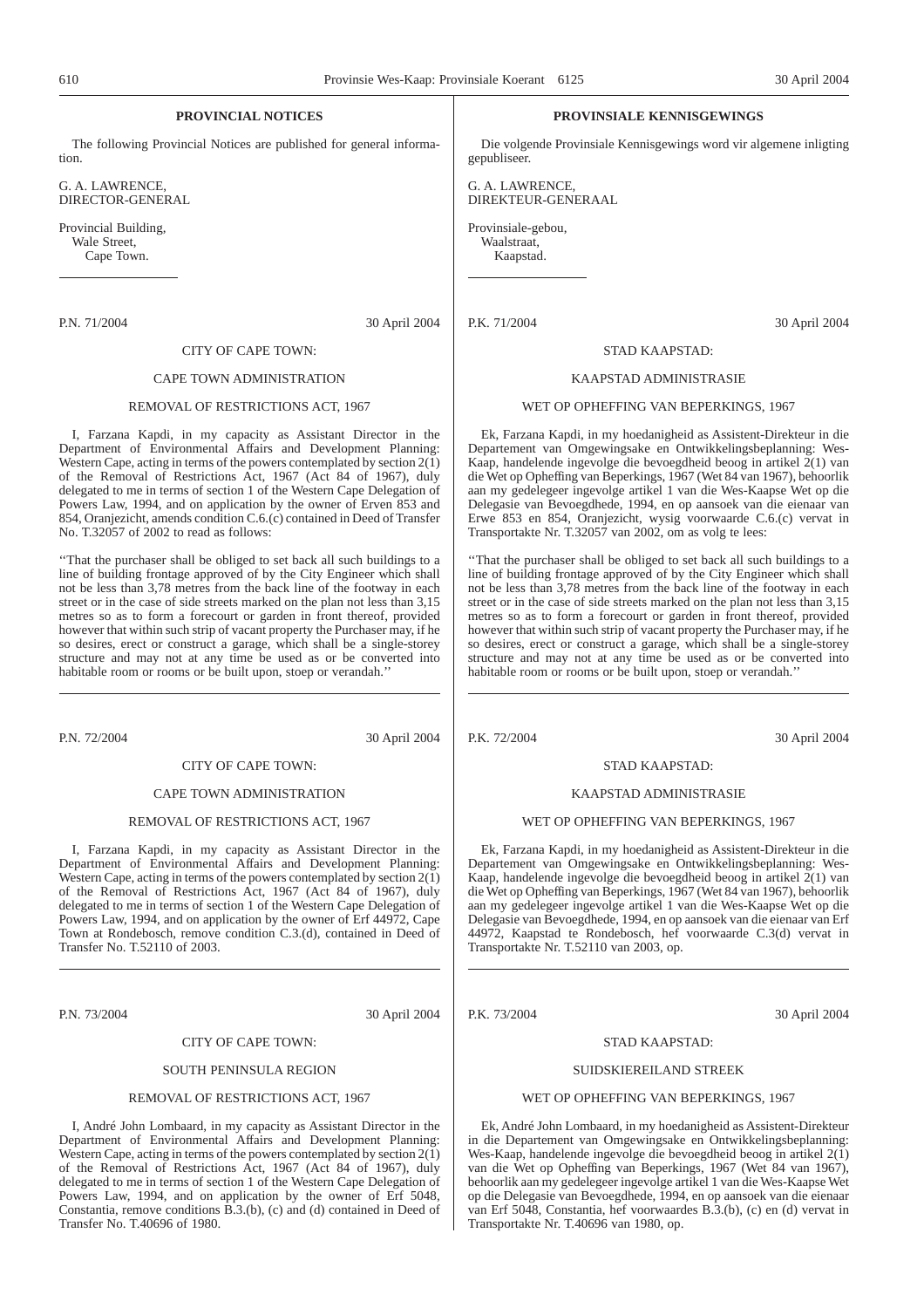P.N. 74/2004 30 April 2004

## **WESTERN CAPE GAMBLING AND RACING BOARD**

## **TOTALISATOR RULES**

In terms of section 82 of the Western Cape Gambling and Racing Law, Law 4 of 1996, as amended, the Western Cape Gambling and Racing Board hereby makes the following amendments to the Rules published in Provincial Gazette Extraordinary 6073 under Provincial Notice 338/2003 dated 13 October 2003 and amended by P.N. 402/2003 dated 5 December 2003 and P.N. 43/2004 dated 5 March 2004:

## **GENERAL EXPLANATORY NOTE**

[ ] Words in bold type in square brackets indicate omissions from the existing rules.

Words underlined with a solid line indicate insertions in existing rules.

- 1. The following sub-rule is hereby substituted for sub-rule 2.23:
	- "2.23 MORE THAN 20 RUNNERS: Where there is a field in excess of 20 runners, all runners bearing the number 20 and higher are treated as a single runner (bearing the number 20, even if the runner actually bearing the number 20 is scratched) and, notwithstanding the official result, all such runners are deemed to finish in the place that the first of such runners finishes.
- 2. Rule 15 is hereby amended—
	- (a) by the substitution for sub-rule (1) of the following sub-rule:
		- ''**15.1 UNIT OF BETTING**: The unit of betting for each pool is R1.00 with the exception of the two odd/even **[exotic]** bets and the pick 3 for which the unit of betting will be R10.00'', and
	- (b) by the substitution for sub-rule (2) of the following sub-rule:
		- ''**15.2 MINIMUM BET**: The minimum bet on all pools shall be R6.00 with the exception of the two odd/even bets and the pick 3 where the minimum bet will be R10.00.''.
- 3. The following rule is inserted after Rule 17:

## ''**PICK 3 POOL:**

## **18.1. PURPOSE: The purpose of the pick 3 is to select the winners of each of the legs constituting a pick 3 as designated in the official race card.**

**18.2. UNIT OF BETTING AND MINIMUM BET:** Refer to Chapter 15.

**18.3. BRACKETING OF HORSES:** The bracketing of horses shall not apply to a pick 3.

18.4. RESERVE RUNNER: The carded number of any Reserve runner replacing a scratched horse remains unaltered and consequently field selections should include all horses carded. Rule 18.5 applies to scratchings.

## **18.5. SCRATCHINGS:**

**18.5.1.** If any horse is scratched from any leg, the holder of any ticket on which such horse has been selected, shall be deemed to have selected the totalisator favourite in such leg.

**18.5.2.** No refunds shall be given in respect of scratched horses.

**18.5.3.** In the event of joint totalisator favourites being declared in a particular race, a scratched horse to be substituted by the totalisator favourite in terms of Rule 18.5.1. will be substituted with the joint totalisator favourite, which is highest placed in the order of finishing of that race.

**18.5.4.** In the event of joint totalisator favourites dead heating for first place, a scratched horse to be substituted in terms of Rule 18.5.1. will be substituted with the joint totalisator favourite bearing the lower race card number.

## **18.6. CALCULATION OF DIVIDEND:**

**18.6.1.** The dividend shall be determined by dividing the net pool by the total number of unit and fractional unit bets on the winning combination/s.

**18.6.2.** In the event that there are no full unit winning bets on a pick 3 pool, and at the same time, the sum of the percentage of bets purchased of all fractional winners is less than 100% of the unit of betting, then the dividend will be determined in respect of a full unit of betting and the balance of the dividend not apportioned to the fractional winners, will be carried over in terms of Rule 18.7 or apportioned in terms of Rule 18.10.2.

**18.7. CARRY FORWARD:** In the event of there being no ticket on any of the winning combinations, the net pool will be carried forward and added to a net pick 3 pool selected at the sole discretion of Management, provided that such carry forward is made within one month of the original pool.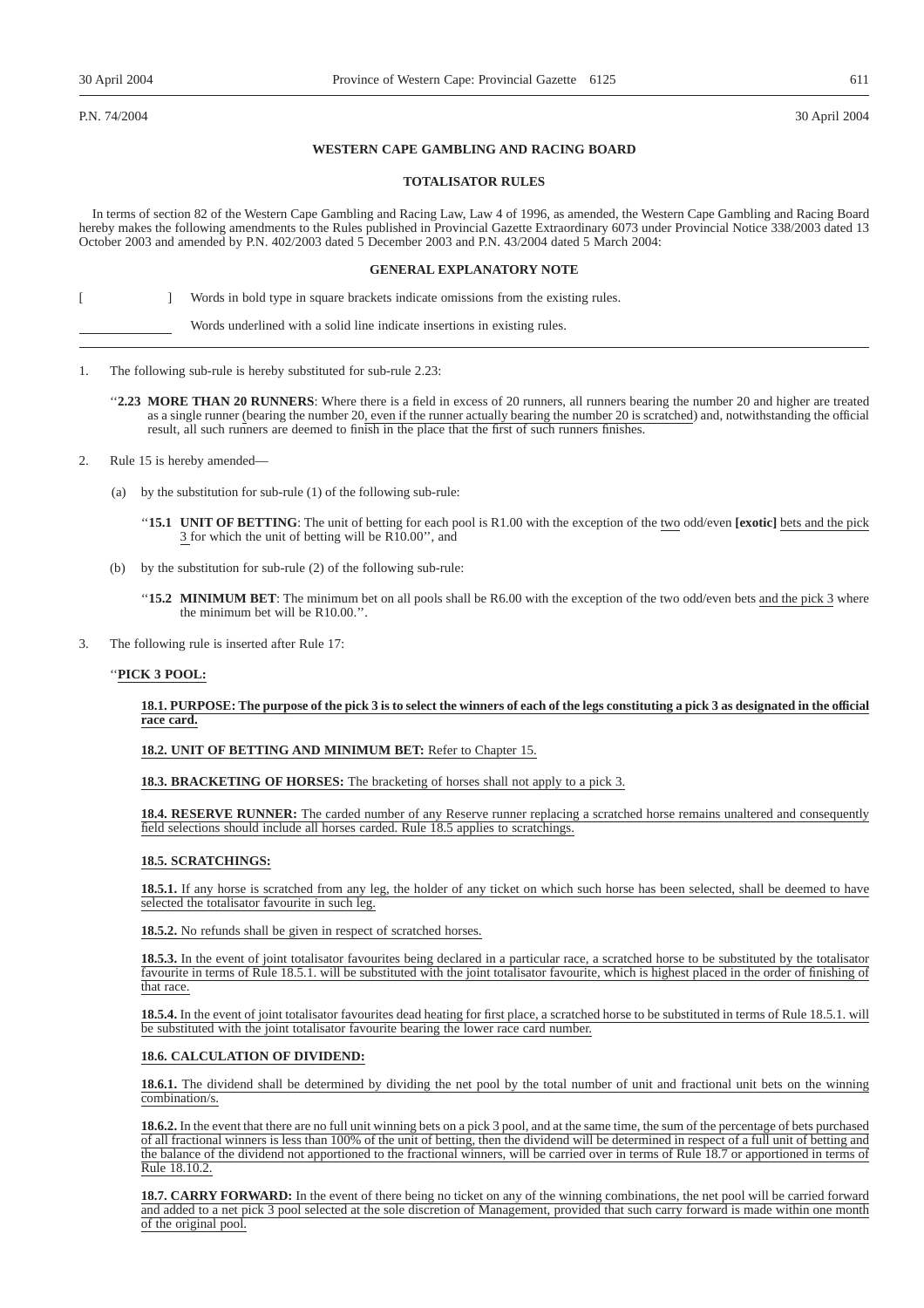**18.8. ABANDONED OR CANCELLED LEGS:** If for any reason whatsoever a pick 3 race is abandoned or cancelled the dividend shall be determined by dividing the net pool by the number of unit bets on the winning combinations in the legs of the pick 3 which were duly decided provided that if there is no unit bet on the winning combinations, read in conjunction with **Rule 18.6.2.**, the provisions of **Rule 18.7**. shall apply.

All selections in any abandoned or cancelled legs shall be deemed to be winning selections.

**18.9. REFUNDS:** No refunds will be made in respect of any pick 3 tickets, except in instances where a race meeting is cancelled or abandoned before either the first or second leg of a pick 3 pool. No refunds will be made in respect of any pool carried forward.

## **18.10 DEAD HEAT:**

**18.10.1.** In the event of a dead heat between two or more horses in any leg for the first place in a pick 3 pool resulting in more than one winning combination, the net pool shall be divided into as many equal portions as there are winning combinations, and each such portion shall then be divided by the number of unit bets on each of the combinations.

**18.10.2.** Should there be no unit bets on one or more of the winning combinations as provided for under Rule 18.10.1. that portion of the net pool shall be carried forward and dealt with in terms of Rule 18.7.''

P.N. 75/2004 30 April 2004

## **PROVINCE OF THE WESTERN CAPE**

## **BREEDE RIVER/WINELANDS MUNICIPALITY**

## **BY-ELECTION IN WARD 4: 26 MAY 2004**

Notice is hereby given in terms of section 25(4) of the Local Government: Municipal Structures Act, 1998 (Act 117 of 1998) that a by-election will be held in Ward 4 of the Breede River/Winelands Municipality on Wednesday, 26 May 2004, to fill the vacancy that developed as a result of the passing away of the ward councillor concerned.

Furthermore, notice is hereby given in terms of section 11(1)(b) of the Local Government: Municipal Electoral Act, 2000 (Act 27 of 2000) that the timetable for the by-election will soon be published in the Provincial Gazette of the Western Cape Province by the Independent Electoral Commission.

For any enquiries, please contact Mr. N. Nel, Private Bag X2, Ashton, 6715, at tel. (023) 615-1100.

Signed on this 30th day of April 2004.

## **J. J. DOWRY, PROVINCIAL MINISTER OF LOCAL GOVERNMENT**

## **PROVINSIE WES-KAAP**

## **MUNISIPALITEIT BREËRIVIER/WYNLAND**

## **TUSSENVERKIESING IN WYK 4: 26 MEI 2004**

Kennis geskied hiermee ingevolge artikel 25(4) van die Wet op Plaaslike Regering: Munisipale Strukture, 1998 (Wet 117 van 1998) dat 'n tussenverkiesing in Wyk 4 van die Munisipaliteit Breërivier/Wynland gehou sal word op Woensdag, 26 Mei 2004, om die vakature te vul wat ontstaan het as gevolg van die heengaan van die betrokke wyksraadslid.

Kennis geskied hiermee verder ingevolge artikel 11(1)(b) van die Wet op Plaaslike Regering: Munisipale Verkiesing, 2000 (Wet 27 van 2000) dat die tydtafel vir die tussenverkiesing eersdaags deur die Onafhanklike Verkiesingskommissie in die Provinsiale Koerant van die Provinsie Wes-Kaap gepubliseer sal word.

Enige navrae kan intussen gerig word aan mnr. N. Nel, Privaatsak X2, Ashton, 6715, by telefoonnommer (023) 615-1100.

Geteken op hierdie 30ste dag van April 2004.

## **J. J. DOWRY, PROVINSIALE MINISTER VAN PLAASLIKE REGERING**

P.N. 75/2004 30 Apreli 2004

## **IPHONDO LENTSHONA KOLONI**

## **UMASIPALA WASE BREEDE RIVER/WINELANDS**

## **UNYULO LOVALO-SIKHEWU KUWADI 4: NGOMHLA KA 26 KU MAY KA2004**

Ngolu xwebhu kwaziswa, ngokweCandelo 25(4) loMthetho wooRhulumente beNgingqi: amaSebe ooMasipala, 1998 (uMthetho 117 wonyaka we-1998), ukuba kuza kubanjwa unyulo lovalo sikhewu kuWadi 4 kummandla woMasipala wase Breede River/Winelands ngoLwesithathu umhla we-26 kuMay ka2004, ukuvala isikhewu esithe savela ngenxa yokusweleka kwelungu ebelimele iwadi leyo.

Ngokunjalo, ngolu xwebhu kwaziswa, ngokweCandelo 11(1)(b) loMthetho wooRhulumente beeNgingqi: Unyulo looMasipala, 2000 (uMthetho 27 wonyaka wama-2000), ukuba uludwe lwamaxesha okubanjwa konyulo lovalo sikhewu luya kupapashwa kuqala yiKomishoni eZimeleyo yoNyulo kwiGazethi yePhondo leNtshona Koloni.

Nayiphi na imibuzo ekhoyo ingabhekiswa kuMnu. N. Nel, Private Bag X2, Ashton, 6715, kwinombolo yefowuni ethi (023) 615-1100.

Lusayinwe ngalo mhla we-30 kuApril ka2004.

## **J. J. DOWRY, UMPHATISWA WEPHONDO WORHULUMENTE WEEDOLOPHU**

P.K. 75/2004 30 April 2004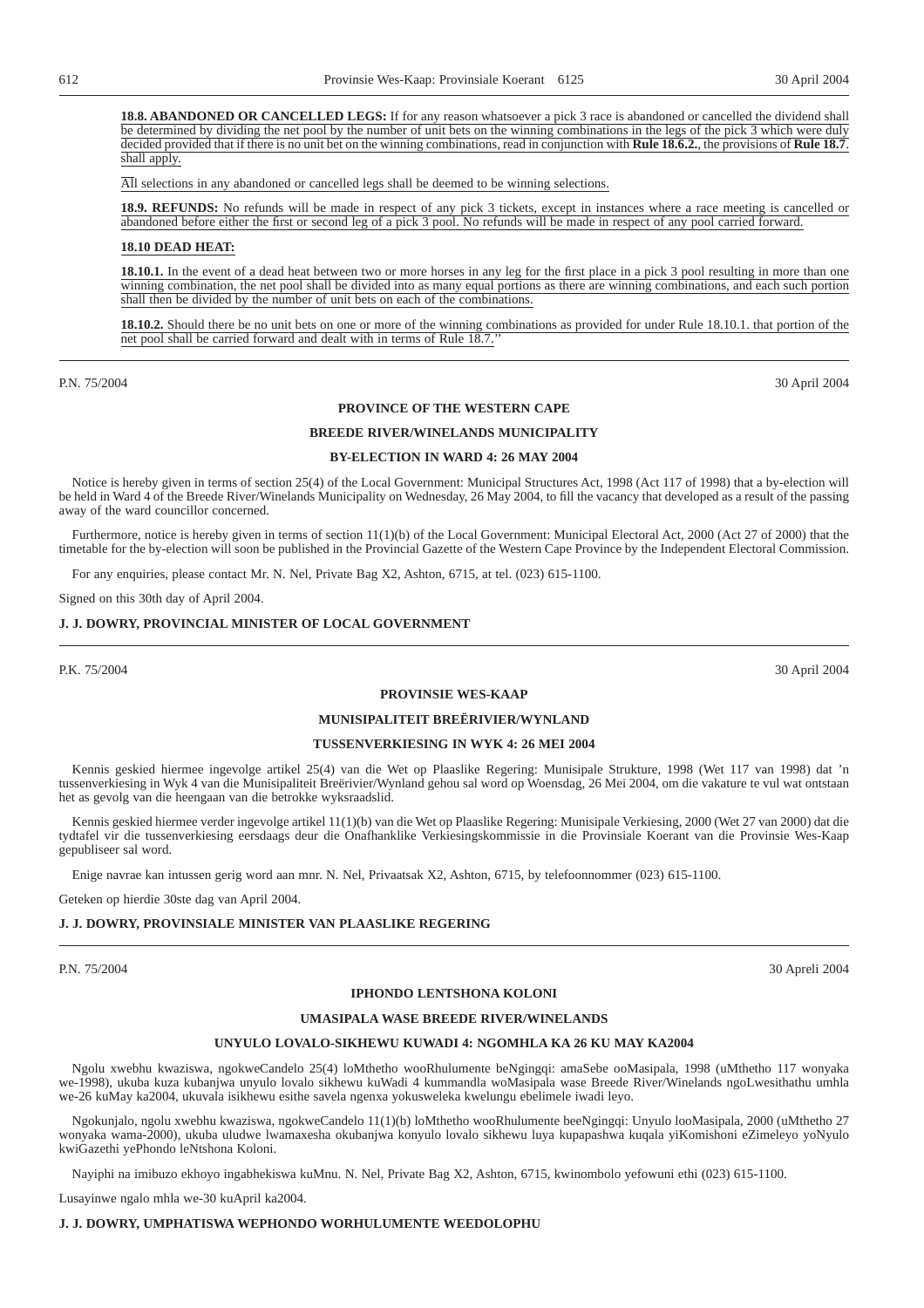P.N. 76/2004 30 April 2004

## WESTERN CAPE PROVINCIAL TREASURY

## **Correction Notice**

P.N. 62/2004 published in Provincial Gazette Extraordinary 6119 dated 1 April 2004, page 18, under the heading Municipality, ''Langeberg'' should read ''Theewaterskloof''.

## CITY OF CAPE TOWN (CAPE TOWN REGION)

## REMOVAL OF RESTRICTIONS AND DEPARTURES: ERF 41811, RONDEBOSCH EAST

Notice is hereby given in terms of section 3(6) of the Removal of Restrictions Act,  $1967$  (Act 84 of 1967) and in terms of section 15(2)(a) of the Land Use Planning Ordinance 15 of 1985, that the undermentioned application has been received and is open for inspection at the office of the Manager: Land Use Management Branch, City of Cape Town, 14th Floor, Civic Centre, 12 Hertzog Boulevard, Cape Town 8001 from 08:30-12:30 (Monday to Friday) and at the office of the Director: Land Development Management, Provincial Administration of the Western Cape, at Room 601, 27 Wale Street, Cape Town from 08:00-12:30 and 13:00-15:30 (Monday to Friday). Telephonic enquiries in this regard may be made at (021) 483-4589 and the Directorate's fax number is (021) 483-3633.

Any objections, with full reasons, should be lodged in writing at the office of the above-mentioned Director: Land Development Management, Private Bag X9086, Cape Town 8000, with a copy to the office of the Manager: Land Use Management Branch, City of Cape Town, P.O. Box 4529, Cape Town 8000, faxed to (021) 421-1963 or e-mailed to trevor.upsher@capetown.gov.za on or before 31 May 2004, quoting the above Act and Ordinance and the objector's erf and phone numbers. Any comments received after the aforementioned closing date may be disregarded.

*File No:* SG 07/41811 & LM 1482

*Owner:* Maney's Property Investment CC

*Erf:* 41811, Rondebosch East

*Location:* 5 Seventh Avenue

*Suburb:* Rondebosch East

*Nature:* Removal of restrictive title conditions applicable to Erf 41811, 5 Seventh Avenue, Rondebosch East, to enable the owners to regularise a double garage on the property. The street building line will be encroached upon.

A departure from the Zoning Scheme Regulations is also required:

Section 47(1): To permit the double garage to be setback 1,2 m in lieu of 4,5 m from Seventh Avenue.

*Closing date for comments: 31 May 2004.*

W. A. Mgoqi, City Manager.

30 April 2004.

P.K. 76/2004 30 April 2004

## WES-KAAPSE PROVINSIALE TESOURIE

## **Regstellingskennisgewing**

P.K. 62/2004 gepubliseer in Buitengewone Provinsiale Koerant 6119 van 1 April 2004, bladsy 18, onder die hofie Munisipaliteit moet ''Langeberg'' vervang word met ''Theewaterskloof''.

## STAD KAAPSTAD (KAAPSTAD-STREEK)

## OPHEFFING VAN BEPERKINGS EN AFWYKINGS: ERF 41811, RONDEBOSCH-OOS

Kennis geskied hiermee ingevolge artikel 3(6) van die Wet op Opheffing van Beperkings, 1967 (Wet 84 van 1967) en artikel 15(2)(a) van die Ordonnansie op Grondgebruikbeplanning 15 van 1985, dat die onderstaande aansoek ontvang is en tussen 08:30-12:30 (Maandag tot Vrydag) by die kantoor van die Bestuurder: Grondgebruikbestuurstak, Stad Kaapstad, 14de Verdieping, Burgersentrum, Hertzog Boulevard, Kaapstad 8001 ter insae beskikbaar is en ook vanaf 08:00-12:30 en 13:00-15:30 (Maandag tot Vrydag) by die kantoor van die Direkteur: Grondontwikkelingsbestuur, Provinsiale Administrasie van die Wes-Kaap, Kamer 601, Waalstraat 27, Kaapstad. Telefoniese navrae in hierdie verband kan gerig word aan (021) 483-4589 en die Direktoraat se faksnommer is (021) 483-3633.

Enige besware moet skriftelik, tesame met volledige redes, voor of op 31 Mei 2004 by die kantoor van die bogemelde Direkteur: Grondontwikkelingsbestuur, Privaatsak X9086, Kaapstad 8000, met 'n afskrif aan die Bestuurder: Grondgebruikbestuur, Stad Kaapstad, Posbus 4529, Kaapstad 8000 ingedien word of per faks gerig word aan (021) 421-1963 of e-pos trevor.upsher@capetown.gov.za, met vermelding van bogenoemde Wet, Ordonnansie en regulasies en die beswaarmaker se erfen telefoonnommers. Enige kommentaar wat na die voormelde sluitingsdatum ontvang word, mag buite rekening gelaat word.

*Lêer Nr:* SG 07/41811 & LM1482

*Eienaar:* Maney's Property Investment BK

*Erf:* 41811, Rondebosch-Oos

*Ligging:* Sewendelaan 5

*Voorstad:* Rondebosch-Oos

*Aard:* Opheffing van beperkende titelvoorwaardes van toepassing op Erf 41811, Sewendelaan 5, Rondebosch-Oos, om die eienaars in staat te stel om 'n dubbelmotorhuis op die eiendom te regulariseer. Die straatboulyn sal oorskry word.

'n Afwyking van die Soneringskemaregulasies word ook verlang:

Artikel 47(1): Om inspringing ten opsigte van die dubbelmotorhuis toe te laat van 1,2 m in plaas van 4,5 m vanaf Sewendelaan.

*Sluitingsdatum vir besware: 31 Mei 2004*.

W. A. Mgoqi, Stadsbestuurder.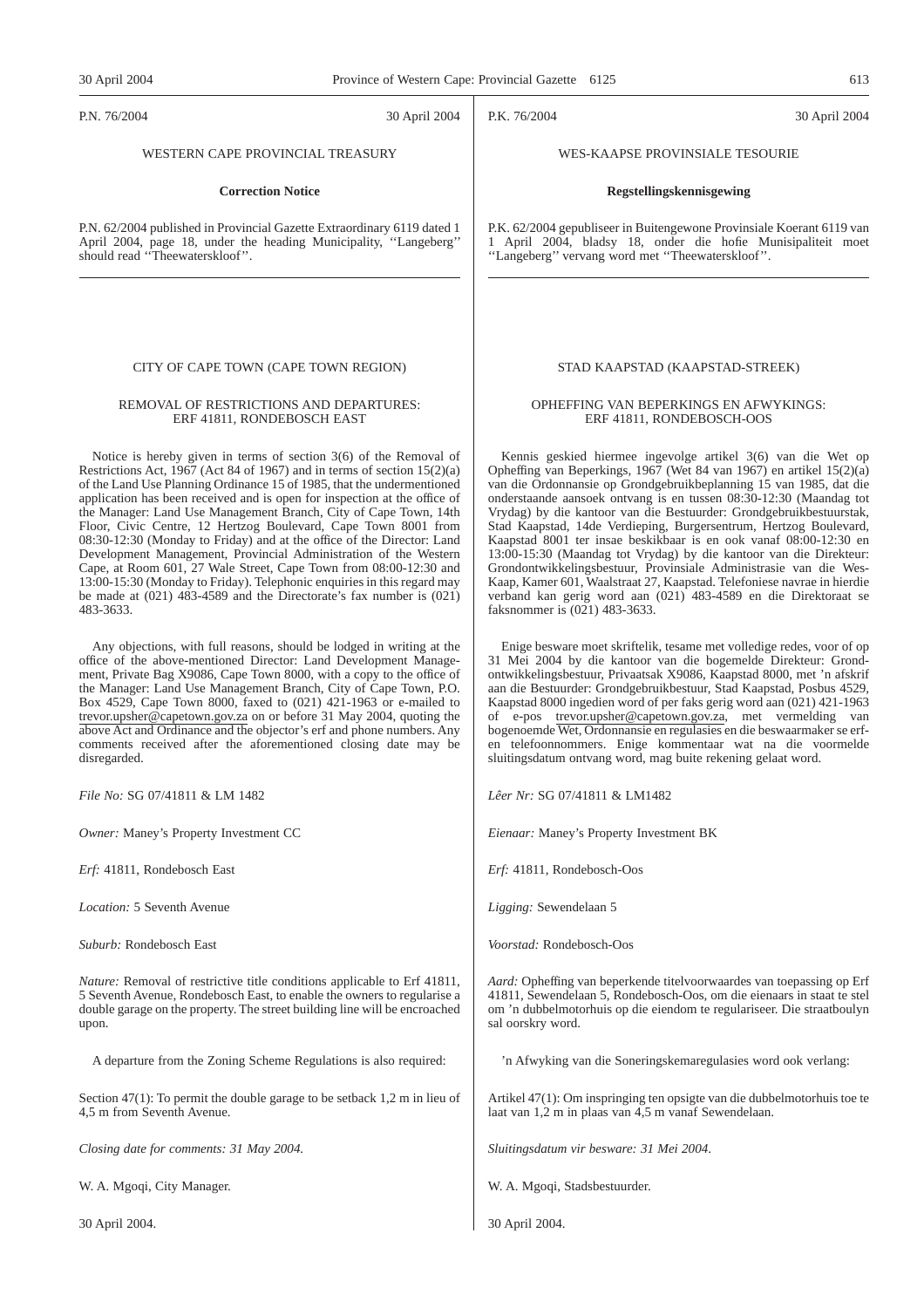## REMOVAL OF RESTRICTIONS AND DEPARTURES: ERF 34088, CAPE TOWN AT ATHLONE

Notice is hereby given in terms of section 3(6) of the Removal of Restrictions Act,  $1967$  (Act 84 of 1967) and in terms of section 15(2)(a) of the Land Use Planning Ordinance 15 of 1985, that the undermentioned application has been received and is open for inspection at the office of the Manager: Land Use Management Branch, City of Cape Town, 14th Floor, Civic Centre, 12 Hertzog Boulevard, Cape Town 8001 from 08:30-12:30 (Monday to Friday) and at the office of the Director: Land Development Management, Provincial Administration of the Western Cape, at Room 601, 27 Wale Street, Cape Town from 08:00-12:30 and 13:00-15:30 (Monday to Friday). Telephonic enquiries in this regard may be made at (021) 483-4589 and the Directorate's fax number is (021) 483-3633.

Any objections, with full reasons, should be lodged in writing at the office of the above-mentioned Director: Land Development Management, Private Bag X9086, Cape Town 8000, with a copy to the office of the Manager: Land Use Management Branch, City of Cape Town, P.O. Box 4529, Cape Town 8000, faxed to (021) 421-1963 or e-mailed to trevor.upsher@capetown.gov.za on or before 31 May 2004, quoting the above Act and Ordinance and the objector's erf and phone numbers. Any comments received after the aforementioned closing date may be disregarded.

*File No:* SG7/34088

*Owner:* Izak Storm

*Erf:* 34088, Cape Town at Athlone

*Location:* 13 Boeschoten Road

*Suburb:* Athlone

*Nature:* Removal of a restrictive title condition applicable to Erf 34088, 13 Boeschoten Road, Athlone, to enable the owner to erect a second dwelling (''granny flat'') on the property.

A departure from section 27(1) of the Zoning Scheme Regulations to permit a second dwelling unit (''granny flat'') on the property is also required.

W. A. Mgoqi, City Manager.

## STAD KAAPSTAD (KAAPSTAD-STREEK)

## OPHEFFING VAN BEPERKINGS EN AFWYKINGS: ERF 34088, KAAPSTAD TE ATHLONE

Kennis geskied hiermee ingevolge artikel 3(6) van die Wet op Opheffing van Beperkings, 1967 (Wet 84 van 1967) en artikel 15(2)(a) van die Ordonnansie op Grondgebruikbeplanning 15 van 1985, dat die onderstaande aansoek ontvang is en tussen 08:30-12:30 (Maandag tot Vrydag) by die kantoor van die Bestuurder: Grondgebruikbestuurstak, Stad Kaapstad, 14de Verdieping, Burgersentrum, Hertzog Boulevard, Kaapstad 8001 ter insae beskikbaar is en ook vanaf 08:00-12:30 en 13:00-15:30 (Maandag tot Vrydag) by die kantoor van die Direkteur: Grondontwikkelingsbestuur, Provinsiale Administrasie van die Wes-Kaap, Kamer 601, Waalstraat 27, Kaapstad. Telefoniese navrae in hierdie verband kan gerig word aan (021) 483-4589 en die Direktoraat se faksnommer is (021) 483-3633.

Enige besware moet skriftelik, tesame met volledige redes, voor of op 31 Mei 2004 by die kantoor van die bogemelde Direkteur: Grondontwikkelingsbestuur, Privaatsak X9086, Kaapstad 8000, met 'n afskrif aan die Bestuurder: Grondgebruikbestuur, Stad Kaapstad, Posbus 4529, Kaapstad 8000 ingedien word of per faks gerig word aan (021) 421-1963 of e-pos trevor.upsher@capetown.gov.za, met vermelding van bogenoemde Wet, Ordonnansie en regulasies en die beswaarmaker se erfen telefoonnommers. Enige kommentaar wat na die voormelde sluitingsdatum ontvang word, mag buite rekening gelaat word.

*Lêer Nr:* SG7/34088

*Eienaar:* Izak Storm

*Erf:* 34088, Kaapstad te Athlone

Ligging: Boeschotenweg 13

*Voorstad:* Athlone

*Aard:* Opheffing van 'n beperkende titelvoorwaarde van toepassing op Erf 34088, Boeschotenweg 13, Athlone, om die eienaar in staat te stel om 'n tweede woning (''oumawoonstel'') op die eiendom op te rig.

'n Afwyking van artikel 27(1) van die Soneringskemaregulasies word ook verlang om 'n tweede wooneenheid (''oumawoonstel'') op die eiendom toe te laat.

W. A. Mgoqi, Stadsbestuurder.

E17/2/2/2/AA4/3MS 30 April 2004.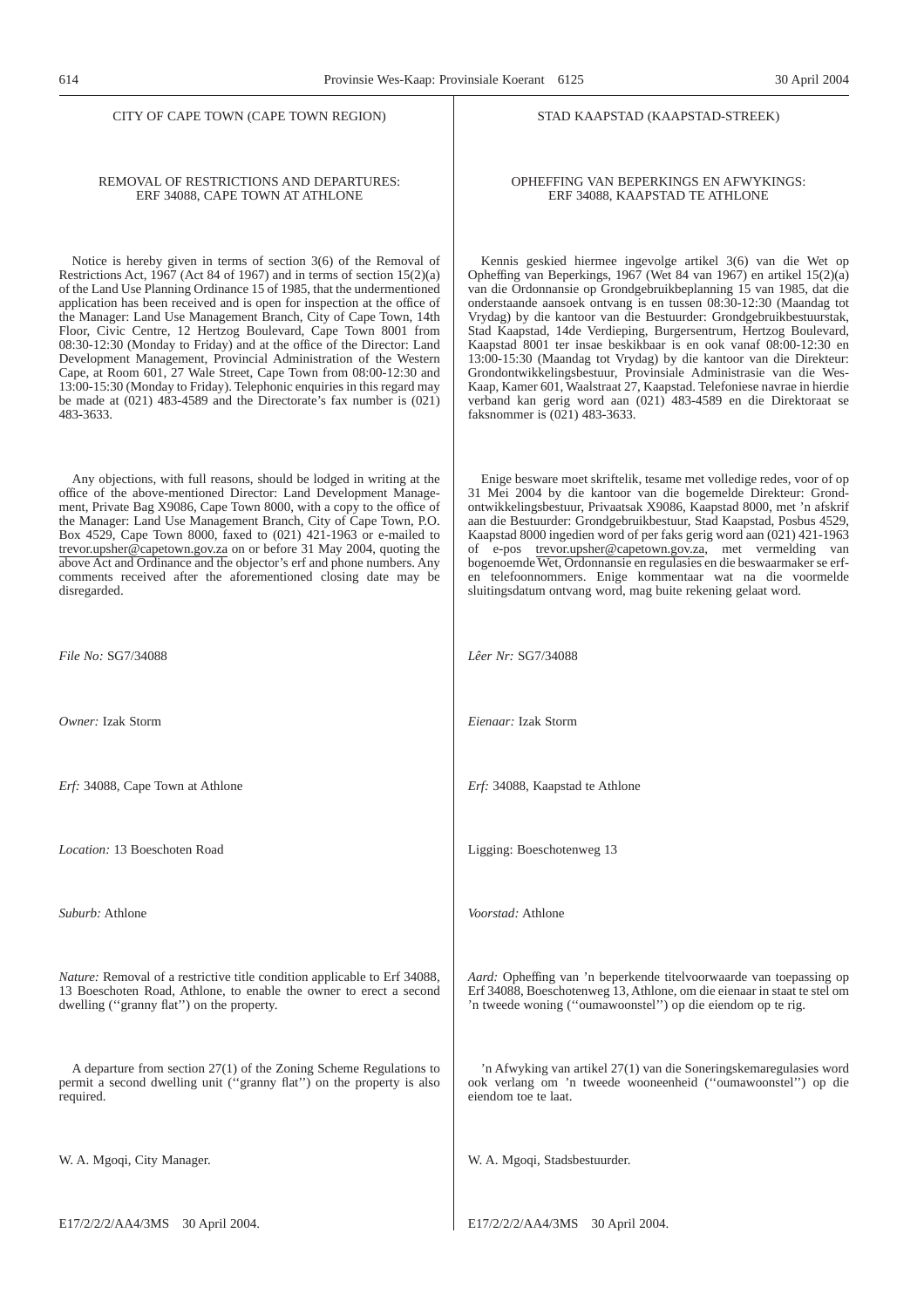## REMOVAL OF RESTRICTIONS, CONSENT AND DEPARTURES: ERF 312, CAMPS BAY

Notice is hereby given in terms of section 3(6) of the Removal of Restrictions Act, 1967 (Act 84 of 1967) and in terms of section 15(3) of the Zoning Scheme Regulations and section 15(2)(a) of the Land Use Planning Ordinance 15 of 1985, that the undermentioned application has been received and is open for inspection at the office of the Manager: Land Use Management Branch, City of Cape Town, 14th Floor, Civic Centre, 12 Hertzog Boulevard, Cape Town 8001 from 08:30-12:30 (Monday to Friday) and at the office of the Director: Land Development Management, Provincial Administration of the Western Cape, at Room 601, 27 Wale Street, Cape Town from 08:00-12:30 and 13:00-15:30 (Monday to Friday). Telephonic enquiries in this regard may be made at (021) 483-4589 and the Directorate's fax number is (021) 483-3633.

Any objections, with full reasons, should be lodged in writing at the office of the above-mentioned Director: Land Development Management, Private Bag X9086, Cape Town 8000, with a copy to the office of the Manager: Land Use Management Branch, City of Cape Town, P.O. Box 4529, Cape Town 8000, faxed to (021) 421-1963 or e-mailed to trevor.upsher@capetown.gov.za on or before 31 May 2004, quoting the above Act and Ordinance and the objector's erf and phone numbers. Any comments received after the aforementioned closing date may be disregarded.

*File No:* SG6/312 & LM1260

*Owner:* E Malan & Associates (Gauteng) CC

*Erf:* 312, Camps Bay

*Location:* 9 Strathmore Road

*Suburb:* Camps Bay

*Nature of application:* Removal of restrictive title conditions applicable to Erf 312, 9 Strathmore Road, Camps Bay, to enable the owner to convert the existing dwelling on the property into a double dwelling (two dwellings).

Consent to erect a double dwelling in a single dwelling residential use zone, is also required.

Departures from the following sections of the Scheme Regulations are also required:

Section 47(1): To permit the garages to be set back 1,4 m in lieu of 4,5 m from Strathmore Road.

Section 54(2): To permit the first floor garden area to be set back 3,9 m in lieu of 6,0 m from the north east boundary and to permit the first and second floors to be set back 2,500 m in lieu of 2,903 m from the north west and south east boundaries.

W. A. Mgoqi, City Manager.

E17/2/2/2/AC3/312 MS 30 April 2004.

## STAD KAAPSTAD (KAAPSTAD-STREEK)

## OPHEFFING VAN BEPERKINGS, TOESTEMMING EN AFWYKINGS: ERF 312, KAMPSBAAI

Kennis geskied hiermee ingevolge artikel 3(6) van die Wet op Opheffing van Beperkings, 1967 (Wet 84 van 1967) en artikel 15(3) van die Soneringskemaregulasies en artikel 15(2)(a) van die Ordonnansie op Grondgebruikbeplanning 15 van 1985, dat die onderstaande aansoek ontvang is en tussen 08:30-12:30 (Maandag tot Vrydag) by die kantoor van die Bestuurder: Grondgebruikbestuurstak, Stad Kaapstad, 14de Verdieping, Burgersentrum, Hertzog Boulevard, Kaapstad 8001 ter insae beskikbaar is en ook vanaf 08:00-12:30 en 13:00-15:30 (Maandag tot Vrydag) by die kantoor van die Direkteur: Grondontwikkelingsbestuur, Provinsiale Administrasie van die Wes-Kaap, Kamer 601, Waalstraat 27, Kaapstad. Telefoniese navrae in hierdie verband kan gerig word aan (021) 483-4589 en die Direktoraat se faksnommer is (021) 483-3633.

Enige besware moet skriftelik, tesame met volledige redes, voor of op 31 Mei 2004 by die kantoor van die bogemelde Direkteur: Grondontwikkelingsbestuur, Privaatsak X9086, Kaapstad 8000, met 'n afskrif aan die Bestuurder: Grondgebruikbestuur, Stad Kaapstad, Posbus 4529, Kaapstad 8000 ingedien word of per faks gerig word aan (021) 421-1963 of e-pos trevor.upsher@capetown.gov.za, met vermelding van bogenoemde Wet, Ordonnansie en regulasies en die beswaarmaker se erfen telefoonnommers. Enige kommentaar wat na die voormelde sluitingsdatum ontvang word, mag buite rekening gelaat word.

*Lêer nr:* SG6/312 & LM 1260

*Eienaar:* E Malan & Vennote (Gauteng) BK

*Erf:* 312, Kampsbaai

*Ligging:* Strathmoreweg 9

*Voorstad:* Kampsbaai

*Aard van aansoek:* Opheffing van beperkende titelvoorwaardes van toepassing op Erf 312, Strathmoreweg 9, Kampsbaai, om die eienaar in staat te stel om die bestaande woning op die eiendom in 'n dubbelwoning (twee wonings) te omskep.

Toestemming om 'n dubbelwoning in 'n enkelwoning-residensiële gebruiksone op te rig, word ook verlang.

Afwykings word van die volgende artikels van die Skemaregulasies word ook verlang:

Artikel 47(1): Inspringing ten opsigte van die motorhuise van 1,4 m in plaas van 4,5 m vanaf Strathmoreweg.

Artikel 54(2): Inspringing ten opsigte van die tuingedeelte op die eerste verdieping van 3,9 m in plaas van 6,0 m vanaf die noordoostelike grens en ten opsigte van die eerste en tweede verdiepings van 2,500 m in plaas van 2,903 m vanaf die noordwestelike en suidoostelike grense.

W. A. Mgoqi, Stadsbestuurder.

E17/2/2/2/AC3/312 MS 30 April 2004.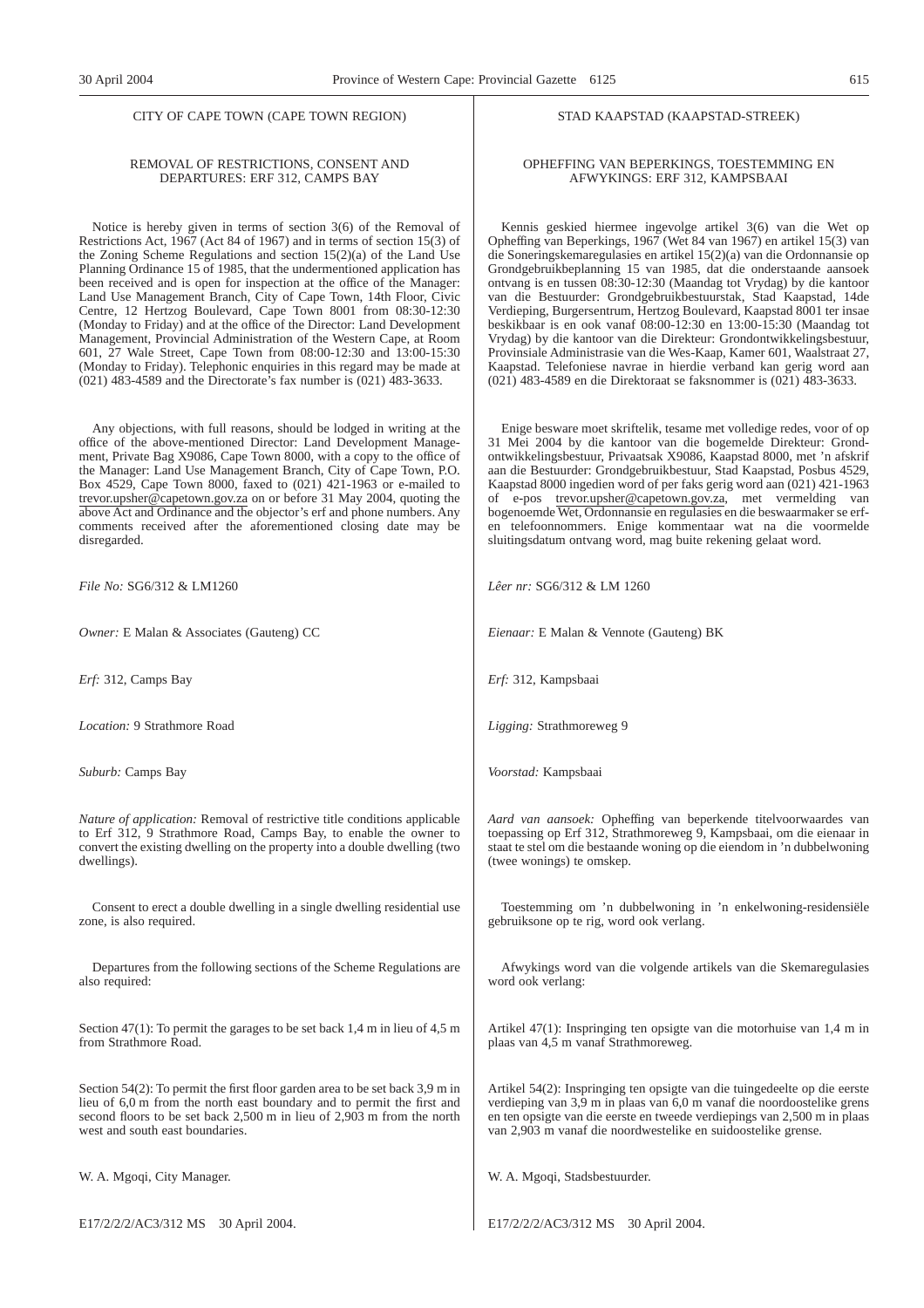## REMOVAL OF RESTRICTIONS: ERF 1311, GREEN POINT

Notice is hereby given in terms of section 3(6) of the Removal of Restrictions Act, 1967 (Act 84 of 1967) that the undermentioned application has been received and is open for inspection at the office of the Manager: Land Use Management Branch, City of Cape Town, 14th Floor, Civic Centre, 12 Hertzog Boulevard, Cape Town 8001 from 08:30-12:30 (Monday to Friday) and at the office of the Director: Land Development Management, Provincial Administration of the Western Cape, at Room 601, 27 Wale Street, Cape Town from 08:00-12:30 and 13:00-15:30 (Monday to Friday). Telephonic enquiries in this regard may be made at (021) 483-4589 and the Directorate's fax number is (021) 483-3633.

Any objections, with full reasons, should be lodged in writing at the office of the above-mentioned Director: Land Development Management, Private Bag X9086, Cape Town 8000, with a copy to the office of the Manager: Land Use Management Branch, City of Cape Town, P.O. Box 4529, Cape Town 8000, faxed to (021) 421-1963 or e-mailed to trevor.upsher@capetown.gov.za on or before 31 May 2004, quoting the above Act and Ordinance and the objector's erf and phone numbers. Any comments received after the aforementioned closing date may be disregarded.

## *File No:* SG21/1311 & LM 1521

*Owners:* Interfocus SA Investments 25 (Proprietary) Limited and 604 Bella Vista (Proprietary) Limited

*Erf:* 1311, Green Point

*Location:* 28 Ocean View Drive

*Suburb:* Green Point

*Nature:* Removal of restrictive title conditions applicable to Erf 1311, 28 Ocean View Drive, Green Point to enable the owners to legalise the garage that encroaches the street building line which will then allow the owners to register a two unit sectional title scheme on the property.

W. A. Mgoqi, City Manager.

E17/2/2/2/AG12/Erf 1311 SA 30 April 2004.

## BREEDE RIVER/WINELANDS MUNICIPALITY

## Bonnievale Office

MN NO. 33/2004

REMOVAL OF RESTRICTIONS ACT, 1967 (ACT 84 OF 1967)

## ERF 560, 12 FORREST STREET, BONNIEVALE

Notice is hereby given in terms of section 3(6) of the above Act and section 24 of Ordinance 15 of 1985, that the undermentioned application has been received and is open to inspection during office hours at the office of the Municipal Manager, Breede River/Winelands Municipality, Ashton, as well as the Municipality's Bonnievale office and any enquiries may be directed to Mr. Jack van Zyl, Private Bag X2, Ashton ((023) 614-8000). The application is also open to inspection at the office of the Director, Land Development Management, Provincial Government of the Western Cape, at Room 601, 27 Wale Street, Cape Town, from 8:00-12:30 and 13:00-15:30 (Monday to Friday). Telephonic enquiries in this regard may be made at (021) 483-3009 and the Directorate's fax number is (021) 483-3633.

Any objections, with full reasons therefor, should be lodged in writing at the office of the above-mentioned Director: Land Development Management at Private Bag X9086, Cape Town 8000, with a copy to the above-mentioned Municipal Manager on or before 31 May 2004, quoting the above Act and the objector's erf number. Any comments received after the aforementioned closing date may be disregarded.

residential purposes.

## *Applicant Nature of Application*

(on behalf of CMR Cornelissen)

Spronk & Associates Inc Removal of restrictive title conditions applicable to Erf 560, 12 Forrest Street, Bonnievale, to enable the owner to subdivide the property into three portions (of  $455 \text{ m}^2$ ,  $185 \text{ m}^2$  and  $186 \text{ m}^2$  in size) for

## STAD KAAPSTAD (KAAPSTAD-STREEK)

## OPHEFFING VAN BEPERKINGS: ERF 1311, GROENPUNT

Kennis geskied hiermee ingevolge artikel 3(6) van die Wet op Opheffing van Beperkings, 1967 (Wet 84 van 1967) dat die onderstaande aansoek ontvang is en tussen 08:30-12:30 (Maandag tot Vrydag) by die kantoor van die Bestuurder: Grondgebruikbestuurstak, Stad Kaapstad, 14de Verdieping, Burgersentrum, Hertzog Boulevard, Kaapstad 8001 ter insae beskikbaar is en ook vanaf 08:00-12:30 en 13:00-15:30 (Maandag tot Vrydag) by die kantoor van die Direkteur: Grondontwikkelingsbestuur, Provinsiale Administrasie van die Wes-Kaap, Kamer 601, Waalstraat 27, Kaapstad. Telefoniese navrae in hierdie verband kan gerig word aan (021) 483-4589 en die Direktoraat se faksnommer is (021) 483-3633.

Enige besware moet skriftelik, tesame met volledige redes, voor of op 31 Mei 2004 by die kantoor van die bogemelde Direkteur: Grondontwikkelingsbestuur, Privaatsak X9086, Kaapstad 8000, met 'n afskrif aan die Bestuurder: Grondgebruikbestuur, Stad Kaapstad, Posbus 4529, Kaapstad 8000 ingedien word of per faks gerig word aan (021) 421-1963 of e-pos trevor.upsher@capetown.gov.za, met vermelding van bogenoemde Wet, Ordonnansie en regulasies en die beswaarmaker se erfen telefoonnommers. Enige kommentaar wat na die voormelde sluitingsdatum ontvang word, mag buite rekening gelaat word.

## *Lêer nr:* SG21/1311 & LM 1521

*Eienaars:* Interfocus SA Investments 25 (Edms) Bpk en 604 Bella Vista (Edms) Bpk Erf: 1311, Groenpunt

*Erf:* 1311, Groenpunt

*Ligging:* Ocean Viewrylaan 28

*Voorstad:* Groenpunt

*Aard:* Opheffing van beperkende titelvoorwaardes van toepassing op Erf 1311, Ocean Viewrylaan 28, Groenpunt om die eienaars in staat te stel om die motorhuis wat die straatboulyn oorskry, te wettig wat die eienaars dan sal toelaat om 'n twee-eenheid deeltitelskema op die eiendom te registreer.

W. A. Mgoqi, Stadsbestuurder.

E17/2/2/2/AG12/Erf 1311 SA 30 April 2004.

## MUNISIPALITEIT BREËRlVIER/WYNLAND

## Bonnievale Kantoor

MK NR. 33/2004

## WET OP OPHEFFING VAN BEPERKINGS, 1967 (WET 84 VAN 1967)

## ERF 560, FORRESTSTRAAT 12, BONNIEVALE

Kragtens artikel 3(6) van bostaande Wet en artikel 24 van Ordonnansie 15 van 1985 word hiermee kennis gegee dat die onderstaande aansoek ontvang is en ter insae lê gedurende kantoorure by die kantoor van die Munisipale Bestuurder, Breërivier/Wynland Munisipaliteit, Ashton, sowel as die Bonnievale kantoor van die Munisipaliteit en enige navrae kan gerig word aan mnr. Jack van Zyl, Privaatsak X2, Ashton ((023) 614-8000). Die aansoek lê ook ter insae by die kantoor van die Direkteur, Grondontwikkelingsbestuur, Provinsiale Regering van die Wes-Kaap, by Kamer 601, Waalstraat 27, Kaapstad, vanaf 08:00-12:30 en 13:00-15:30 (Maandag tot Vrydag), Telefoniese navrae in hierdie verband kan gerig word aan (021) 483-3009 en die Direktoraat se faksnommer is (021) 483-3633.

Enige besware, met die volledige redes daarvoor, moet skriftelik by die kantoor van die bogenoemde Direkteur: Grondontwikkelingsbestuur, Privaatsak X9086, Kaapstad 8000, met 'n afskrif aan die bogenoemde Munisipale Bestuurder, ingedien word op of voor 31 Mei 2004 met vermelding van bogenoemde Wet en die beswaarmaker se erfnommer. Enige kommentaar wat na die voorgemelde sluitingsdatum, ontvang word, mag moontlik nie in ag geneem word nie.

## *Aansoeker Aard van Aansoek*

Spronk en Medewerkers Ing (namens CMR Cornelissen)

Opheffing van beperkende titelvoorwaardes van toepassing op Erf 560, Forreststraat 12, Bonnievale, ten einde die eienaar in staat te stel om die perseel in drie gedeeltes (van  $455 \text{ m}^2$ ,  $185 \text{ m}^2$  en  $186 \text{ m}^2$  groot) vir residensiële doeleindes te onderverdeel.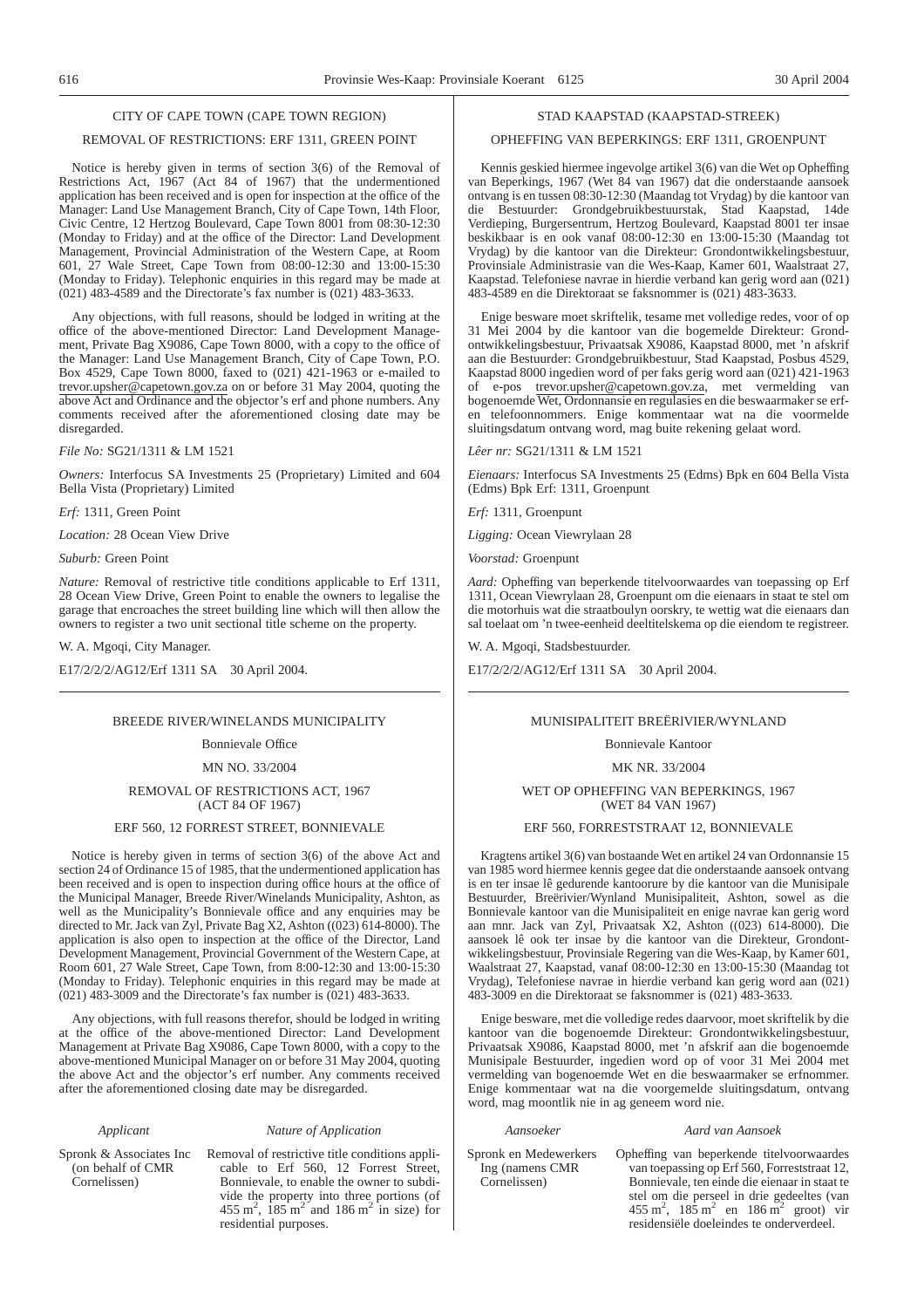## **TENDERS**

**N.B.** Tenders for commodities/services, the estimated value of which exceeds R20 000, are published in the Government Tender Bulletin, which is obtainable from the Government Printer, Private Bag X85, Pretoria, on payment of a subscription.

BEAUFORT WEST MUNICIPALITY

## NOTICE NO. 32/2004

## PROPOSED REZONING OF A PORTION OF ERF 3894, AND CONSENT USE, 3 WATSONIA STREET, RUSTDENE, BEAUFORT WEST

Notice is hereby given in terms of section 17 of Ordinance 15 of 1985 that the Local Council has received an application from the owner of Erf 3894, 3 Watsonia Street, Rustdene, Beaufort West for the rezoning of the said property from residential zone I to business zone I with a consent use for conducting a tavern from the said property.

Full details regarding the above application are available for inspection at the office of the Acting Director: Corporative Services, 15 Church Street, Beaufort West from Mondays to Fridays between 07:30 till  $16:15$ 

Objections, if any, against the proposed rezoning and consent use must be lodged in writing with the undersigned on or before Friday, 4 June 2004 stating full reasons for such objections.

D. E. Welgemoed, Municipal Manager, Municipal Offices, 15 Church Street, Beaufort West 6970.

[12/4/4/2; 12/3/2] 30 April 2004. 6838

## BERG RIVER MUNICIPALITY

## APPLICATION FOR SUBDIVISION: REMAINDER FARM BLINDEFONTEIN NO. 70, PIKETBERG

It is hereby notified in terms of section 24 of the Land Use Planning Ordinance, 1885 (Ordinance 15 of 1985), that the undermentioned application has been received, which is open to inspection at the offices of the Local Authority. Any objections to the application, with full reasons therefore, should be lodged in writing with the Municipal Manager, Church Street, Piketberg (P.O. Box  $60$ , Piketberg 7320) or fax  $(022)$ 913-1380 by no later than 12:00 on 3 June 2004, quoting the above Ordinance as well as the objector's erf number.

## *Applicant Nature of Application*

Biff Lewis Geomatics on Subdivision of the remainder of the farm behalf of A. M. and A. A. Wiese Blindefontein No. 70, Piketberg into Portion  $1$  ( $\pm$  387,3295 ha) and Portion 2  $(± 463,4838$  ha) for agricultural purposes.

*Enquiries: Mr. W. Wagener, Piketberg, telephone (022) 913-1126.*

A. J. Bredenhann, Municipal Manager, Municipal Offices, P.O. Box 60, Piketberg 7320.

MN 27/2004 30 April 2004. 6839

## BERG RIVER MUNICIPALITY

## CLOSURE OF PUBLIC PLACE ERF 240, AURORA

Notice is hereby given in terms of the provisions of section 137(1) of Ordinance 20 of 1974 that public place Erf 240, Aurora, has been closed (S/6524 v1 p. 131). — A. J. Bredenhann, Municipal Manager, P.O. Box 60, Piketberg 7320.

MN 28/2004 30 April 2004. 6840

## **TENDERS**

**L.W.** Tenders vir kommoditeite/dienste waarvan die beraamde waarde meer as R20 000 beloop, word in die Staatstenderbulletin gepubliseer wat by die Staatsdrukker, Privaatsak X85, Pretoria, teen betaling van 'n intekengeld verkrygbaar is.

## **NOTICES BY LOCAL AUTHORITIES KENNISGEWINGS DEUR PLAASLIKE OWERHEDE**

## MUNISIPALITEIT BEAUFORT-WES

## KENNISGEWING NR. 32/2004

## VOORGESTELDE GEDEELTELIKE HERSONERING VAN ERF 3894 EN VERGUNNINGSGEBRUIK, WATSONIASTRAAT 3, RUSTDENE, BEAUFORT-WES

Kennis geskied hiermee ingevolge artikel 17 van Ordonnansie 15 van 1985 dat die Plaaslike Raad 'n aansoek ontvang het van die eienaar van Erf 3894, Watsoniastraat 3, Rustdene, Beaufort-Wes, vir die gedeeltelike hersonering van voormelde eiendom vanaf residensiële sone I na sakesone I met 'n vergunningsgebruik vir 'n taverne.

Volledige besonderhede met betrekking tot die bogemelde aansoek lê ter insae by die kantoor van die Waarnemende Direkteur: Korporatiewe Dienste, Kerkstraat 15, Beaufort-Wes vanaf Maandae tot Vrydae tussen 07:30 tot 16:15.

Besware, indien enige, teen die voorgestelde hersonering en vergunningsgebruik moet skriftelik en met vermelding van volledige redes vir sodanige besware, by die ondergetekende ingedien word voor of op Vrydag, 4 Junie 2004.

D. E. Welgemoed, Munisipale Bestuurder, Munisipale Kantore, Kerkstraat 15, Beaufort-Wes 6970.

[12/4/4/2; 12/3/2] 30 April 2004. 6838

## BERGRIVIER MUNISIPALITEIT

## AANSOEK OM ONDERVERDELING: RESTANT PLAAS BLINDEFONTEIN NR. 70, PIKETBERG

Kragtens artikel 24 van die Ordonnansie op Grondgebruikbeplanning, 1985 (Ordonnansie 15 van 1985), word hiermee kennis gegee dat die onderstaande aansoek ontvang is en ter insae lê by die kantore van die Plaaslike Owerheid. Enige besware, met die volledige redes daarvoor, moet skriftelik by die Munisipale Bestuurder, Kerkstraat, Piketberg (Posbus 60, Piketberg 7320) of per faks (022) 913-1380 ingedien word voor 12:00 op 3 Junie 2004 met vermelding van bogenoemde Ordonnansie asook die beswaarmaker se erfnommer.

Biff Lewis Geomatics namens A. M. en A. A. Wiese

Onderverdeling van restant van die plaas Blindefontein Nr. 70 Piketberg in Gedeelte  $1 (\pm 387,3285 \text{ ha})$  en Gedeelte 2  $(\pm 463, 4838 \text{ ha})$  vir landboudoeleindes.

*Navrae: Mnr. W. Wagener, Piketberg, telefoon (022) 993-1126.*

*Aansoeker Aard van Aansoek*

A. J. Bredenhann, Munisipale Bestuurder, Munisipale Kantore, Posbus 60, Piketberg 7320.

MK 27/2004 30 April 2004. 6839

## MUNISIPALITEIT BERGRIVIER

## SLUITING VAN OPENBARE PLEK ERF 240, AURORA

Kennisgewing geskied hiermee ingevolge die bepalings van artikel 137(1) van Ordonnansie 20 van 1974 dat openbare plek Erf 240, Aurora gesluit is (S/6524 v1 p.131). — A. J. Bredenhann, Munisipale Bestuurder, Posbus 60, Piketberg 7320.

MK 28/2004 30 April 2004. 6840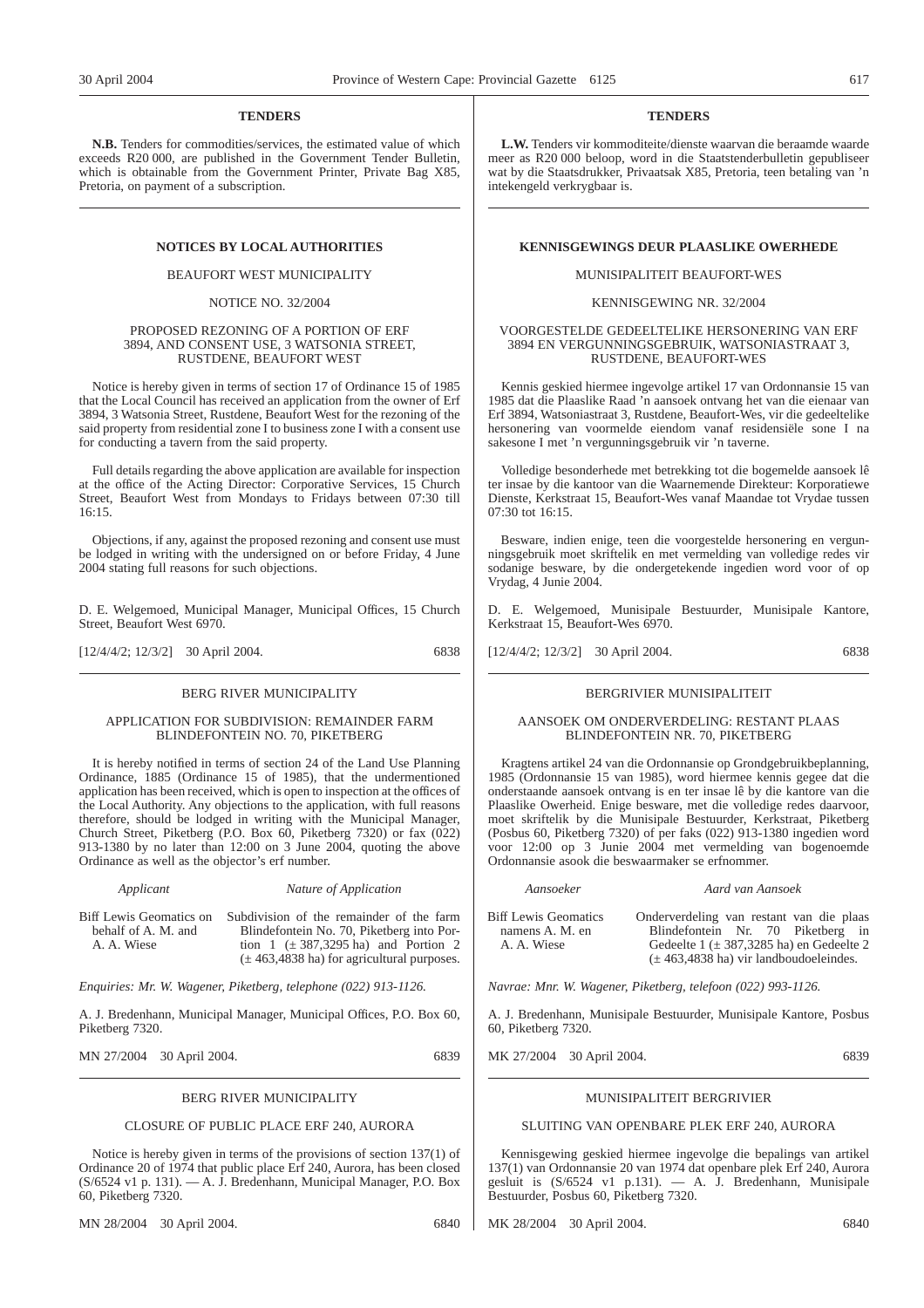## BREEDE RIVER/WINELANDS MUNICIPALITY

Robertson Office

MN NO. 36/2004

## PROPOSED TEMPORARY DEPARTURE: ERF 613, 68 PAUL KRUGER STREET, ROBERTSON

(Ordinance 15 of 1985, Land Use Planning)

Notice is hereby given in terms of section 15 of the Land Use Planning Ordinance, 1985 (Ordinance 15 of 1985), that the Council has received an application from Ms. E. S. J. van Rooyen for a temporary departure (for five years) to run a scrap-yard for the purchase of scrap metal from Erf 613, Robertson.

The application for the proposed temporary departure will be open for inspection at the Robertson office during normal office hours. Written legal and fully motivated objections/comments, if any, must be lodged with the Municipal Manager, Private Bag X2, Ashton 6715, before or on 24 May 2004, Further details are obtainable from Mr. Jack van Zyl ((023) 614-8000) during office hours.

Any person who cannot write may come to the office mentioned above, during office hours where a staff member of the municipality will assist that person to transcribe his/her comments or representations.

N. Nel, Municipal Manager, Municipal Office, Private Bag X2, Ashton 6712.

30 April 2004. 6841

## BREEDE RIVER/WINELANDS MUNICIPALITY

Bonnievale Office

## MN NO. 34/2004

## PROPOSED SUBDIVISION OF ERF 809 ALMERA AVENUE AND MILNER STREET, BONNIEVALE

(Ordinance 15 of 1985, Land Use Planning)

Notice is hereby given in terms of the provisions of sections 24(1) of the Land Use Planning Ordinance, 1985 (Ordinance 15 of 1985), that the Council has received an application from Spronk and Associates on behalf of Ms. E. Plaatjies for the subdivision of Erf 809, Bonnievale, into nine portions (Portion  $1 - \pm 590$  m<sup>2</sup>; Portion  $2 - \pm 602$  m<sup>2</sup>; Portion 3<br>-  $\pm 776$  m<sup>2</sup>; Portion 4 -  $\pm 719$  m<sup>2</sup>; Portion 5 -  $\pm 500$  m<sup>2</sup>; Portion 6 - $\pm$  500 m<sup>2</sup>; Portion 7 —  $\pm$  500 m<sup>2</sup>; Portion 8 —  $\pm$  530 m<sup>2</sup>; Portion 9 —  $\pm$  350 m<sup>2</sup>).

The application for the proposed subdivision will be open for inspection at the Bonnievale office during normal office hours. Written legal and fully motivated objections/comments, if any, must be lodged with the undersigned before or on 24 May 2004. Further details are obtainable from Mr. Jack van Zyl ((023) 614-8000) during office hours.

Any person who cannot write may come to the office mentioned above, during office hours where a staff member of the municipality will assist that person to transcribe his/her comments or representations.

N. Nel, Municipal Manager, Municipal Office, Private Bag X2, Ashton 6715.

## MUNISIPALITEIT BREËRIVIER/WYNLAND

Robertson Kantoor

## MK NR. 36/2004

VOORGESTELDE TYDELIKE AFWYKING: ERF 613, PAUL KRUGERSTRAAT 68, ROBERTSON

(Ordonnansie 15 van 1985, Grondgebruikbeplanning)

Kennis geskied hiermee ingevolge artikel 15 van die Ordonnansie op Grondgebruikbeplanning, 1985 (Ordonnansie 15 van 1885) dat die Raad 'n ansoek ontvang het van me. E. S. J. van Rooyen om 'n tydelike afwyking (vir vyf jaar) ten einde 'n skrootwerf te bedryf vir die aankoop van afvalmetaal, vanaf Erf 613, Robertson.

Die aansoek insake die voorgenome tydelike afwyking lê ter insae gedurende kantoorure in die Robertson kantoor en skriftelike regsgeldige en goed gemotiveerde besware/kommentaar, indien enige moet nie later as 24 Mei 2004 skriftelik by die Munisipale Bestuurder, Privaatsak X2, Ashton 6715, ingedien word nie. Navrae kan gerig word aan mnr. Jack van Zyl by telefoonnommer ((023) 614-8000).

'n Persoon wat nie kan skryf nie kan gedurende kantoorure na bogenoemde kantoor kom waar 'n personeellid van die munisipaliteit daardie persoon sal help om sy/haar kommentaar of vertoë af te skryf.

N. Nel, Munisipale Bestuurder, Munisipale Kantoor, Privaatsak X2, Ashton 6715.

30 April 2004. 6841

## MUNISIPALITEIT BREËRIVIER/WYNLAND

Bonnievale Kantoor

MK NR. 34/2004

## VOORGESTELDE ONDERVERDELING VAN ERF 809, ALMERALAAN EN MILNERSTRAAT, BONNIEVALE

(Ordonnansie 15 van 1985, Grondgebruikbeplanning)

Kennis geskied hiermee ingevolge artikel 24(1) van die Ordonnansie op Grondgebruikbeplanning, 1985 (Ordonnansie 15 van 1985) dat 'n aansoek ontvang is van Spronk Theron namens me. E. Plaatjies vir die onderverdeling van Erf 809, Bonnievale, in nege gedeeltes (Gedeelte 1 —  $\pm$  590 m<sup>2</sup>; Gedeelte 2 —  $\pm$  602 m<sup>2</sup>; Gedeelte 3 —  $\pm$  776 m<sup>2</sup>; Gedeelte  $4 - \pm 719 \text{ m}^2$ ; Gedeelte  $5 - \pm 500 \text{ m}^2$ ; Gedeelte  $6 - \pm 500 \text{ m}^2$ ; Gedeelte 7 —  $\pm$  500 m<sup>2</sup>; Gedeelte 8 —  $\pm$  530 m<sup>2</sup>; Gedeelte 9 —  $\pm$  350 m<sup>2</sup>.

Die aansoek insake die voorgenome onderverdeling lê ter insae gedurende kantoorure in die Bonnievale kantoor en skriftelike regsgeldige en goed gemotiveerde besware/kommentaar, indien enige moet nie later as 24 Mei 2004 skriftelik by die ondergetekende ingedien word nie. Navrae kan gerig word aan mnr. Jack van Zyl by telefoonnommer  $((023) 614-8000)$ .

'n Persoon wat nie kan skryf nie kan gedurende kantoorure na bogenoemde kantoor kom waar 'n personeellid van die munisipaliteit daardie persoon sal help om sy/haar kommentaar of vertoë af te skryf.

N. Nel, Munisipale Bestuurder, Munisipale Kantoor, Privaatsak X2, Ashton 6715.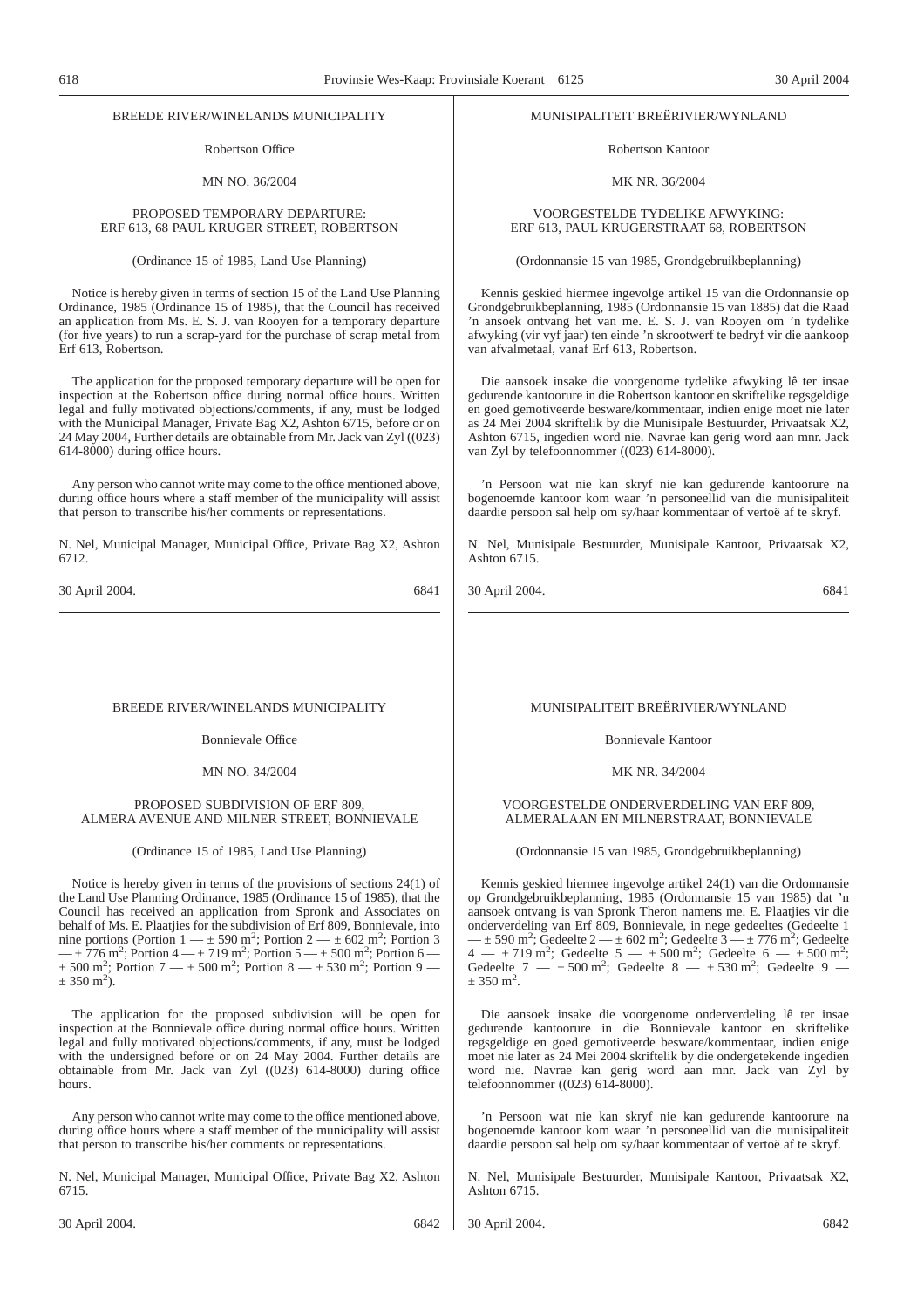## BREEDE RIVER/WINELANDS MUNICIPALITY

Robertson Office

## MN NO. 35/2004

## PROPOSED SUBDIVISION OF ERF 591, 34 LOOP STREET, ROBERTSON

(Ordinance 15 of 1985, Land Use Planning)

Notice is hereby given in terms of section 24(1) of the Land Use Planning Ordinance, 1985 (Ordinance 15 of 1985), that the Council has received an application from Geomatics Africa on behalf of Ms. J. B. Peacock for the proposed subdivision of Erf 295, Robertson, into two portions (Portion  $1 - \pm 675$  m<sup>2</sup> and Portion  $1 - \pm 714$  m<sup>2</sup>).

The application for the proposed subdivision will be open for inspection at the Robertson office during normal office hours. Written legal and fully motivated objections/comments, if any, must be lodged with the undersigned before or on 24 May 2004. Further details are obtainable from Mr. Jack van Zyl  $((023)$  614-8000) during office hours.

Any person who cannot write may came to the above-mentioned office during office hours where a staff member of the municipality will assist that person to transcribe that persons comments or representations.

N. Nel, Municipal Manager, Municipal Office, Private Bag X2, Ashton 6715.

30 April 2004. 6843

## CAPE AGULHAS MUNICIPALITY

## PROPOSED REZONING AND SUBDIVISION: ERF 2617, C/O VILJOEN AND HEUNINGBERG STREETS, BREDASDORP

Notice is hereby given in terms of sections 17 and 24 of the Land Use Planning Ordinance, 1985 (Ordinance 15 of 1985), that Council has received an application from Jennings, Goulleé, Thompson for the rezoning and subdivision of Erf 2617, Bredasdorp. The application entails the rezoning of Erf 2617 from worship zone to residential zone and the subdivision of the property into six single residential erven. Erf 2617 is owned by the Old Apostolic Church of Africa.

In terms of section 21(4) of the Local Government Act: Municipal Systems, 2000 (Act 32 of 2000) notice is hereby given that persons who cannot read or write may request that an employee at any of the reception offices of the Cape Agulhas Municipal Council assist in the formulation and writing of input, comments or objections.

Further particulars are available for inspection in the office of the undersigned during office hours and written objections, if any, must reach him not later than 31 May 2004.

K. Jordaan, Municipal Manager, P.O. Box 51, Bredasdorp 7280.

## MUNISIPALITEIT BREËRIVIER/WYNLAND

Robertson Kantoor

### MK NR. 35/2004

## VOORGESTELDE ONDERVERDELING VAN ERF 591, LOOPSTRAAT 34, ROBERTSON

## (Ordonnansie 15 van 1985, Grondgebruikbeplanning)

Kennis geskied hiermee ingevolge artikel 24(1) van die Ordonnansie op Grondgebruikbeplanning, 1985 (Ordonnansie 15 van 1985) dat 'n aansoek ontvang is van Geomatics Africa namens me. J. B. Peacock vir die onderverdeling van Erf 591, Robertson, in twee dele (Gedeelte 1 —  $\pm 675$  m<sup>2</sup> en Gedeelte 2 —  $\pm 714$  m<sup>2</sup>).

Die aansoek insake die voorgenome onderverdeling lê ter insae gedurende kantoorure in die Robertson kantoor en skriftelike regsgeldige en goed gemotiveerde besware/kommentaar, indien enige moet nie later as 24 Mei 2004 skriftelik by die ondergetekende ingedien word nie. Navrae kan gerig word aan mnr. Jack van Zyl by telefoonnommer ((023) 614-8000).

'n Persoon wat nie kan skryf nie kan gedurende kantoorure na die bogenoemde kantoor kom waar 'n personeellid van die munisipaliteit daardie persoon sal help om die persoon se kommentaar of vertoë af te skryf.

N. Nel, Munisipale Bestuurder, Munisipale Kantoor, Privaatsak X2, Ashton 6715.

30 April 2004. 6843

## MUNISIPALITEIT KAAP AGULHAS

## VOORGESTELDE HERSONERING EN ONDERVERDELING: ERF 2617, H/V VILJOEN- EN HEUNINGBERGSTRAAT, BREDASDORP

Kennis geskied hiermee ingevolge artikels 17 en 24 van die Ordonnansie op Grondgebruikbeplanning, 1985 (Ordonnansie 15 van 1985), dat die Raad 'n aansoek ontvang het van Jennings, Goulleé, Thompson vir die hersonering en onderverdeling van Erf 2617, Bredasdorp. Die aansoek behels die hersonering van Erf 2617 van geloofsone na residensiële sone en die onderverdeling van die betrokke eiendom in ses enkelresidensiële woonerwe. Erf 2617 behoort tans aan die Ou Apostoliese Kerk van Afrika.

Ingevolge artikel 21(4) van die Wet op Plaaslike Regering: Munisipale Stelsels, 2000 (Wet 32 van 2000) word kennis gegee dat persone wat nie kan lees of skryf nie enige munisipale personeellid by enige ontvangskantore van die Raad te Kaap Agulhas kan nader vir hulpverlening om u kommentaar, beswaar of inset op skrif te stel.

Verdere besonderhede van bogenoemde lê ter insae in die kantoor van die ondergetekende en skriftelike besware, indien enige, moet hom nie later as 31 Mei 2004 bereik nie.

K. Jordaan, Munisipale Bestuurder, Posbus 51, Bredasdorp 7280.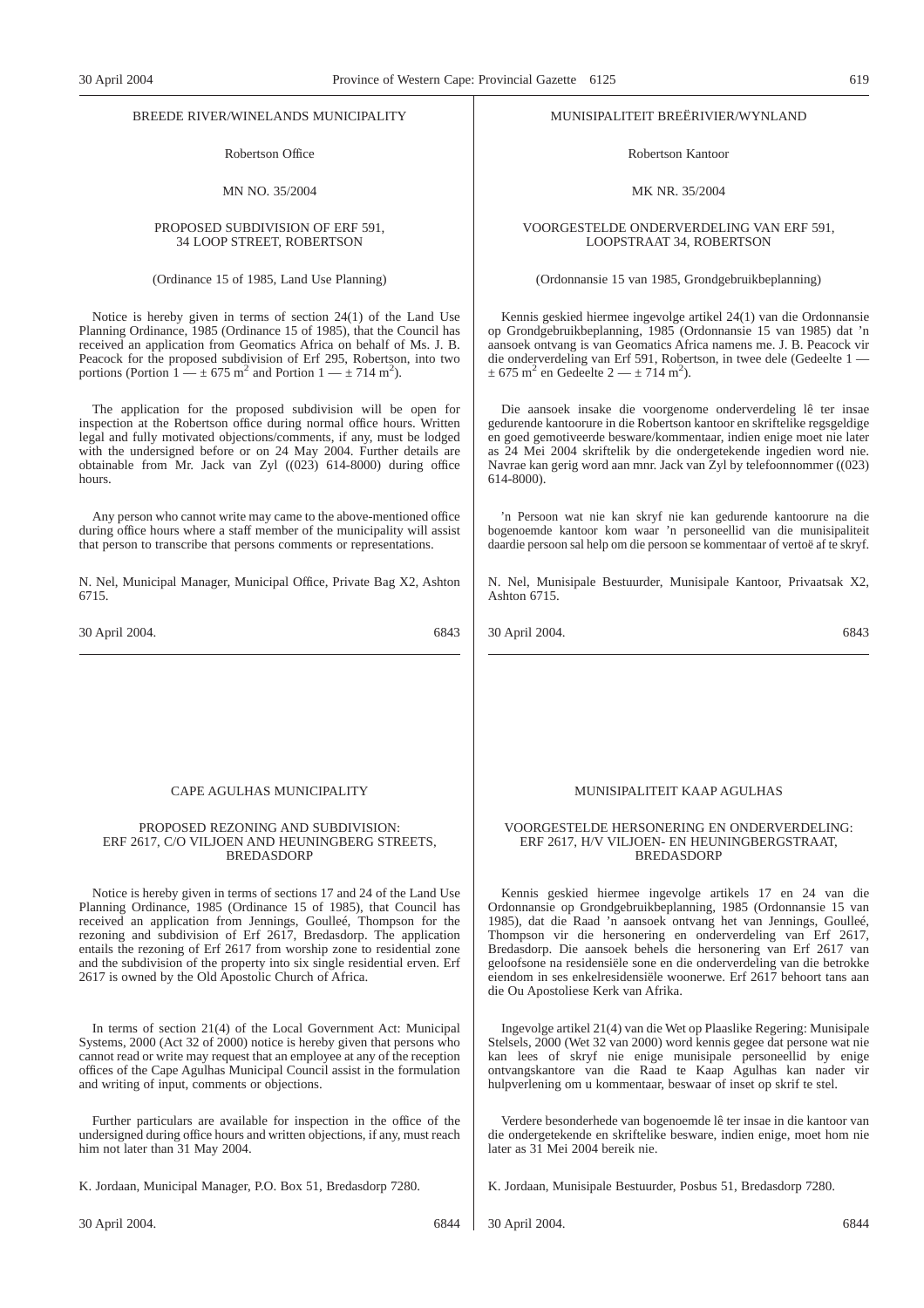## CITY OF CAPE TOWN (BLAAUWBERG REGION)

## SUBDIVISION, REZONING AND CONSENT USE: PORTION 49 OF CAPE FARM 245, AT N1/SABLE ROAD INTERCHANGE, CENTURY CITY

Notice is hereby given in terms of sections 24 and  $17(2)(a)$  of Ordinance 15 of 1985, that an application has been received from MLH Architects for subdivision and rezoning, and in terms of the section 8 Scheme Regulations, for consent use to establish a direct access service area on Portion 49 of Cape Farm 245, at N1/Sable Road interchange, Century City.

Notice is also given of a Draft Environmental Scoping Report in terms of regulation 4(6) of the EIA Regulations published in Government Notice No. R1183 under sections 21, 22 and 26 of the Environmental Conservation Act (Act No. 73 of 1989).

Details of the proposal are open for inspection at Milpark Centre (Ground Floor), cnr. Koeberg Road & Ixia Street, Milnerton, between 08:00 and 13:00 weekdays, as well as at Albow Gardens, Acacia and Kensington libraries and the offices of Crowther Campbell Associates www.ccaenvironmental.co.za. Any objection, with full reasons therefore, should be lodged in writing with the City Manager, P.O. Box 35, Milnerton 7435, by no later than 21 May 2004 quoting the objector's erf number.

(Ref. No. LC CFM245/49)

*Applicant:* MLH on behalf of Graafs Trust Limited.

W. A. Mgoqi, City Manager.

30 April 2004. 6845

## CITY OF CAPE TOWN (TYGERBERG REGION)

CLOSURE, REZONING AND EXCHANGE TRANSFER: PORTIONS OF PUBLIC PLACES AND PUBLIC ROAD, DOOR-DE-KRAAL, BELLVILLE: D'ARIA VINEYARDS (PTY) LTD

Notice is hereby given in terms of Provincial Notice No. 5988 (Clause  $4(3)(a)$ , that the Council intends to:

- a) Transfer Erf 39160 (Renosterveld) in extent  $\pm$  17 157 m<sup>2</sup> from D'Aria Vineyards (Pty) Ltd to the City at a selling price of R100,00 (excluding VAT), to be incorporated and managed together with the abutting public place Erf 15651;
- b) close public open space Erven 39161 and 39164 and public road Erven 39162 and 39163, measuring  $\pm$  9 895 m<sup>2</sup> in extent in total;
- c) in terms of section 17 of the Land Use Planning Ordinance, 1985 (Ordinance No. 15 of 1985):
	- i) rezone the closed public open space and public road to agricultural purposes for consolidation and to be notarially tied to the adjacent farm Springfield;
	- ii) rezone Erf 39160 to public open space for incorporation with abutting public open space Erf 15651;
- d) transfer the consolidated erf in (c)(i) above from the City to D'Aria Vineyards (Pty) Ltd at a selling price of R10 000,00 (excluding VAT);
- e) register a servitude right-of-way in favour of D'Aria Vineyards (Pty) Ltd over Erf 37888 to allow access to the vineyards surrounding the proposed office park from the farm Springfield.

The proposal is available for inspection during office hours (08:00- 13:00 and 13:30-16:30) by appointment at the office of Ms. A. Fransman (tel. (021) 918-2018), Civic Centre, Voortrekker Road, Bellville and objections, if any, must reach the undersigned in writing at P.O. Box 2, Bellville 7535 by not later than Monday, 31 May 2004.

W. A. Mgoqi, City Manager.

(TE 14/3/5/2/9) 30 April 2004. 6846

## STAD KAAPSTAD (BLAAUWBERG-STREEK)

ONDERVERDELING, HERSONERING EN VERGUNNINGSGEBRUIK: GEDEELTE 49 VAN KAAPSE PLAAS 245 GELEË TE N1/SABLEWEG-WISSELAAR, CENTURY CITY

Kennis geskied hiermee ingevolge artikels 24 en 17(2)(a) van Ordonnansie 15 van 1985, dat 'n aansoek ontvang is van MLH Argitekte om die onderverdeling, hersonering en ingevolge die artikel 8-Skemaregulasies, vergunningsgebruik vir die ontwikkeling van 'n direkte toegang diensarea op Gedeelte 49 van Kaapse Plaas 245, geleë te N1/Sableweg-wisselaar, Century City.

Kennis geskied ook hiermee van 'n konsep-omgewingsomvangsverslag ingevolge regulasie 4(6) van die OIB Regulasies soos gepubliseer in Staatskennisgewing Nr. R11883 kragtens artikels 21, 22 en 26 van die Wet op Omgewingsbewaring (Wet Nr. 73 van 1989).

Verdere inligting met betrekking tot die voorstel is ter insae by die Milpark-sentrum (Grondverdieping), h/v Koebergweg & Ixiastraat, Milnerton, weeksdae tussen 08:00 en 13:00, asook by die Albow Gardens, Acacia en Kensington biblioteke en Crowther Campbell Associates www.ccaenvironmental.co.za. Enige besware, met volledige motiverings daarvoor en verwysing na die erfnommer van die beswaarmaker, moet skriftelik gerig word aan die Stadsbestuurder, Posbus 35, Milnerton 7435, nie later as 21 Mei 2004 nie.

(Verw. Nr. LC CFM245/49)

*Aansoeker:* MLH namens Graafs Trust Beperk.

W. A. Mgoqi, Stadsbestuurder.

30 April 2004. 6845

## STAD KAAPSTAD (TYGERBERG-STREEK)

SLUITING, HERSONERING EN RUILTRANSAKSIE: GEDEELTES VAN OPENBARE OOPRUIMTES EN OPENBARE PAD, DOOR-DE-KRAAL, BELLVILLE: D'ARIA VINEYARDS (EDMS) BPK

Kennis geskied hiermee ingevolge Provinsiale Kennisgewing Nr. 5988 (Klousule 4(3)(a)), dat die Raad van voorneme is om:

- a) Erf 39160 (Renosterveld),  $\pm$  17 157 m<sup>2</sup> 26 September 2003 groot, vanaf D'Aria Vineyards (Edms) Bpk na die Stad oor te dra teen 'n koopsom van R100,00 (BTW uitgesluit) vir die inlywing met en bestuur daarvan saam met aangrensende openbare oopruimte Erf 15651;
- b) openbare oopruimte Erwe 39161 en 39164 en openbare pad Erwe  $39162$  en 39163, in geheel  $\pm$  9 895 m<sup>2</sup> groot, te sluit;
- c) ingevolge artikel 17 van die Ordonnansie op Grondgebruikbeplanning, 1985 (Ordonnansie 15 van 1985):
	- i) om die geslote publieke oopruimte en publieke pad na landboudoeleindes te hersoneer vir konsolidasie en notarieel gebind te word met aanliggende plaas Springfield;
	- ii) Erf 39160 na openbare oopruimte te hersoneer vir inlywing met aangrensende openbare oopruimte Erf 15651;
- d) die gekonsolideerde erf in (c)(i) hierbo vanaf die Stad na D'Aria Vineyards (Edms) Bpk teen 'n koopsom van R10 000,00 (BTW uitgesluit), oor te dra;
- e) 'n reg-van-weg-serwituut oor Erf 37888 ten gunste van D'Aria Vineyards (Edms) Bpk te registreer om toegang tot die wingerde wat die voorgestelde kantoorpark gaan omring, te verkry.

Die voorstel lê tydens kantoorure (08:00-13:00 en 13:30-16:30) ter insae, volgens afspraak, in die kantoor van me. A. Fransman (tel. (021) 918-2018), Burgersentrum, Voortrekkerweg, Bellville en besware, indien enige, moet die ondergetekende skriftelik bereik te Posbus 2, Bellville 7535, nie later nie as Maandag, 31 Mei 2004.

- W. A. Mgoqi, Stadsbestuurder.
- (TE 14/3/5/2/9) 30 April 2004. 6846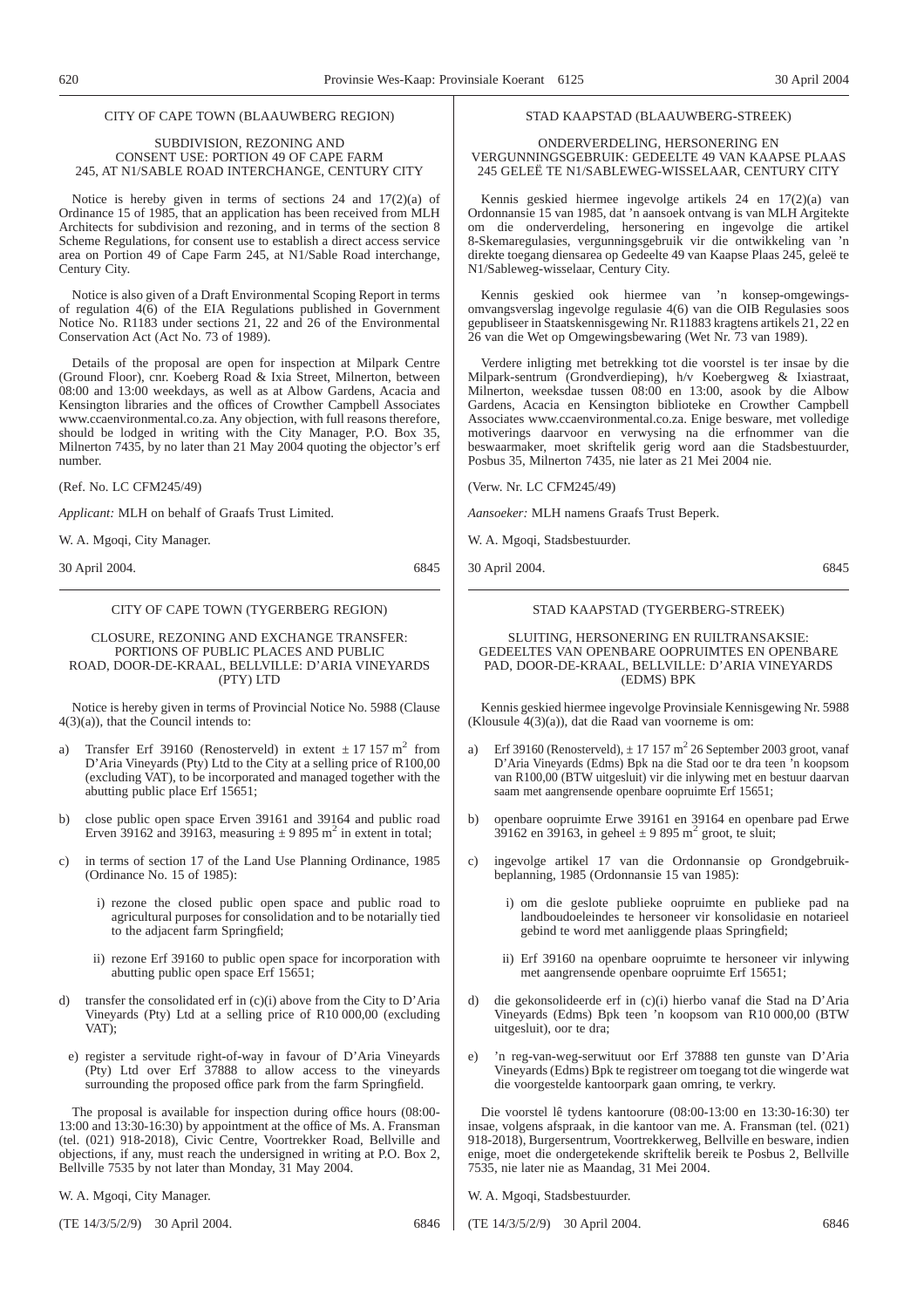## DRAKENSTEIN MUNICIPALITY

## APPLICATION FOR REZONING AND SUBDIVISION: PORTION 8 OF FARM 1298 AND REMAINDER OF FARM 1298, HERMON DIVISION: PROPOSED HOUSING PROJECT

Notice is hereby given in terms of sections 17(2) and 24(2) of the Land Use Planning Ordinance, 1985 (Ordinance 15 of 1985), that an application as set out below has been received and can be viewed during normal office hours at the office of the Head: Planning and Economic Development, Administrative Offices, Berg River Boulevard, Paarl (telephone (021) 807-6227):

*Properties:* Portion 8 of Farm 1298 and remainder of Farm 1298, Hermon Division

*Applicant:* CK Rumboll and Partners

*Owner:* Portion 8 of the Farm 1298 — National Housing Board remainder of the Farm 1298 — Mr. P. L. L. Abrahamse

*Locality:* ± 7 km south east of Riebeeck-Kasteel, next to Hermon Township and adjacent to Divisional Road No. 24

*Extents:* Portion 8 of Farm 1298: 5,0010 ha  $(\pm 1, 8)$  ha for township development purposes).

*Remainder of Farm 1298:* 165,6069 ha ( $\pm$  2 ha for township development purposes)

*Proposal:* Rezoning of a portion of the application property  $(\pm 4 \text{ ha})$  to ''subdivisional area'' for the establishment of the Hermon Housing Project in order to address the housing shortages in Hermon.

The proposed development will consist of the following:

''Residential zone I'' (single dwelling erven) (maximum of 111 units on 2,7211 ha)  $(\pm 69,06\%$  of the development property), "open space zone I" (private open space) (maximum of five units on  $3\overline{3}33\overline{3}$  m<sup>2</sup>) ( $\pm$  8,46% of the development property), ''business zone I'' (one business site on 241 m<sup>2</sup>) ( $\pm$  0,61% of the development property), "public street" (total area of  $8\,615 \text{ m}^2$ ) ( $\pm 21,87\%$  of the development property).

The subdivision of the application properties in order to establish the development property  $(\pm 4 \text{ ha})$ . The subdivision of the development property as follows:

- 111 "residential zone I" erven with an average size of  $\pm 200$  m<sup>2</sup>;
- five "open space zone I" erven for the purpose of facilities for the single residential component;
- one "business zone I" erf with a size of  $241 \text{ m}^2$ ;
- a 5 m wide tarred access road and 4,5 m wide internal gravel roads are to be provided and covers a total road reserve area of  $8\,615 \text{ m}^2$ .

Motivated objections can be lodged in writing, to reach the undersigned by not later than Wednesday, 26 May 2004. No late objections will be considered.

Persons who are unable to read or write, can submit their objection verbally at the Municipal Offices, Berg River Boulevard, Paarl, where they will be assisted by a staff member to put their comment in writing.

J. J. H. Carstens, Municipal Manager.

15/4/1 (F1298) H x 17///5/5/3/2

30 April 2004. 6847

## DRAKENSTEIN MUNISIPALITEIT

AANSOEK OM HERSONERING EN ONDERVERDELING: GEDEELTE 8 VAN PLAAS 1298 EN RESTANT VAN PLAAS 1298, HERMON AFDELING: VOORGESTELDE BEHUISINGSPROJEK

Kennis geskied hiermee ingevolge artikels 17(2) en 24(2) van die Ordonnansie op Grondgebruikbeplanning, 1985 (Ordonnansie 15 van 1985), dat 'n aansoek soos hieronder uiteengesit ontvang is en gedurende normale kantoorure ter insae is by die kantoor van die Hoof: Beplanning en Ekonomiese Ontwikkeling, Administratiewe Kantore, Bergrivier Boulevard, Paarl (telefoon (021) 807-6227):

*Eiendomme:* Gedeelte 8 van Plaas 1298 en restant van Plaas 1298, Hermon Afdeling

*Aansoek:* CK Rumboll en Vennote

*Eienaar:* Gedeelte 8 van Plaas 1298 — Nasionale Behuisingsraad restant van Plaas 1298 — mnr. P. L. L. Abrahamse

*Ligging:* ± 7 km suidoos van Riebeeck-Kasteel, langs die Hermon Dorpsgebied en langs die Afdelingspad Nr. 24

*Groottes:* Gedeelte 8 van Plaas 1298: 5,0010 ha ( $\pm$  1,8 ha vir dorpsontwikkelingsdoeleindes).

*Restant van Plaas 1298:* 165,6069 ha (± 2 ha vir dorpsontwikkelingsdoeleindes).

*Voorstel:* Die hersonering van 'n gedeelte van die aansoekeiendomme (± 4 ha) na ''onderverdelingsgebied'', vir die vestiging van die Hermon Behuisingsprojek, ten einde die behuisingstekort in Hermon aan te spreek.

Die voorgestelde projek sal uit die volgende bestaan:

''Residensiële sone I'' (enkelwoon) (maksimum van 111 eenhede op 2,7211 ha) (± 69,06% van die voorgestelde ontwikkelingseiendom), ''oopruimte sone I'' (privaat oopruimte) (maksimum van vyf eenhede op 3 333 m<sup>2</sup> ) (± 8,46% van die ontwikkelingseiendom), ''sakesone I'' (een sakeperseel op 241 m<sup>2</sup>) ( $\pm$  0,61% van die ontwikkelingseiendom) "openbare straat" (beslaan 8 615 m<sup>2</sup>) ( $\pm$  21,87% van die ontwikkelingseiendom).

Die onderverdeling van die aansoekeiendomme ten einde die ontwikkelingseiendom (± 4 ha) daar te stel. Die onderverdeling van die ontwikkelingseiendom is soos volg:

- 111 "residensiële sone I" erwe met 'n gemiddelde grootte van  $\pm$  200 m<sup>2</sup>;
- vyf ''oopruimtesone I'' erwe vir die doeleindes van parkfasiliteite vir die enkelwoonkomponent;
- een "sakesone I" erf met 'n grootte van  $241 \text{ m}^2$ ;
- 'n 5 m wye geteerde toegangspad en 4,5 m interne gruispaaie sal voorsien word en beslaan 'n padreserwe oppervlakte van 8 615 m2 .

Gemotiveerde besware kan skriftelik by die ondergetekende ingedien word, teen nie later nie as Woensdag, 26 Mei 2004. Geen laat besware sal oorweeg word nie.

Indien 'n persoon nie kan lees of skryf nie, kan so 'n persoon sy kommentaar mondelings by die Munisipale Kantore, Bergrivier Boulevard, Paarl, aflê, waar 'n personeellid sal help om sy kommentaar/vertoë op skrif te stel.

J. J. H. Carstens, Munisipale Bestuurder.

15/4/1 (F1298) H x 17/5/5/3/2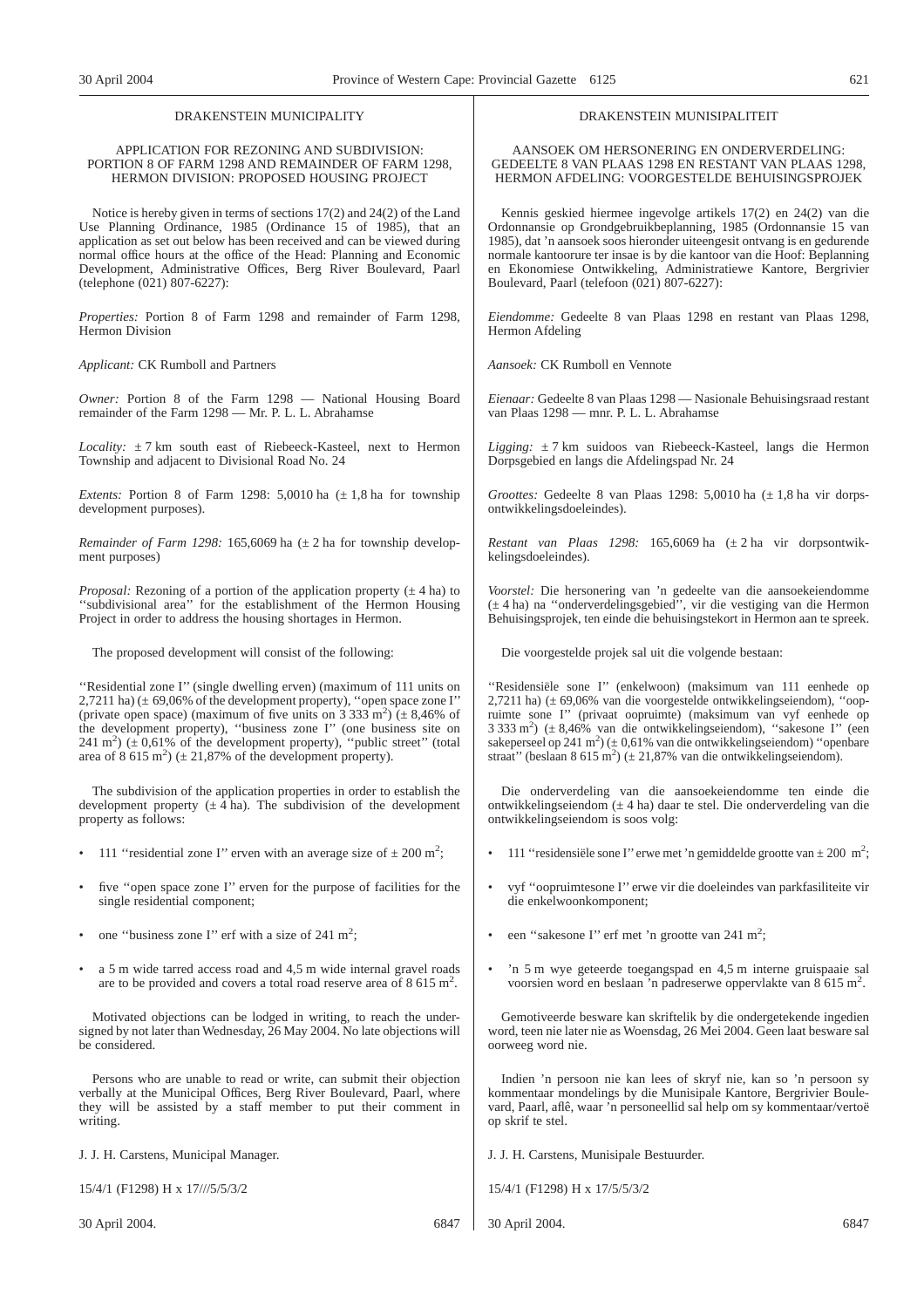## GEORGE MUNICIPALITY

## NOTICE NUMBER 100 OF 2004

PROPOSED CLOSURE, REZONING AND CONSOLIDATION: PORTION OF ERF 3960, CYPRESS AVENUE, HEATHER PARK, GEORGE

Notice is hereby given that Council has received the following application on the above-mentioned property:

- 1. Closure of a portion of Erf 3960, George, as public open space;
- 2. cut off the above-mentioned closed portion from Erf 3960, George;
- 3. rezone the above-mentioned closed portion in terms of section 17(2)(a) of Ordinance 15 of 1985 from public open space to single residential zone;
- 4. consolidate the rezoned portion with Erf 4903, George.

Details of the proposal are available for inspection at the Council's office at Bloemhof Centre, York Street, George, during normal office hours, Mondays to Fridays. *Enquiries:* K. Meyer, *Reference:* Erf 4903, George.

Motivated objections, if any, must be lodged in writing with the Deputy Director: Planning by not later than 31 May 2004.

Any person who is unable to write, can submit their objection verbally to the Council's offices where they will be assisted by a staff member to put their comments in writing.

T. I. Lötter, Municipal Manager, Civic Centre, York Street, George 6630.

30 April 2004. 6848

## KNYSNA MUNICIPALITY

## LAND USE PLANNING ORDINANCE, 1985 (ORDINANCE 15 OF 1985)

## LOCAL GOVERNMENT ACT: MUNICIPAL SYSTEMS, 2000 (ACT 32 OF 2000)

## PROPOSED REZONING: PORTION 33 OF THE FARM LEEUWENBOSCH 185, DISTRICT KNYSNA

Notice is hereby given in terms of section 17 of Ordinance 15 of 1985 that the undermentioned application has been received by the Municipal Manager and is open for inspection at the Municipal Building, Clyde Street, Knysna. Any objections, with full reasons therefor, should be lodged in writing with the Municipal Manager, P.O. Box 21, Knysna 6570, on or before Monday, 31 May 2004 quoting the above Ordinance and objector's erf number.

Notice is further given in terms of section 21(4) of the Local Government Act: Municipal Systems 2000 (Act 32 of 2000) that people who cannot write can approach the Town Planning section during normal office hours at the Municipal Offices where the Secretary will refer you to the responsible official whom will assist you in putting your comments or objections in writing.

Bouwer)

## *Applicant Nature of Application*

Champion Chix (on behalf of Mariana Rezoning of a 124 ha portion of Portion 33 of the farm Leeuwenbosch 185, District Knysna, from ''agricultural zone I'' to ''agricultural zone II''to construct a poultry abattoir.

D. Daniels, Municipal Manager.

File reference: KNY 185/33 30 April 2004. 6849

## MUNISIPALITEIT GEORGE

## KENNISGEWING NOMMER 100 VAN 2004

VOORGESTELDE SLUITING, HERSONERING EN KONSOLIDASIE: GEDEELTE VAN ERF 3960, CYPRESSLAAN, HEATHERPARK, GEORGE

Kennis geskied hiermee dat die Raad die volgende aansoek op bogenoemde eiendom ontvang het:

- 1. Sluiting van 'n gedeelte van Erf 3960, George as publieke oopruimte;
- 2. bogenoemde geslote gedeelte af te sny vanaf Erf 3960, George;
- 3. die Hersonering in terme van artikel 17(2)(a) van Ordonnansie 15 van 1985 van bogenoemde geslote gedeelte vanaf p ublieke oopruimte na enkelwoonsone;
- 4. bogenoemde gehersoneerde gedeelte te konsolideer met Erf 4903, George.

Volledige besonderhede van die voorstel sal gedurende gewone kantoorure, Maandae tot Vrydae, ter insae wees by die Raad se kantoor te Bloemhofsentrum, Yorkstraat, George. *Navrae:* K. Meyer, *Verwysing:* Erf 4903, George.

Gemotiveerde besware, indien enige, moet skriftelik by die Adjunkdirekteur: Beplanning, ingedien word nie later nie as 31 Mei 2004.

Indien 'n persoon nie kan skryf nie, kan sodanige persoon sy kommentaar mondelings by die Raad se kantore aflê waar 'n personeellid sal help om die kommentaar/vertoë op skrif te stel.

T. I. Lötter, Munisipale Bestuurder, Burgersentrum, Yorkstraat, George 6530.

30 April 2004. 6848

## KNYSNA MUNISIPALITEIT

## ORDONNANSIE OP GRONDGEBRUIKBEPLANNING, 1985 (ORDONNANSIE 15 VAN 1985)

## WET OP PLAASLlKE REGERlNG: MUNISIPALE STELSELS, 2000 (WET 32 VAN 2000)

## VOORGESTELDE HERSONERING: GEDEELTE 33 VAN DIE PLAAS LEEUWENBOSCH 185, DlSTRIK KNYSNA

Kennis geskied hiermee ingevolge artikel 17 van Ordonnansie 15 van 1985 dat die onderstaande aansoek deur die Munisipale Bestuurder ontvang is en ter insae lê by die Munisipale-gebou, Clydestraat, Knysna. Enige besware, met volledige redes daarvoor, moet skriftelik by die Waarnemende Munisipale Bestuurder, Posbus 21, Knysna 6570, ingedien word op of voor Maandag, 31 Mei 2004 met vermelding van bogenoemde Ordonnansie en beswaarmaker se erfnommer.

Ingevolge artikel 21(4) van die Wet op Plaaslike Regering: Munisipale Stelsels 2000 (Wet 32 van 2000) word verder kennis gegee dat persone wat nie kan skryf nie die Stadsbeplanningsafdeling kan nader tydens normale kantoorure waar die Sekretaresse u sal verwys na die betrokke amptenaar wat u sal help om u kommentaar of besware op skrif te stel.

*Aansoeker Aard van Aansoek*

## Champion Chix (namens Mariana Bouwer)

- Hersonering van 'n 124 ha deel van Gedeelte 33 van die plaas Leeuwenbosch 185, Distrik Knysna, vanaf ''landbousone I'' na ''landbousone II'' vir die oprigting van 'n pluimvee abattoir.
- D. Daniels, Munisipale Bestuurder.

Lêerverwysing: KNY 185/33 30 April 2004. 6849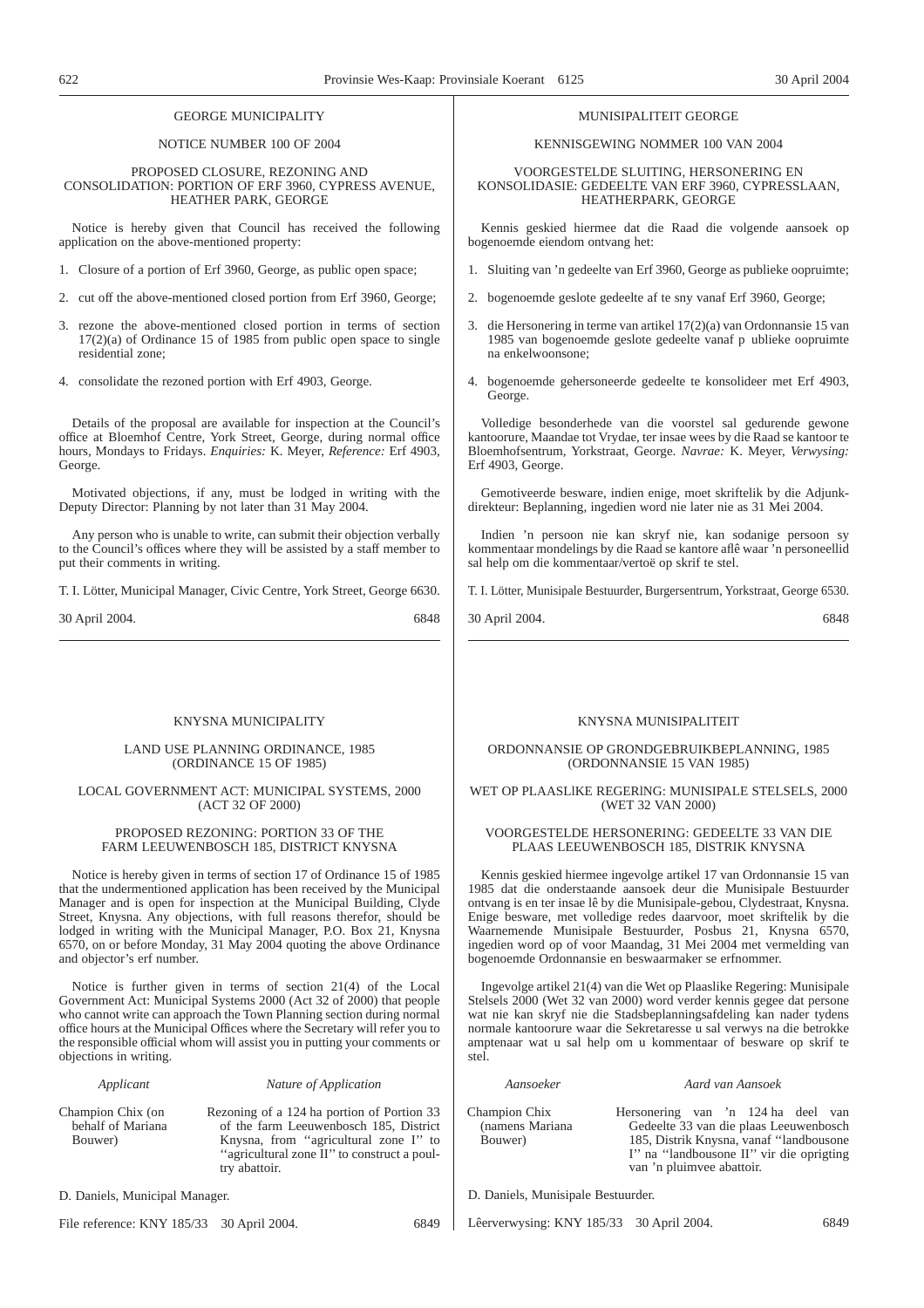## KNYSNA MUNICIPALITY

## LAND USE PLANNING ORDINANCE, 1985 (ORDINANCE 15 OF 1985)

LOCAL GOVERNMENT ACT: MUNICIPAL SYSTEMS, 2000 (ACT 32 OF 2000)

## PROPOSED REZONING: PORTION 33 OF THE FARM LEEUWENBOSCH 185, DISTRICT KNYSNA

Notice is hereby given in terms of section 17 of Ordinance 15 of 1985 that the undermentioned application has been received by the Municipal Manager and is open for inspection at the Municipal Building, Clyde Street, Knysna. Any objections, with full reasons therefor, should be lodged in writing with the Municipal Manager, P.O. Box 21, Knysna 6570, on or before Monday, 31 May 2004 quoting the above Ordinance and objector's erf number.

Notice is further given in terms of section 21(4) of the Local Government Act: Municipal Systems 2000 (Act 32 of 2000) that people who cannot write can approach the Town Planning section during normal office hours at the Municipal Offices where the Secretary will refer you to the responsible official whom will assist you in putting your comments or objections in writing.

Champion Chix (on behalf of Mariana Bouwer) Rezoning of a 124 ha portion of Portion 33 of the farm Leeuwenbosch 185, District Knysna, from ''agricultural zone I'' to ''agricultural zone II''to construct a poultry abattoir.

*Applicant Nature of Application*

D. Daniels, Municipal Manager.

| File reference: KNY 185/33 30 April 2004. |  | 6850 |
|-------------------------------------------|--|------|
|                                           |  |      |

## LANGEBERG MUNICIPALITY

## PROPOSED REZONING OF ERF 3492, BOSBOKDUIN AVENUE, STILBAAI WEST

Notice is hereby given in terms of the provisions of section 17 of Ordinance 15 of 1985 that the Council received the following application for rezoning:

*Property*: Erf 3492, Bosbokduin Avenue, Stilbaai West

*Proposal*: Rezoning from residential I to residential II (duet dwelling)

*Applicant*: Dr. Piet Groenewald for Mr. D. Grobler.

Details concerning the application are available at the office of the undersigned during office hours. Any objections to the proposed rezoning should be submitted in writing to the office of the undersigned not later than 28 May 2004.

People who cannot write can approach the office of the undersigned during normal office hours where the responsible official will assist you in putting your comments or objections in writing.

Municipal Manager, Langeberg Municipality, P.O. Box 2, Stilbaai 6674.

30 April 2004. 6851

KNYSNA MUNISIPALITEIT

ORDONNANSIE OP GRONDGEBRUIKBEPLANNING, 1985 (ORDONNANSIE 15 VAN 1985)

WET OP PLAASLlKE REGERlNG: MUNISIPALE STELSELS, 2000 (WET 32 VAN 2000)

## VOORGESTELDE HERSONERING: GEDEELTE 33 VAN DIE PLAAS LEEUWENBOSCH 185, DlSTRIK KNYSNA

Kennis geskied hiermee ingevolge artikel 17 van Ordonnansie 15 van 1985 dat die onderstaande aansoek deur die Munisipale Bestuurder ontvang is en ter insae lê by die Munisipale-gebou, Clydestraat, Knysna. Enige besware, met volledige redes daarvoor, moet skriftelik by die Waarnemende Munisipale Bestuurder, Posbus 21, Knysna 6570, ingedien word op of voor Maandag, 31 Mei 2004 met vermelding van bogenoemde Ordonnansie en beswaarmaker se erfnommer.

Ingevolge artikel 21(4) van die Wet op Plaaslike Regering: Munisipale Stelsels 2000 (Wet 32 van 2000) word verder kennis gegee dat persone wat nie kan skryf nie die Stadsbeplanningsafdeling kan nader tydens normale kantoorure waar die Sekretaresse u sal verwys na die betrokke amptenaar wat u sal help om u kommentaar of besware op skrif te stel.

*Aansoeker Aard van Aansoek*

Hersonering van 'n 124 ha deel van Gedeelte 33 van die plaas Leeuwenbosch

Champion Chix (namens Mariana Bouwer)

185, Distrik Knysna, vanaf ''landbousone I'' na ''landbousone II'' vir die oprigting van 'n pluimvee abattoir.

D. Daniels, Munisipale Bestuurder.

Lêerverwysing: KNY 185/33 30 April 2004. 6850

## LANGEBERG MUNISIPALITEIT

## HERSONERING VAN ERF 3492, BOSBOKDUINLAAN, STILBAAI-WES

Kennis geskied hiermee ingevolge die bepalings van artikel 17 van Ordonnansie 15 van 1985 dat die Langeberg Raad die volgende aansoek om hersonering ontvang het:

*Eiendomsbeskrywing*: Erf 3492, Bosbokduinlaan, Stilbaai-Wes

*Aansoek*: Aansoek om hersonering vanaf residensieel I na residensieel II (duetwoning)

*Applikant*: Dr. Piet Groenewald vir mnr. D. Grobler.

Besonderhede rakende die aansoek is ter insae by die kantoor van die ondergetekende gedurende kantoorure. Enige besware teen die voorgenome hersonering moet skriftelik gerig word om die ondergetekende te bereik nie later as 28 Mei 2004.

Persone wat nie kan skryf nie, kan die onderstaande kantoor nader tydens sy normale kantoorure waar die betrokke amptenaar u sal help om u kommentaar of besware op skrif te stel.

Munisipale Bestuurder, Langeberg Munisipaliteit, Posbus 2, Stilbaai 6674.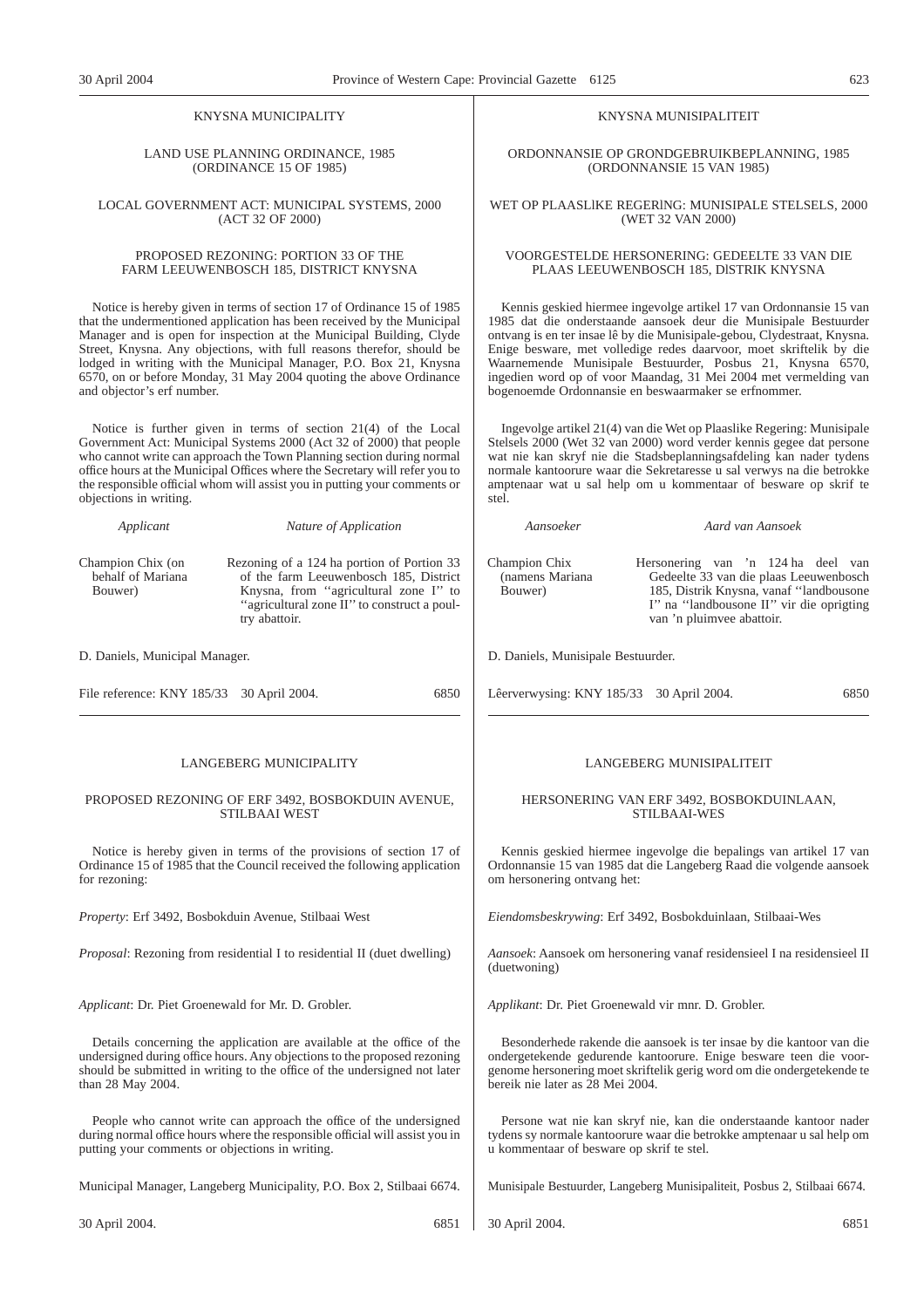## LANGEBERG MUNICIPALITY

## REZONING AND SUBDIVISION PORTION 6 OF THE FARM WESTFIELD A NO. 483, WITSAND

Notice is hereby given in terms of the provisions of sections 17 and 24 of Ordinance 15 of 1985 that the Council received the following application for subdivision and rezoning:

*Property:* Portion 6 of the farm Westfield A No. 483, Witsand

*Proposal:*

1. Rezoning from agriculture I to residential III

2. subdivision of erven for townhouses

*Applicant:* T. V. Smit for Westfield Trust.

Details concerning the application are available at the office of the undersigned during office hours. Any objections, to the proposed subdivision and rezoning should be submitted in writing to the office of the undersigned before 28 May 2004.

People who cannot write can approach the office of the undersigned during normal office hours where the responsible official will assist you in putting you comments or objections in writing.

Municipal Manager, Langeberg Muncipality, P.O. Box 2, Stilbaai 6674.

30 April 2004. 6852

## OUDTSHOORN MUNICIPALITY

## NOTICE NO. 52 OF 2004

## NOTICE CALLING FOR OBJECTIONS TO PROVISIONAL ADDITIONAL VALUATION ROLL (OUDTSHOORN MUNICIPAL AREA (REGULATION 12))

Notice is hereby given in terms of section 15(1)/19 of the Property Valuation Ordinance, 1993 to all owners of properties in Oudtshoorn Municipal Area.

That the provisional additional valuation roll for the 2003/2004 financial year is open for inspection at the Cashiers Hall on Ground Floor at the Langenhoven Road entrance of the Civic Centre, Oudtshoorn, from 29 April 2004 to 31 May 2004 between 08:00 and 15:00.

The owner of any property recorded on such roll may, in terms of section 16 of the said Ordinance, object to the valuation placed on his property, and such objection must reach the Municipal Manager before the expiry of the above-mentioned period.

The prescribed form for the lodging of an objection is available at the address given hereunder. You will also receive a form by post.

Illiterate persons may call at the offices of the Valuer for assistance in completion of their objection form.

Your attention is specifically focused on the fact that no person is entitled to any objection before the Valuation Board unless he has lodged an objection on the prescribed form on or before 31 May 2004.

The owner also includes a proxy, as defined in section 1 of Ordinance supra.

This notice appeared for the first time on 29 April 2004.

M. P. May, Acting Municipal Manager, Civic Centre, Oudtshoorn.

Cashiers Hall, Ground Floor, Langenhoven Road, Civic Centre, Oudtshoorn.

30 April 2004. 6853

LANGEBERG MUNISIPALITEIT

HERSONERING EN ONDERVERDELING GEDEELTE 6 VAN DIE PLAAS WESTFIELD A NR. 483, WITSAND

Kennis geskied hiermee ingevolge die bepalings van artikels 17 en 24 van Ordonnansie 15 van 1985 dat die Langeberg Raad die volgende aansoek om onderverdeling hersonering ontvang het:

*Eiendomsbeskrywing:* Gedeelte 6 van die plaas Westfield A Nr. 483, Witsand

*Aansoek:*

- 1. Hersonering vanaf landhousone I na residensiële sone III
- 2. Onderverdeling in erwe vir dorpshuise

*Applikant:* T. V. Smit vir Westfield Trust.

Besonderhede rakende die aansoek is ter insae by die kantoor van die ondergetekende gedurende kantoorure. Enige besware teen die voorgenome aansoek moet skriftelik gerig word om die ondergetekende te bereik nie later nie as 28 Mei 2004.

Persone wat nie kan skryf nie, kan die onderstaande kantoor nader tydens sy normale kantoorure waar die betrokke amptenaar u sal help om u kommentaar of besware op skrif te stel.

Munisipale Bestuurder, Langeberg Munisipaliteit, Posbus 2, Stilbaai 6674.

30 April 2004. 6852

## MUNISIPALITEIT OUDTSHOORN

## KENNISGEWING NR. 52 VAN 2004

## KENNISGEWING WAT BESWARE TEEN VOORLOPIGE AANVULLENDE WAARDASIELYS AANVRA (OUDTSHOORN MUNISIPALE GEBIED (REGULASlE 12))

Kennis geskied hiermee ingevolge artikel 15(1)/19 van die Ordonnansie op Eiendomswaardering, 1993 aan alle eienaars van eiendomme binne die Oudtshoorn Munisipale gebied:

Dat die voorlopige aanvullende waardasielys vir die boekjaar 2003/ 2004 ter insae lê in die Kassierelokaal op die Grondvloer vanaf ingang uit Langenhovenweg, Burgersentrum, Oudtshoorn, en wel vanaf 29 April 2004 tot 31 Mei 2004 tussen 08:00 en 15:00.

Die eienaar van enige eiendom wat in sodanige lys opgeteken is, kan ingevolge artikel 16/19 van genoemde Ordonnansie beswaar aanteken teen die waardasie wat op sy eiendom geplaas is en sodanige beswaar moet die Munisipale Bestuurder voor die verstryking van bogenoemde tydperk bereik.

Die voorgeskrewe vorm vir die indiening van 'n beswaar is by die adres hieronder aangedui, beskikbaar. U sal ook 'n vorm per pos ontvang.

Ongeletterde persone kan by die kantoor van die Waardeerder aandoen vir hulp met voltooiing van hul beswaarvorm.

U aandag word spesifiek gevestig op die feit dat geen persoon geregtig is om enige besware voor die Waardasieraad te opper, tensy hy 'n beswaar op die voorgeskrewe vorm voor of op 31 Mei 2004 ingedien het nie.

'n Eienaar sluit ook 'n gevolmagtigde in soos omskryf in artikel 1 van die Ordonnansie supra.

Hierdie kennisgewing het vir die eerste keer verskyn op 29 April 2004.

M. P. May, Waarnemende Munisipale Bestuurder, Burgersentrum, Oudtshoorn.

Kassiere Lokaal, Grondvloer, Langenhovenweg, Burgersentrum, Oudtshoorn.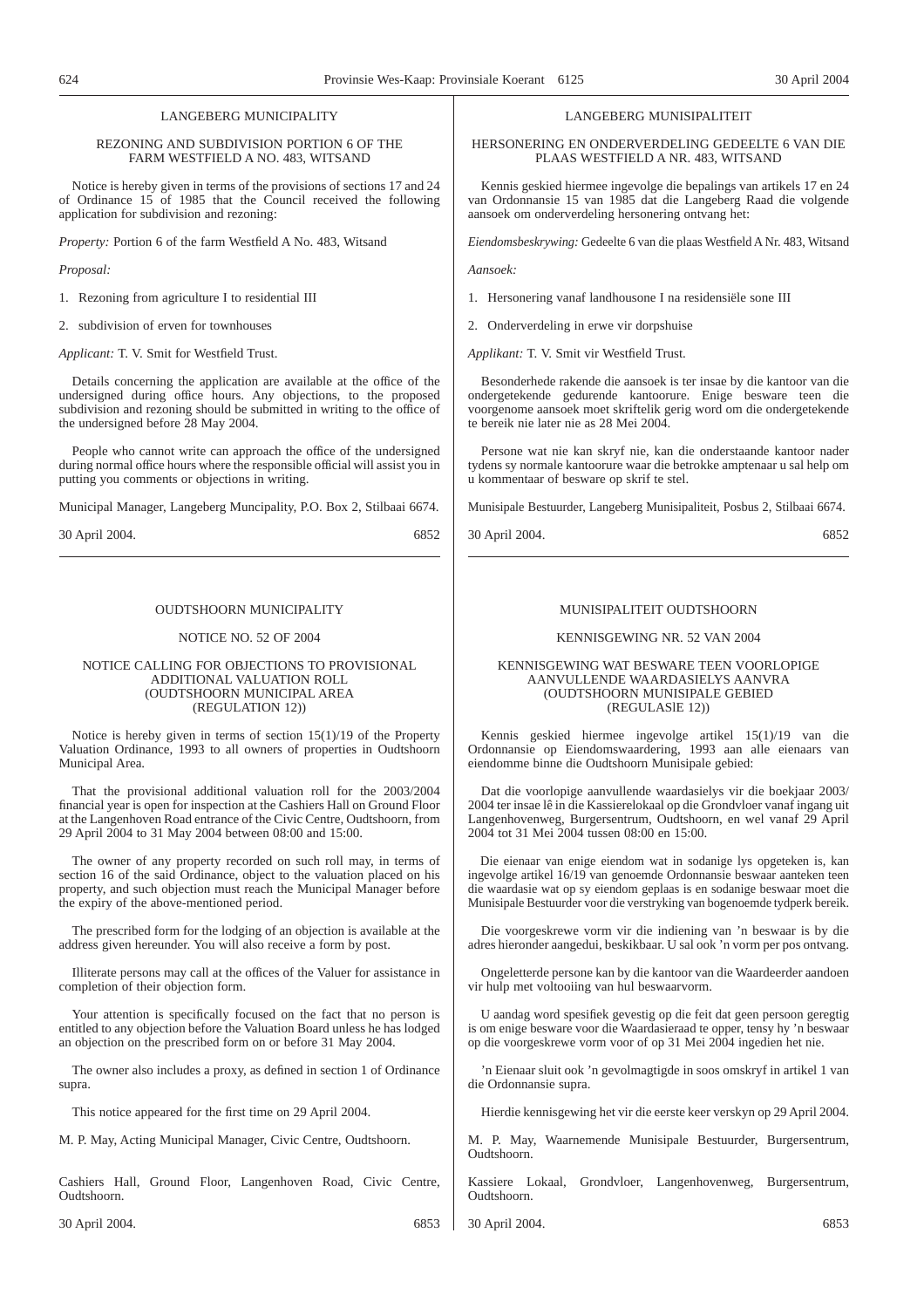## THEEWATERSKLOOF MUNICIPALITY

## PROPOSED SUBDIVISION OF THE REMAINDER OF THE FARM DIEPGAT NO. 588, DISTRICT CALEDON

Notice is hereby given in terms of the provisions of section 24 of the Land Use Planning Ordinance, 1985 (Ordinance 15 of 1985) that the Municipal Manager has received the undermentioned application, which is available for inspection during office hours (08:00-13:00 and 14:00- 16:00) at the Caledon Municipal Office. Written objections, if any, stating reasons and directed to the Municipal Manager, P.O. Box 24, Caledon 7230, quoting the stated reference number, will be received from 30 April 2004 up to 31 May 2004.

| Applicant                             | Nature of Application                                                                                                                                                                                                                                                                             |
|---------------------------------------|---------------------------------------------------------------------------------------------------------------------------------------------------------------------------------------------------------------------------------------------------------------------------------------------------|
| Wright Approach<br>Consultancy (Wrap) | 1. The subdivision of the remainder of the<br>farm Diepgat No. 588 into three por-<br>tions, namely:<br>Portion A $(\pm 40$ ha)<br>Portion B $(\pm 40$ ha)<br>Portion C $(\pm 59$ ha)                                                                                                             |
|                                       | 2. The Consolidation of Portion A<br>$(\pm 40 \text{ ha})$ with the farm Diepgat No.<br>588/5.                                                                                                                                                                                                    |
|                                       | 3. The Consolidation of Portion B<br>$(\pm 40$ ha) with the farm Zuiderkrans No.<br>588/1.                                                                                                                                                                                                        |
|                                       | Notice is further given in terms of section $21(4)$ of the Local<br>Government Act: Municipal Systems, 2000 (Act 32 of 2000) that persons<br>who cannot write can approach the Town Planning section during normal<br>office hours where the Secretary will refer you to the responsible official |

whom will assist you in putting your comments or objections in writing.

D. J. Adonis, Acting Municipal Manager.

File reference: L/178 Notice No: KOR. 67

30 April 2004. 6854

## BERG RIVER MUNICIPALITY APPLICATION FOR SUBDIVISION: ERF 116, PIKETBERG

It is hereby notified in terms of section 24 of the Land Use Planning Ordinance, 1985 (Ordinance 15 of 1985), that the undermentioned application has been received, which is open to inspection at the offices of the Local Authority. Any objections to the application, with full reasons therefor, should be lodged in writing with the Municipal Manager, Church Street, Piketberg (P.O. Box 60, Piketberg 7320) or fax (022) 913-1380 by no later than 12:00 on 29 May 2004, quoting the above Ordinance as well as the objector's erf number.

## *Applicant Nature of Application*

GDPM on behalf of Cap de Fruti (Pty) Ltd Subdivision of Erf 116, Piketberg  $(\pm 36$  ha) into Portion 1 ( $\pm$  5,0 ha). Portion 2  $(\pm 21,0 \text{ ha})$  as well as Portion 3  $(\pm 10,0)$  ha) in order to create three separately transferable agricultural units.

*Enquiries:* Mr. W. Wagener, Piketberg, telephone (022) 913-1126.

A. J. Bredenhann, Municipal Manager, Municipal Offices, P.O. Box 60, Piketberg 7320.

MN 24/2004 30 April 2004. 6855

## MUNISIPALITEIT THEEWATERSKLOOF

## VOORGESTELDE ONDERVERDELING VAN DIE RESTANT VAN DIE PLAAS DIEPGAT NR. 588, DISTRIK CALEDON

Kennis geskied hiermee ingevolge die bepalings van artikel 24 van die Ordonnansie op Grondgebruikbeplanning, 1985 (Ordonnansie 15 van 1985), dat die onderstaande aansoek deur die Munisipale Bestuurder ontvang is, wat gedurende kantoorure (08:00-13:00 en 14:00-16:00) by die Munisipale Kantoor, Caledon ter insae lê. Skriftelike besware, indien enige, met volledige redes daarvoor en gerig aan die Munisipale Bestuurder, Posbus 24, Caledon 7230, met vermelding van die verwysingsnommer, word ingewag vanaf 30 April 2004 tot 31 Mei 2004.

*Aansoeker Aard van Aansoek* Wright Approach Consultancy (Wrap) 1. Die onderverdeling van die restant van die plaas Diepgat Nr. 588 in drie gedeeltes, nl:

- Gedeelte A  $(\pm 40$  ha) Gedeelte B  $(\pm 40$  ha) Gedeelte C  $(± 59$  ha) 2. Die konsolidasie van Gedeelte A
- (± 40 ha) met die plaas Diepgat Nr. 588/5.
- 3. Die konsolidasie van Gedeelte B (± 40 ha) met die plaas Zuiderkruis Nr. 588/1.

Kennis geskied ook ingevolge artikel 21(4) van die Wet op Plaaslike Regering: Munisipale Stelsels, 2000 (Wet 32 van 2000) dat persone wat nie kan skryf nie die Stadsbeplanningsafdeling kan nader tydens normale kantoorure waar die Sekretaresse u sal verwys na die betrokke amptenaar wat u sal help om u kommentaar of besware op skrif te stel.

D. J. Adonis, Waarnemende Munisipale Bestuurder.

Lêerverwysing: L/178 Kennisgewing Nr: KOR. 67

30 April 2004. 6854

## BERGRIVIER MUNISIPALITEIT

## AANSOEK OM ONDERVERDELING: ERF 116, PIKETBERG

Kragtens artikel 24 van die Ordonnansie op Grondgebruikbeplanning, 1985 (Ordonnansie 15 van 1985), word hiermee kennis gegee dat die onderstaande aansoek ontvang is en ter insae lê by die kantore van die Plaaslike Owerheid. Enige besware, met die volledige redes daarvoor, moet skriftelik by die Munisipale Bestuurder, Kerkstraat, Piketberg (Posbus 60, Piketberg 7320) of per faks (022) 813-1380 ingedien word voor 12:00 op 29 Mei 2004 met vermelding van bogenoemde Ordonnansie asook die beswaarmaker se erfnommer.

## *Aansoeker Aard van Aansoek*

Onderverdeling van Erf 116, Piketberg  $(\pm 36 \text{ ha})$  in Gedeelte 1  $(\pm 5.0 \text{ ha})$ . Gedeelte 2 ( $\pm$  21,0 ha) asook Gedeelte 3  $(\pm 10,0)$  ha) ten einde drie apart vervreembare landbou eenhede te skep.

*Navrae:* Mnr. W. Wagener, Piketberg, telefoon (022) 913-1126.

A. J. Bredenhann, Munisipale Bestuurder, Munisipale Kantore, Posbus 60, Piketberg 7320.

MK 24/2004 30 April 2004. 6855

## GDPM namens Cap de Fruti (Edms) Bpk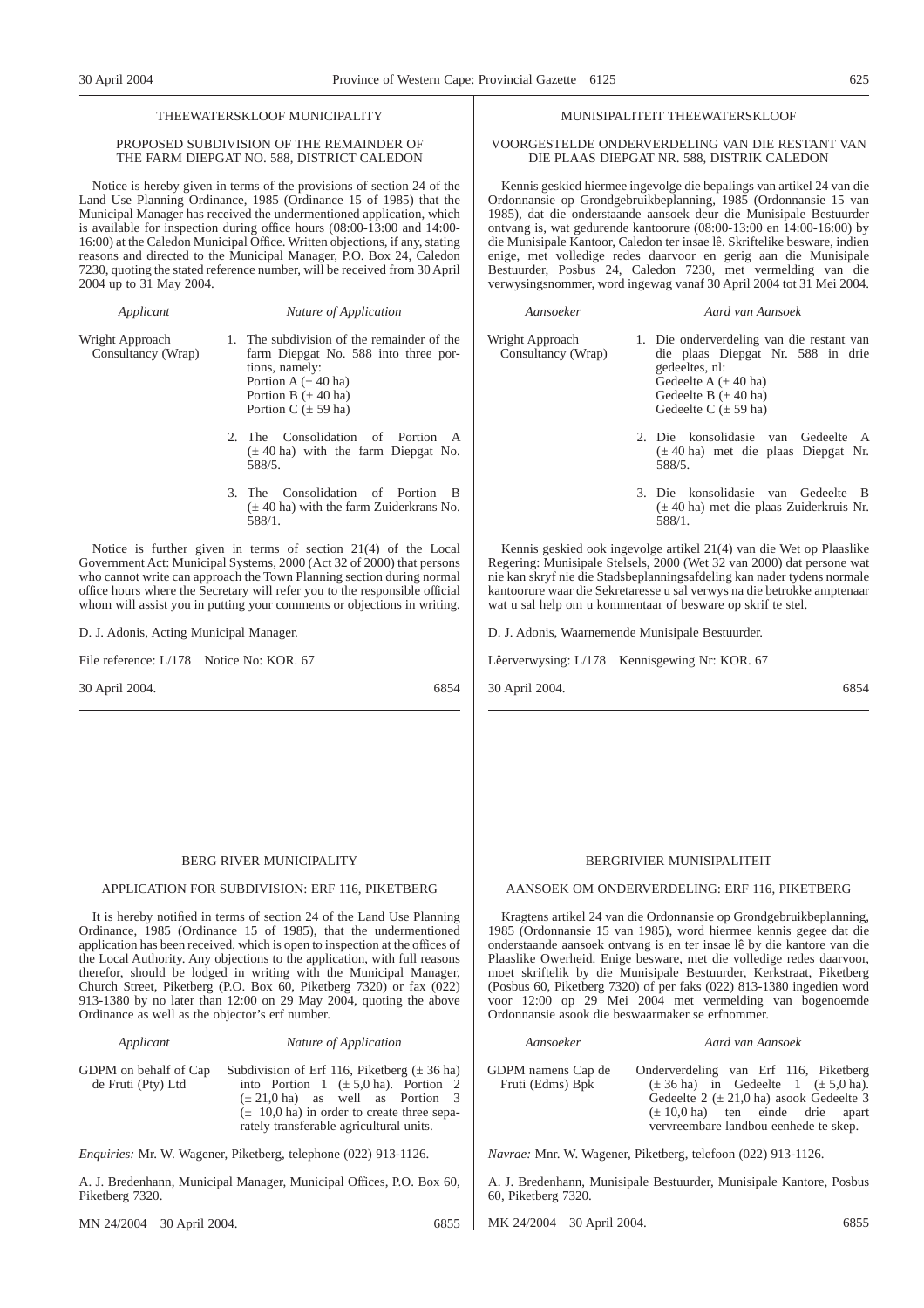## REZONING AND DEPARTURES: ERF 1158, SEA POINT

Notice is hereby given in terms of sections 17(2)(a) and 15(2)(a) of Land Use Planning Ordinance 15 of 1985 that the undermentioned application has been received and is open for inspection at the office of the Manager: Land Use Management Branch, City of Cape Town, 14th Floor, Tower Block, Civic Centre, Hertzog Boulevard, Cape Town, from 08:00-12:30 (Monday to Friday). Any objections with full reasons, should be lodged in writing to the office of the Manager: Land Use Management, City of Cape Town, P.O. Box 4529, Cape Town 8000, or faxed to (021) 421-1963 or e-mailed to trevor.upsher@capetown.gov.za on or before 31 May 2004, quoting the above Ordinance and the objector's erf number and phone number. If your response is not sent to this address, fax number or e-mail address and if, as a consequence, it arrives late, it will be deemed to be invalid.

*Erf 1158, Sea Point, 19 Regent Road*.

To be rezoned from general residential, sub-zone R7 to general business use zone, sub-zone B2 to permit business use.

The following departures from the Zoning Scheme Regulations are also required:

Section 39(1): To permit actual floor area  $7540 \text{ m}^2$  in lieu of  $6715 \text{ m}^2$ .

Section 60(3): To permit setbacks:

North east up to 16 m from Kloof Road.

2,6 m in lieu of 4,5 m at 4th and 5th floor.

North east over 16 m from Kloof Road.

 $0 \text{ m}$  in lieu of  $4.5 \text{ m}$  at 2nd floor.

2,6 m in lieu of 9,25 m at 4th floor.

2,6 m in lieu of 11,5 m at 5th floor.

South west over 16 m from Kloof Road.

4,5 m in lieu of 7,25 m at 3rd floor.

4,5 m in lieu of 9,25 m at 4th floor.

4,5 m in lieu of 11,5 m at 5th floor.

Section 78: To permit 0 loading bays in lieu of 1 required.

If you require any information or have any queries regarding the applications, please contact Ms. L. Janssen, tel. (021) 400-4252 or our Customer Care Enquiries, tel. (021) 400-3862, quoting the reference number SG52/1158 and LM1499.

W. A. Mgoqi, City Manager.

## STAD KAAPSTAD (KAAPSTAD-STREEK)

## HERSONERING EN AFWYKINGS: ERF 1158, SEEPUNT

Kennis geskied hiermee ingevolge artikels 17(2)(a) en 15(2)(a) van die Ordonnansie op Grondgebruikbeplanning 15 van 1985 dat die onderstaande aansoek ontvang is en Maandag tot Vrydag vanaf 08:30-12:30 by die kantoor van die Bestuurder: Grondgebruikbestuurstak, Stad Kaapstad, 14de Verdieping, Burgersentrum, Hertzog Boulevard, Kaapstad, 8001 ter insae beskikbaar lê. Enige kommentaar of besware moet skriftelik, met volledige redes, teen nie later nie as 31 Mei 2004, ingedien word by die kantoor van die Bestuurder: Grondgebruikbestuurstak, Stad Kaapstad, Posbus 4529, Kaapstad 8000, indien gepos, gefaks na (021) 421-1963, per e-pos na trevor.upsher@capetown.gov.za, met vermelding van bogenoemde Ordonnansie en die beswaarmaker se erf- en telefoonnommer. Indien u reaksie nie gepos, per hand afgelewer of per e-pos aan hierdie adresse en faksnommer gestuur word nie en gevolglik laat ontvang word, sal dit as ongeldig beskou word.

*Erf 1158, Seepunt, Regentweg 19*.

Hersonering van algemeen residensiële, subsone R7 na algemeen sakegebruiksone, subsone B2 om sakegebruik toe te laat.

Die volgende afwykings van die Soneringskemaregulasies word ook toegelaat:

Artikel 39(1): Om toe te laat dat die werklike vloeroppervlakte 7 540 m<sup>2</sup> is in plaas van 6 715 m<sup>2</sup>.

Artikel 60(3): Om inspringings toe te laat:

Noordoos tot op 16 m vanaf Kloofweg.

2,6 m in plaas van 4,5 m op 4de en 5de verdieping.

Noordoos meer as 16 m vanaf Kloofweg.

Om in plaas van 4,5 m op 2de verdieping.

2,6 m in plaas van 9,25 m op 4de verdieping.

2,6 m in plaas van 11,5 m op 5de verdieping.

Suidwes meer as 16 m vanaf Kloofweg.

4,5 m in plaas van 7,25 m op 3de verdieping.

4,5 m in plaas van 9,25 m op 4de verdieping.

4,5 m in plaas van 11,5 m op 5de verdieping.

Artikel 78: Om 0 laaiplekke in plaas van die 1 vereis toe te laat.

Indien u enige inligting verlang of enige navrae oor die aansoeke het, skakel asseblief vir me. L. Janssen, tel. (021) 400-4252 of ons kliëntediens navraetoonbank, tel. (021) 400-3862, met vermelding van die verwysingsnommer SG52/1158 en LM 1499.

W. A. Mgoqi, Stadsbestuurder.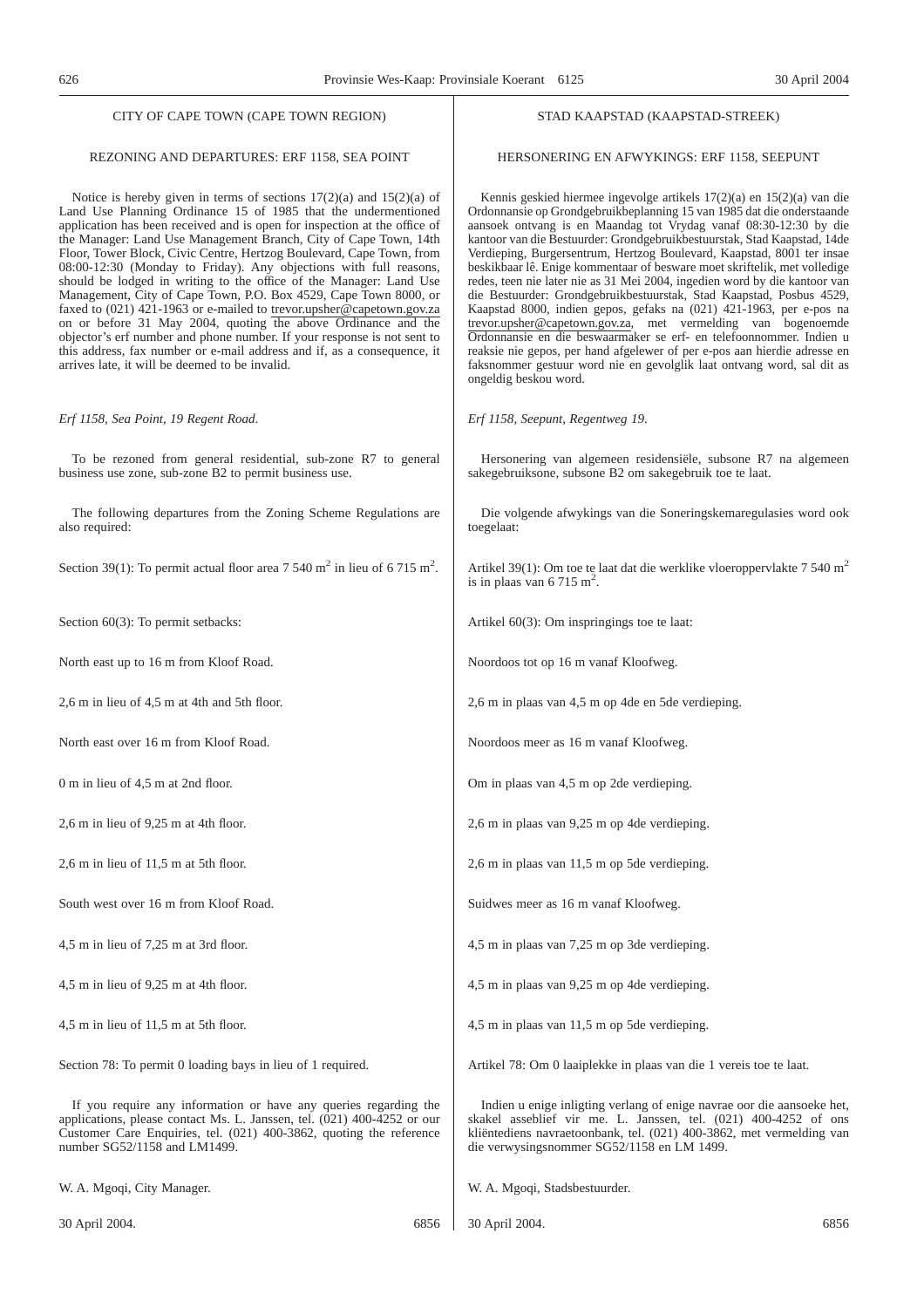## MATZIKAMA MUNICIPALITY

## NOTICE: APPLICATION FOR REZONING

Notice is hereby given in terms of section 17(2) of the Land Use Planning Ordinance, No. 15 of 1985 read together with section 21 of Local Government: Municipal Systems Act, 2000 (Act No 32 of 2000) that an application, as set out below, has been submitted to Matzikama Municipality:

*Applicant:* J. J. D. Nieuwoudt

*Owner:* R. A. Nieuwoudt

*Property:* Erf No. 572, Louis Rood

*Locality:* Kronkelstraat, Strandfontein

*Existing zoning:* Residential zone I

*Proposed development:* Rezoning of Erf 572, Louis Rood, from residential zone I to residential zone V in order to establish guest-rooms for medium term letting.

Please note that in terms of section 21(4) of the Act on Local Government: Municipal Systems Act, No. 32 of 2000 persons who cannot read or write are invited to visit the office of the Director: Administration where officials will assist you to formulate your objection and/or complete any relevant documentation.

Full details can be obtained at the office of the Director: Administration during normal office hours. Motivated objections and/or comments, against the application, should be lodged in writing on or before 24 May 2004

D. G. Ras, Municipal Manager, Municipal Offices, P.O. Box 98, Vredendal 8160.

Tel: (027) 213-1045 Fax: (027) 213-3238

Notice No: 41/2004 30 April 2004. 6857

## SWELLENDAM MUNICIPALITY

## APPLICATION FOR THE SUBDIVISION AND CONSOLIDATION OF ERF 5334 AND THE REMAINDER OF ERF 683, SWELLENDAM

Notice is hereby given in terms of section 24 of the Land Use Planning Ordinance, 1985 (Ordinance No. 15 of 1985) that Council has received the following application:

- 1. Subdivision of Erf 5334, Hermitage, in three portions, namely Portion A (1,2574 ha), Portion B (0,7856 ha) and the remainder (27,4419 ha).
- 2. Subdivision of remainder of Erf 683, Hermitage, in two portions, namely Portion A (0,4296 ha) and the remainder (2,5938 ha).
- 3. Consolidation thereafter of the remainder of Erf 683 and the remainder of Erf 5334.

## *Owner: Mr. Dirk Cornelius Steyn*

Further particulars regarding the proposal are available for inspection at the Municipal Offices during office hours. Objections to the proposal, if any, must reach the undermentioned on or before 31 May 2004.

Persons who are unable to write will be assisted during office hours, at the Municipal Offices, Swellendam, to write down their objections.

T. Botha, Municipal Manager, Municipal Office, Swellendam.

Notice 47/2004 30 April 2004. 6858

### MUNISIPALITEIT MATZIKAMA

## KENNISGEWING: AANSOEK OM HERSONERING

Kennis geskied hiermee ingevolge artikel 17(2) van die Ordonnansie op Grondgebruikbeplanning, Nr. 15 van 1985 saamgelees met artikel 21 van die Wet op Plaaslike Regering: Munisipale Stelsels, Nr. 32 van 2000, dat die Raad die volgende aansoek ontvang het vir oorweging:

*Aansoeker:* J. J. D. Nieuwoudt

*Eienaar:* R. A. Nieuwoudt

*Eiendom:* Erf Nr. 572, Louis Rood

*Ligging:* Kronkelstraat, Strandfontein

*Huidige sonering:* Geag gesoneer residensiële sone I

*Voorstel:* Hersonering van Erf 572, Louis Rood van residensiële sone I na residensiële sone V ten einde gastekamers vir korttermyn verhuring te bedryf.

Geliewe kennis te neem dat u ingevolge artikel 21(4) van die Wet op Plaaslike Regering: Munisipale Stelsels, Nr. 32 van 2000 genooi word om ingeval waar u nie kan lees of skryf die kantoor van die Direkteur Administrasie te besoek waar personeel u behulpsaam sal wees, gedurende genoemde ure, met of die formulering van u beswaar en/of die voltooiing van enige tersaaklike dokumentasie.

Volledige besonderhede is verkrygbaar by die Direkteur: Administrasie gedurende kantoorure en alle skriftelike, gemotiveerde besware, teen die voorstel, moet die ondergetekende bereik voor of op 24 Mei 2004.

D. G. Ras, Munisipale Bestuurder, Munisipale Kantore, Posbus 98, Vredendal 8160.

Tel: (021) 213-1045 Faks: (027) 213-3238

Kennisgewing No: 41/2004 30 April 2004. 6857

## MUNISIPALITEIT SWELLENDAM

## AANSOEK OM ONDERVERDELING EN KONSOLIDASIE VAN ERF 5334 EN RESTANT VAN ERF 683, SWELLENDAM

Kennis geskied hiermee ingevolge artikel 24 van die Ordonnansie op Grondgebruikbeplanning, 1985 (Ordonnansie Nr. 15 van 1985) dat die Raad die volgende aansoek ontvang het:

- 1. Die onderverdeling van Erf 5334, Hermitage, in drie gedeeltes, naamlik Gedeelte A (1,2574 ha), Gedeelte B (0,7856 ha) en restant (27,4419 ha).
- 2. Die onderverdeling van restant van Erf 683, Hermitage, in twee gedeeltes, naamlik Gedeelte A (0,4296 ha) en restant (2,5938 ha).
- 3. Konsolidasie daarna van restant van Erf 683 en restant van Erf 5334, Swellendam.

## *Eienaar: Mnr. Dirk Cornelius Steyn*

Verdere besonderhede van die voorstel lê gedurende kantoorure by die Munisipale Kantore, Swellendam, ter insae. Skriftelike besware teen die voorstel, indien enige, moet die ondergemelde voor of op 31 Mei 2004 bereik.

Persone wat nie kan skryf nie sal gedurende kantoorure by die Munisipale Kantore, Swellendam, gehelp word om hulle besware neer te skryf.

T. Botha, Munisipale Bestuurder, Munisipale Kantoor, Swellendam.

Kennisgewing 47/2004 30 April 2004. 6858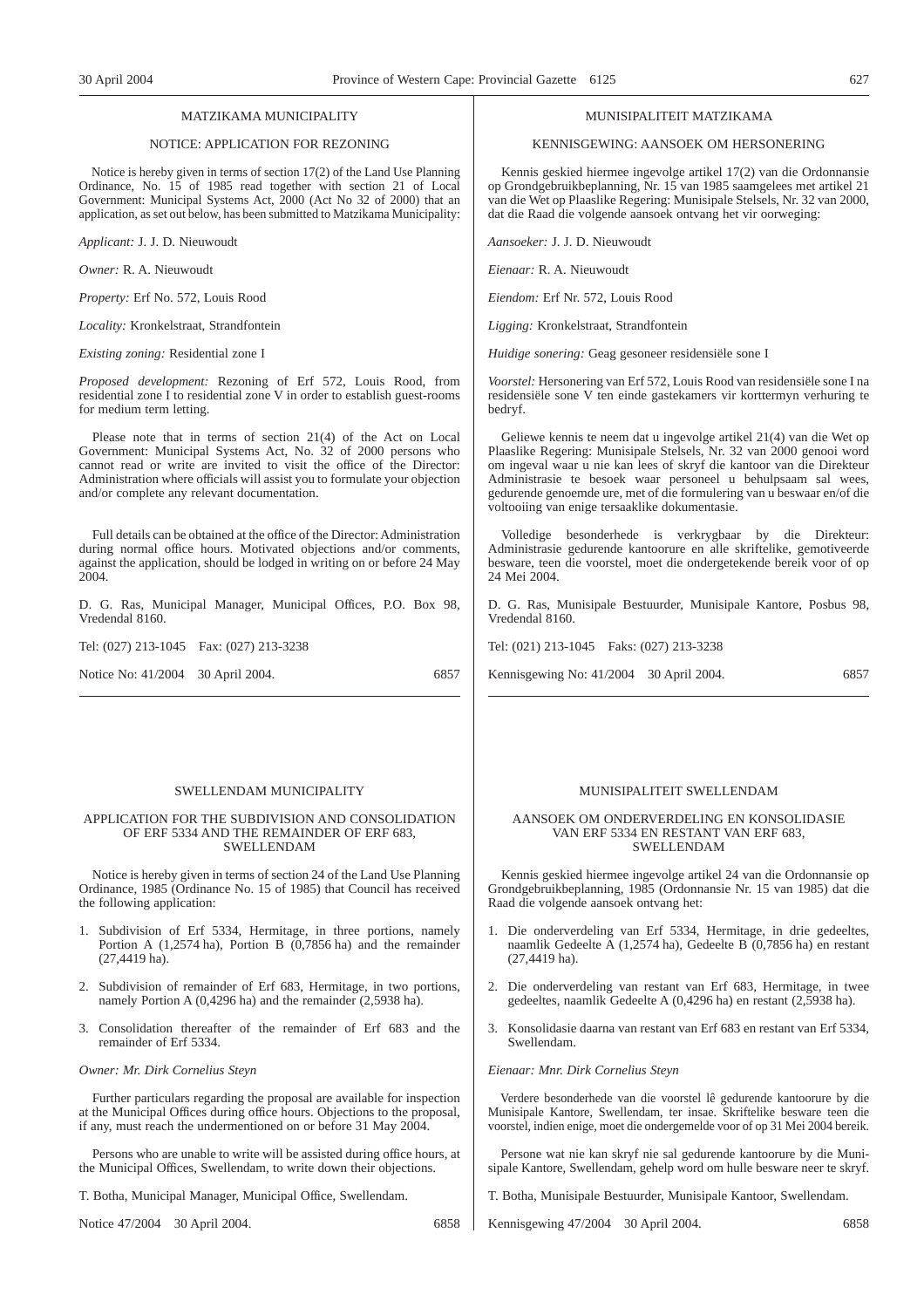## SALDANHA BAY MUNICIPALITY

## REZONING AND SUBDIVISION OF A PORTION OF PORTION 37 OF THE FARM UITKOMST NO. 23, PATERNOSTER

Notice is hereby given that Council received an application for:

- a) the subdivision of Portion 37 of the farm Uitkomst No. 23, in terms of section 24 of the Land Use Planning Ordinance (No. 15 of 1985), in order to develop a portion ( $\pm$  6,9343 ha);
- b) the rezoning of a portion of Portion 37 of the farm Uitkomst No. 23, in terms of section 17 of the Land Use Planning Ordinance (No. 15 of 1985), from agricultural zone to subdivisional area, and the subdivision, in terms of section 24 of the mentioned Ordinance, in order to allow for six general residential zoned properties for residential and/or group housing, three public open spaces and a street.

Details are available at the Municipal Manager's office in the Buller Centre, Main Street, Vredenburg. Weekdays: 08:00-13:00 and 13:30- 16:30.

*Enquiries:* N. Colyn.

Objections/comment to the proposal, with relevant reasons, must be lodged in writing with the Municipal Manager, Private Bag X12, Vredenburg 7380, before 1 June 2004.

Municipal Manager.

30 April 2004. 6859

## SALDANHA BAY MUNICIPALITY

## CONSOLIDATION, REZONING AND SUBDIVISION OF PORTIONS 23/3, 23/7, 23/18, 23/19, 23/23 & 23/24 OF THE FARM UITKOMST NO. 23, PATERNOSTER

Notice is hereby given that Council received an application for:

- a) the consolidation, rezoning (from undetermined to subdivisional area) and subdivision of Portions A and 24 of the farm Uitkomst No. 23, in terms of sections 17 and 24 of the Land Use Planning Ordinance (No. 15 of 1985), to allow for 24 single residential erven, one general residential erf (16 units), one public open space and road,
- b) the rezoning (from undetermined to subdivisional area) and subdivision of Portion 19 of the farm Uitkomst No. 23, in terms of sections 17 and 24 of the Land Use Planning Ordinance (No. 15 of 1985), to allow for seven single residential erven, one general residential erf (15 units), one public open space and road,
- c) the consolidation, rezoning (from undetermined to subdivisional area) and subdivision of Portions 7 and 18 of the farm Uitkomst No. 23, in terms of sections 17 and 24 of the Land Use Planning Ordinance (No. 15 of 1985), in order to allow for 90 single residential erven, two public open spaces and road,
- the closure and rezoning (from road to public open space) of three portions of Portion 3 of the farm Uitkomst No. 23, in terms of section 137 of the Municipal Ordinance (No. 20 of 1974) and section 17 of the Land Use Planning Ordinance (No. 15 of 1985), and
- e) the amendment of the Paternoster Urban Structure Plan, in terms of section 4(7) of the Land Use Planning Ordinance (No. 15 of 1985).

Details are available for scrutiny at the Municipal Manager's office, Buller Centre, Main Street, Vredenburg, during the hours 08:00-13:00 and 13:30-16:30, Mondays to Fridays. *Enquiries:* N. Colyn (tel. (022) 701-7107).

Objections/comment to the proposal, with relevant reasons, must be lodged in writing with the Municipal Manager, Private Bag X12, Vredenburg 7380, before 1 June 2004.

Municipal Manager.

30 April 2004. 6860

## MUNISIPALITEIT SALDANHABAAI

## HERSONERING EN ONDERVERDELING VAN 'N GEDEELTE VAN GEDEELTE 37 VAN DIE PLAAS UITKOMST NR. 23, PATERNOSTER

Kennis geskied hiermee dat die Raad 'n aansoek ontvang het vir:

- a) die onderverdeling van Gedeelte 37 van die plaas Uitkoms Nr. 23, ingevolge artikel 24 van die Ordonnansie op Grondgebruikbeplanning (Nr. 15 van 1985), ten einde 'n gedeelte  $(\pm 6.9343 \text{ ha})$  te ontwikkel;
- b) die hersonering van 'n gedeelte van Gedeelte 37 van die plaas Uitkomst Nr. 23, ingevolge artikel 17 van die Ordonnansie op Grondgebruikbeplanning (Nr. 15 van 1985), vanaf landbousone na onderverdelingsgebied en die onderverdeling, ingevolge artikel 24 van gemelde Ordonnansie, ten einde ses algemene woonbuurtgesoneerde persele, beperk tot woonhuise en/of groepsbehuising, drie openbare oopruimtes en 'n straat te skep.

Nadere besonderhede lê ter insae by die Munisipale Bestuurder se kantoor te Bullersentrum, Hoofstraat, Vredenburg. Weeksdae: 08:00- 13:00 en 13:30-16:30.

## *Navrae:* N. Colyn.

Besware/kommentare ten opsigte van die aansoek, tesame met betrokke redes, moet skriftelik voor 1 Junie 2004 by die Munisipale Bestuurder, Privaatsak X12, Vredenburg 7380, ingedien word.

Munisipale Bestuurder.

30 April 2004. 6859

## MUNISIPALITEIT SALDANHABAAI

KONSOLIDASIE, HERSONERING EN ONDERVERDELING VAN GEDEELTES 23/3, 23/7, 23/18, 23/19, 23/23 & 23/24 VAN DIE PLAAS UITKOMST NR. 23, PATERNOSTER.

Kennis geskied hiermee dat die Raad 'n aansoek ontvang het vir:

- a) die konsolidasie, hersonering (vanaf onbepaald na onderverdelingsgebied) en onderverdeling van Gedeeltes 23 en 24 van die plaas Uitkomst Nr. 23, ingevolge artikels 17 en 24 van die Ordonnansie op Grondgebruikbeplanning (Nr. 15 van 1985), ten einde 24 enkelresidensiële erwe, een algemeen residensiële erf (16 eenhede), een publieke oopruimte en straat te skep,
- b) die hersonering (vanaf onbepaald na onderverdelingsgebied) en onderverdeling van Gedeelte 19 van die plaas Uitkomst Nr. 23, ingevolge artikels 17 en 24 van die Ordonnansie op Grondgebruikbeplanning (Nr. 15 van 1985), ten einde sewe enkelresidensiële erwe, een algemeen residensiële erf (15 eenhede), een publieke oopruimte en straat te skep,
- c) die konsolidasie, hersonering (vanaf onbepaald na onderverdelingsgebied) en onderverdeling van Gedeeltes 7 en 18 van die plaas Uitkomst Nr. 23, ingevolge artikels 17 en 24 van die Ordonnansie op Grondgebruikbeplanning (Nr. 15 van 1985), ten einde 90 enkelresidensiële erwe, twee publieke oopruimtes en straat te skep,
- die sluiting en hersonering (vanaf pad na publieke oopruimte; van drie gedeeltes van Gedeelte 3 van die plaas Uitkomst Nr. 23, ingevolge artikel 137 van die Munisipale Ordonnansie (Nr. 20 van 1974) en artikel 17 van die Ordonnansie op Grondgebruikbeplanning (Nr. 15 van 1985), en
- e) die wysiging van die Paternoster Stedelike Struktuurplan, ingevolge artikel 4(7) van die Ordonnansie op Grondgebruikbeplanning (Nr. 15 van 1985).

Nadere besonderhede lê ter insae by die Munisipale Bestuurder se kantoor, Bullersentrum, Hoofstraat, Vredenburg, gedurende die ure 08:00-13:00 en 13:30-16:30, Maandae tot Vrydae. *Navrae:* N. Colyn. (tel. (022) 701-7107).

Besware/kommentare ten opsigte van die aansoek, tesame met betrokke redes, moet skriftelik voor 1 Junie 2004 by die Munisipale Bestuurder, Privaatsak X12, Vredenburg 7380, ingedien word.

Munisipale Bestuurder.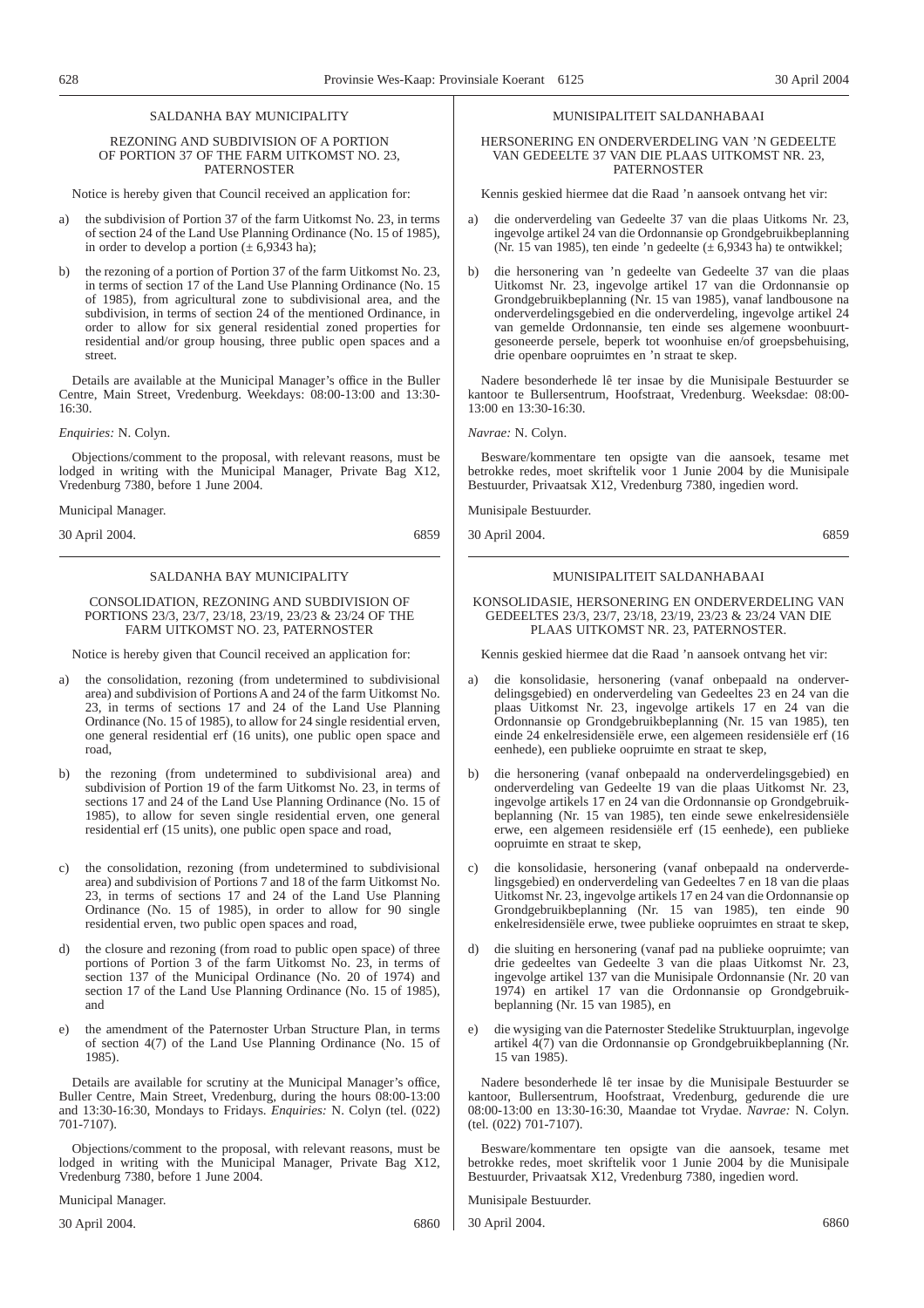| MUNICIPALITY OF OUDTSHOORN                                                   | MUNISIPALITEIT VAN OUDTSHOORN                                                            |
|------------------------------------------------------------------------------|------------------------------------------------------------------------------------------|
| <b>NOTICE NO. 55 OF 2004</b>                                                 | KENNISGEWING NR. 55 VAN 2004                                                             |
| CLOSING OF A PORTION OF ERF 10395, PUBLIC OPEN SPACE                         | SLUITING VAN GEDEELTE VAN ERF 10395, OPENBARE PLEK                                       |
| ADJACENT TO ERVEN 7130, 7131 AND 7132, OUDTSHOORN                            | GRENSENDE AAN ERWE 7130, 7131 EN 7132, OUDTSHOORN                                        |
| Notice is hereby given in terms of section $137(1)$ of Ordinance 20 of       | Kennis geskied hiermee ingevolge artikel 137(1) van Ordonnansie 20                       |
| 1974 that the Council has closed a portion of Erf 10395 adjacent to Erven    | van 1974 dat die Stadsraad 'n gedeelte van openbare plek Erf 10395                       |
| 7130, 7131 and 7132, Oudtshoorn.                                             | grensende aan Erwe 7130, 7131 en 7132, Oudtshoorn, gesluit het.                          |
| (Surveyor-General's Reference: S/8064/187 vl p. 89)                          | (Landmeter-generaal se verwysing: S/8064/187 vl p. 89)                                   |
| M. P. May, Acting Municipal Manager, Civic Centre, Oudtshoorn.               | M. P. May, Waarnemende Munisipale Bestuurder, Burgersentrum,<br>Oudtshoorn.              |
| 6861                                                                         | 30 April 2004.                                                                           |
| 30 April 2004.                                                               | 6861                                                                                     |
| MUNICIPALITY SWELLENDAM                                                      | MUNISIPALITEIT SWELLENDAM                                                                |
| CONSENT USE: ERF 4081, SWELLENDAM                                            | VERGUNNINGSGEBRUIK: ERF 4081, SWELLENDAM                                                 |
| Notice is hereby given in terms of the Swellendam Zoning Scheme that         | Kennisgewing geskied hiermee ingevolge Swellendam Skemaregulasies                        |
| Council has received an application for consent use, tourism business, in    | dat die Raad 'n aansoek ontvang het vir 'n vergunningsgebruik ten einde                  |
| order to establish a deli, cafeteria and arts and craft display on Erf 4081, | toerismesake (deli, kafeteria, kuns en handwerk uitstalarea) op die eiendom              |
| 270 Voortrek Street, Swellendam.                                             | Erf 4081, Voortrekstraat 270, Swellendam, te bedryf.                                     |
| Further particulars regarding the proposal are available for inspection      | Verdere besonderhede van die voorstel lê gedurende kantoorure by die                     |
| at the Municipal Offices at Swellendam during office hours. Objections to    | Munisipale Kantore, Swellendam, ter insae. Skriftelike besware teen die                  |
| the proposal, if any, must reach the undermentioned on or before 31 May      | voorstel, indien enige, moet die ondergetekende voor of op 31 Mei 2004                   |
| 2004.                                                                        | bereik.                                                                                  |
| Persons who are unable to write will be assisted during office hours, at     | Persone wat nie kan skryf nie, sal gedurende kantoorure by die Muni-                     |
| the Municipal Offices, Swellendam, to write down their objections.           | sipale Kantore, Swellendam gehelp word om hulle besware neer te skryf.                   |
| T. Botha, Municipal Manager, Municipal Office, Swellendam.                   | T. Botha, Munisipale Bestuurder, Munisipale Kantoor, Swellendam.                         |
| Notice 48/2004 30 April 2004.                                                | Kennisgewing 48/2004 30 April 2004.                                                      |
| 6862                                                                         | 6862                                                                                     |
| SWARTLAND MUNICIPALITY                                                       | MUNISIPALITEIT SWARTLAND                                                                 |
| <b>NOTICE 241/03/04</b>                                                      | KENNISGEWING 241/03/04                                                                   |
| PROPOSED SUBDIVISION OF ERF 1199,                                            | VOORGESTELDE ONDERVERDELING VAN ERF 1199,                                                |
| <b>MALMESBURY</b>                                                            | <b>MALMESBURY</b>                                                                        |
| Notice is hereby given in terms of section 25 of Ordinance 15 of 1985        | Kennis geskied hiermee ingevolge artikel 25 van Ordonnansie 15 van                       |
| that an application has been received for the subdivision of Erf 1199,       | 1985 dat 'n aansoek ontvang is vir die onderverdeling van Erf 1199, geleë                |
| situated c/o West and St. Thomas Streets, Malmesbury, into a remainder       | h/v West- en St. Thomasstraat, Malmesbury, in 'n restant ( $\pm$ 954 m <sup>2</sup> ) en |
| $(\pm 954 \text{ m}^2)$ and a Portion A $(\pm 474 \text{ m}^2)$ .            | 'n Gedeelte A $(\pm 474 \text{ m}^2)$ .                                                  |
| Further particulars are available during office hours (weekdays) at the      | Verdere besonderhede is gedurende gewone kantoorure (weeksdae) by die                    |
| office of the Chief: Planning and Development, Department Corporate          | kantoor van die Hoof: Beplanning en Ontwikkeling, Departement Korpo-                     |
| Services, Municipal Office, Church Street, Malmesbury.                       | ratiewe Dienste, Munisipale Kantoor, Kerkstraat, Malmesbury beskikbaar.                  |

Any comments may be lodged in writing with the undersigned not later than 31 May 2004.

C. F. J. van Rensburg, Municipal Manager, Municipal Office, Private Bag X52, Malmesbury.

Enige kommentaar kan skriftelik by die ondergetekende ingedien word nie later nie as 31 Mei 2004.

C. F. J. van Rensburg, Munisipale Bestuurder, Munisipale Kantoor, Privaatsak X52, Malmesbury.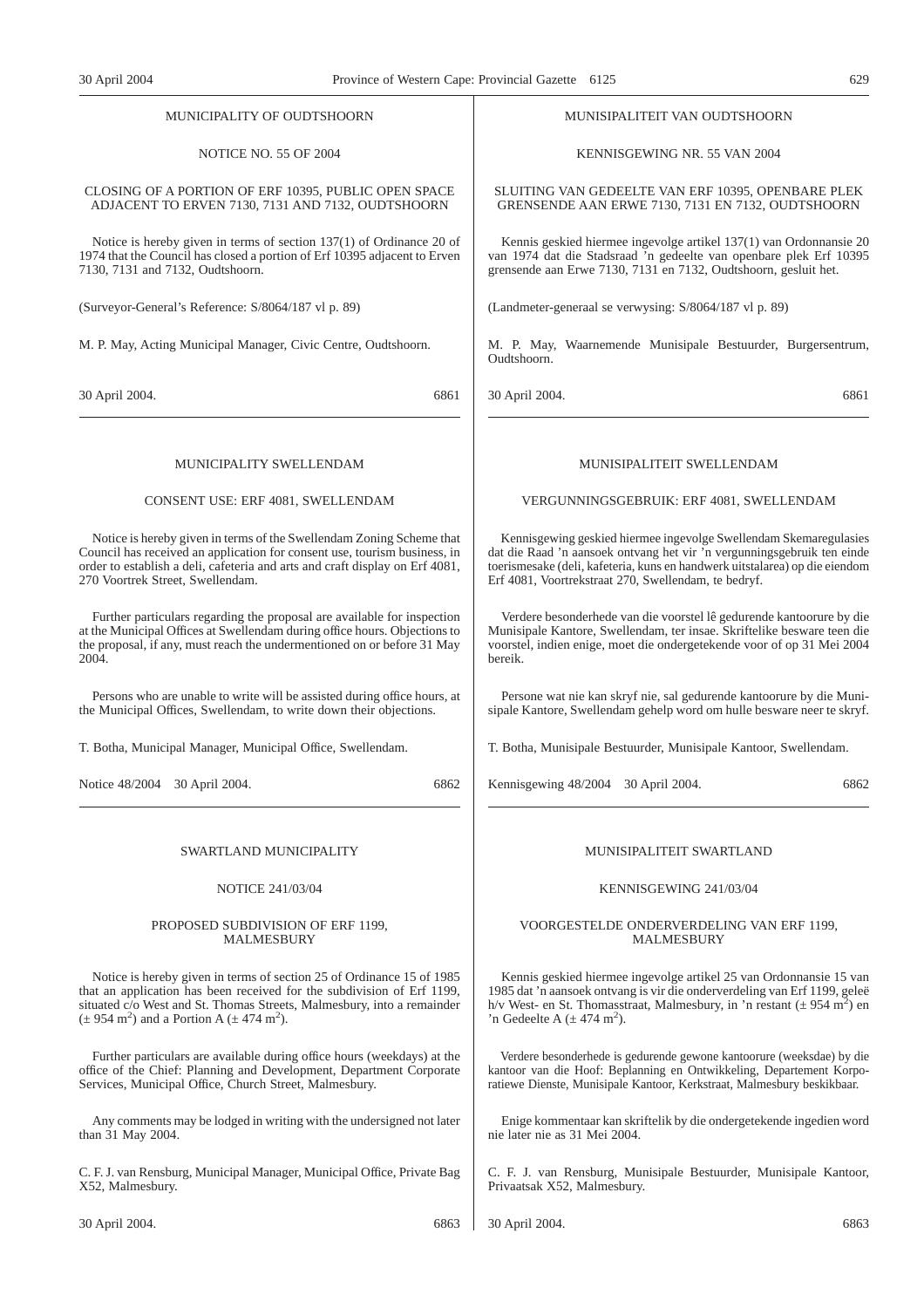## MOSSEL BAY MUNICIPALITY:

LAND USE PLANNING ORDINANCE, 1985 (ORDINANCE 15 OF 1985)

LOCAL GOVERNMENT ACT: MUNICIPAL SYSTEMS, 2000 (ACT 32 OF 2000)

**Erven**

**9279, Rodger Street, Mossel Bay 7938, E-Pinea Street, Dana Bay 2666, Hannes Pienaar Avenue, Bayview 2253, Kieriehout Street, Hartenbos Heights 427, J. B. Muller Drive, Reebok 526, Oyster Drive, Boggoms Bay**

## **Proposed departures**

It is hereby notified in terms of section 15 of the above Ordinance that the undermentioned applications have been received by the Municipal Manager and is open to inspection at the Department: Town Planning, 4th Floor, Montagu Street, Mossel Bay. Any objections, with full reasons therefor, should be lodged in writing to the Municipal Manager, P.O. Box 25, Mossel Bay 6500, on or before Monday, 31 May 2004, quoting the above Ordinance and objector's erf number. In cases where comments are not received in time, the application will be processed and late comments be ignored. In terms of section 21(4) of the Local Government Act: Municipal Systems, 2000 (Act 32 of 2000) notice is hereby given that people who cannot write can approach any one of the five Customer Care Managers of Council at Mossel Bay, D'Almeida, KwaNonqaba, Hartenbos and Great Brak River respectively whom will assist you in putting your comments or objections in writing.

*Applicants Nature of Application* M. Winston Richlyn's Guest-house M. Vermeulen W. P. van der Linde A. S. Vaughan Prof. S. G. Roos Departures from the land use restrictions to operate guest-houses.

C. Zietsman, Municipal Manager.

30 April 2004. 6866

## MOSSEL BAY MUNICIPALITY:

LAND USE PLANNING ORDINANCE, 1985 (ORDINANCE 15 OF 1985)

## LOCAL GOVERNMENT ACT: MUNICIPAL SYSTEMS, 2000 (ACT 32 OF 2000)

## ERVEN 4006 AND 4007, DIAZ BEACH, HARTENBOS: PROPOSED SUBDIVISION

It is hereby notified in terms of section 15 of the above Ordinance that the undermentioned applications have been received by the Municipal Manager and is open to inspection at the Department: Town Planning, 4th Floor, Montagu Street, Mossel Bay. Any objections, with full reasons therefor, should be lodged in writing to the Municipal Manager, P.O. Box 25, Mossel Bay 6500, on or before Monday, 31 May 2004, quoting the above Ordinance and objector's erf number. In cases where comments are not received in time, the application will be processed and late comments be ignored. In terms of section 21(4) of the Local Government Act: Municipal Systems, 2000 (Act 32 of 2000) notice is hereby given that people who cannot write can approach any one of the five Customer Care Managers of Council at Mossel Bay, D'Almeida, KwaNonqaba, Hartenbos and Great Brak River respectively whom will assist you in putting your comments or objections in writing.

*Applicant Nature of Application* M. Johnson Subdivision of Erven 4006 and 4007, Karveel Crescent, Diaz Beach, Hartenbos, into two portions each.

C. Zietsman, Municipal Manager.

30 April 2004. 6867

### MOSSELBAAI MUNISIPALITEIT:

ORDONNANSIE OP GRONDGEBRUIKBEPLANNING, 1985 (ORDONNANSIE 15 VAN 1985)

WET OP PLAASLIKE REGERING: MUNISIPALE STELSELS, 2000 (WET 32 VAN 2000)

**Erwe**

**9279, Rodgerstraat, Mosselbaai 7938, E-Pineastraat, Danabaai 2666, Hannes Pienaarlaan, Bayview 2253, Kieriehoutstraat, Hartenbos Heuwels 427, J. B. Mullerrylaan, Reebok 526, Oesterrylaan, Boggomsbaai**

## **Voorgestelde afwykings**

Kragtens artikel 15 van die bostaande Ordonnansie word hiermee kennis gegee dat die onderstaande aansoeke deur die Munisipale Bestuurder ontvang is en ter insae lê by die Departement: Stadsbeplanning, 4de Vloer, Montagustraat, Mosselbaai. Enige besware, met volledige redes daarvoor, moet skriftelik by die Munisipale Bestuurder, Posbus 25, Mosselbaai 6500, ingedien word op of voor Maandag, 31 Mei 2004, met vermelding van bogenoemde Ordonnansie en beswaarmaker se erfnommer. In gevalle waar kommentaar nie betyds ontvang word nie, sal daar voortgegaan word met die prossesering van die aansoek en laat kommentaar geïgnoreer word. Ingevolge artikel 21(4) van die Wet op Plaaslike Regering: Munisipale Stelsels, 2000 (Wet 32 van 2000) word kennis gegee dat persone wat nie kan skryf nie enige van die vyf Klantediensbestuurders van die Raad te Mosselbaai, D'Almeida, KwaNonqaba, Hartenbos en Groot-Brakrivier onderskeidelik nader vir hulpverlening om u kommentaar of besware op skrif te stel.

*Aansoekers Aard van Aansoek* M. Winston Richlyn's Gastehuis M. Vermeulen W. P. van der Linde A. S. Vaughan Prof. S. G. Roos Afwykings van die grondgebruikbeperkings om gastehuise te bedryf. C. Zietsman, Munisipale Bestuurder. 30 April 2004. 6866

## MOSSELBAAI MUNISIPALITEIT:

ORDONNANSIE OP GRONDGEBRUIKBEPLANNING, 1985 (ORDONNANSIE 15 VAN 1985)

WET OP PLAASLIKE REGERING: MUNISIPALE STELSELS, 2000 (WET 32 VAN 2000)

## ERWE 4006 EN 4007, DIAZ STRAND, HARTENBOS: VOORGESTELDE ONDERVERDELING

Kragtens artikel 15 van die bostaande Ordonnansie word hiermee kennis gegee dat die onderstaande aansoeke deur die Munisipale Bestuurder ontvang is en ter insae lê by die Departement: Stadsbeplanning, 4de Vloer, Montagustraat, Mosselbaai. Enige besware, met volledige redes daarvoor, moet skriftelik by die Munisipale Bestuurder, Posbus 25, Mosselbaai 6500, ingedien word op of voor Maandag, 31 Mei 2004, met vermelding van bogenoemde Ordonnansie en beswaarmaker se erfnommer. In gevalle waar kommentaar nie betyds ontvang word nie, sal daar voortgegaan word met die prossesering van die aansoek en laat kommentaar geïgnoreer word. Ingevolge artikel 21(4) van die Wet op Plaaslike Regering: Munisipale Stelsels, 2000 (Wet 32 van 2000) word kennis gegee dat persone wat nie kan skryf nie enige van die vyf Klantediensbestuurders van die Raad te Mosselbaai, D'Almeida, KwaNonqaba, Hartenbos en Groot-Brakrivier onderskeidelik nader vir hulpverlening om u kommentaar of besware op skrif te stel.

| Aard van Aansoek<br>Aansoeker                                                                                           |  |
|-------------------------------------------------------------------------------------------------------------------------|--|
| M. Johnson<br>Onderverdeling van Erwe 4006 en 4007,<br>Karveelsingel, Diaz Strand, Hartenbos, in<br>twee gedeeltes elk. |  |

C. Zietsman, Munisipale Bestuurder.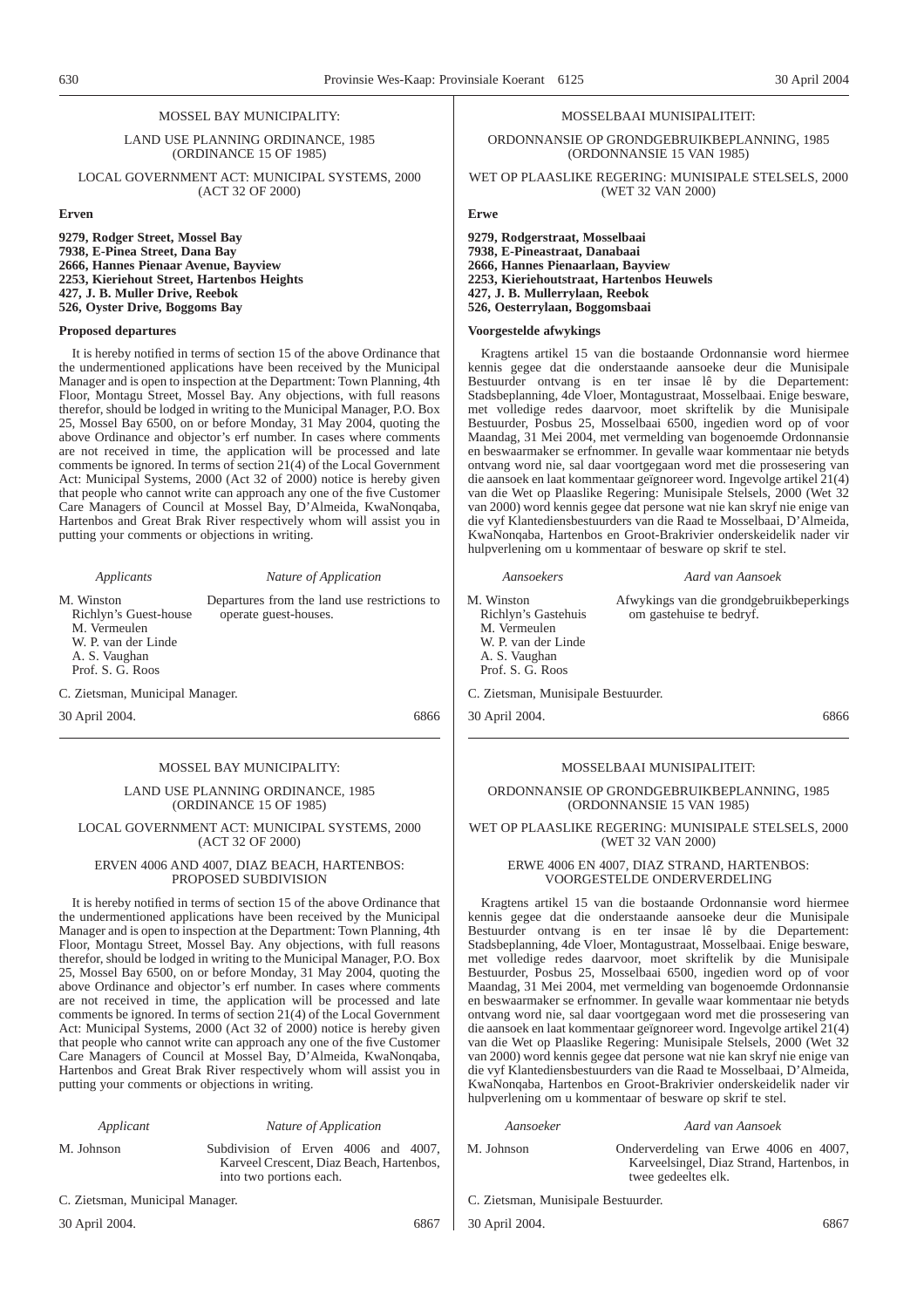## BREEDE RIVER/WINELANDS MUNICIPALITY

## BY-LAW ON THE KEEPING AND CONTROLLING OF DOGS

### **Purpose of By-Law**

To provide for the control over the amount of dogs that may be kept, the breeding with dogs, control over dogs by their owners, pounding of stray dogs and the prevention of nuisance through the keeping of dogs and the prevention of back yard breeding.

## 1. **DEFINITIONS**

## **Purpose of By-Law**

To provide for the control over the amount of dogs that may be kept, the breeding with dogs, control over dogs by their owners, pounding of stray dogs and the prevention of nuisance through the keeping of dogs and the prevention of back yard breeding.

(1) Definitions

''authorized officer'' means—

- (a) a member of the South African Police;
- (b) an officer authorized in writing by die Municipal Manager to carry out any function which deems necessary for the purpose of ensuring that the provisions of these by-laws are observed and
- (c) an appointed officer of an animal welfare organization warranted under the hand of the magistrate in the area;

''breeder'' means a person who is registered to breed dogs;

''Council'' means the Council of the Municipality of Breede River/Winelands;

''dog''means a dog and a bitch, as well as a spayed bitch over the age of six months;

''he/him/his'' shall be deemed to refer to persons of both sexes and not be regarded as discrimatory;

''Municipal Manager'' means the person occupying or in the post of Municipal Manager of the Breede River / Winelands Municipality and includes any person fully authorized by him to exercise the powers or perform the functions granted or imposed on him in terms of this by-law;

''Nuisance'' means, any act, omission or condition which is, in the opinion of the municipality, detrimental to health or offensive or injurious or which materially interferes with the ordinary comfort or convenience of the public or adversely affects the safety of the public or which disturbs the quiet of the neighborhood;

''Ordinance'' means the Dog Tax Ordinance, 1978 (Ordinance 19 of 1978);

''Owner'' in relation to a dog means any person who keeps a dog;

''premises'' means any land, whether vacant, occupied or with buildings thereon;

"public place" means any square, park, recreation ground, sports ground, lane, open space or enclosed place vested in the Municipality or other state authority or indicated as such on the Surveyor General's records or utilized by the public or zoned as such in terms of the applicable zoning scheme or at any time declared or rendered such by the municipality or any other competent authority.

''sterilize'' means the removal of male and female reproductive organs by a method approved by the SPCA National Council of Southern Africa;

''Town Planning Scheme'' means any approved scheme of

## BREËRIVIER/WYNLAND MUNISIPALITEIT

VERORDENING INSAKE DIE AANHOU EN BEHEER VAN HONDE

#### **Doel van Verordening**

Om voorsiening te maak vir beheer oor die getal honde wat aangehou mag word, die teel met honde, die beheer oor honde deur hulle eienaars, beslaglegging op rondloperhonde en die voorkoming van oorlaste deur die aanhouding van honde en voorkoming van agterplaas telery.

## 1. **WOORDBEPALINGS**

In hierdie verordening, tensy onbestaanbaar met die sinsverband—

beteken ''Dorpsaanlegskema'' enige goedgekeurde skema of skema in afwagting van goedkeuring ingevolge relevante wetgewing.

beteken ''eienaar'' met betrekking tot 'n hond iemand wat 'n hond aanhou;

beteken ''gemagtigde beampte''—

- (a) 'n lid van die Suid-Afrikaanse Polisiediens;
- (b) 'n beampte, deur die Munisipale Bestuurder skriftelik gemagtig om enige funksie te verrig wat as noodsaaklik geag word vir die doel om te verseker dat die bepalings van hierdie verordeninge aan voldoen word; en
- (c) 'n aangestelde beampte van 'n diere welsynsorganisasie wat daartoe gemagtig is deur die landdros van die betrokke area;

beteken ''hy, sy, hom'' persone van beide geslag en moet dit nie beskou word as diskrimenerend nie;

beteken ''Munisipale Bestuurder'' die persoon wat die betrekking van Munisipale Bestuurder van die Munisipaliteit Breërivier/Wynland beklee of daarin waarneem, en omvang dit enige persoon wat behoorlik deur hom gemagtig is om die bevoegdhede of pligte wat aan hom verleen of opgelê is ingevolge hierdie verordening uit te oefen of te vervul;

''oorlas'' onder meer enige handeling, versuim of toestand wat na die mening van die munisipaliteit skadelik vir die gesondheid of aanstootlik of nadelig is of wat wesenlik inbreuk maak op die gewone gemak of gerief van die publiek of die veiligheid van die publiek nadelig raak of wat inbreuk maak op die stilte van die omgewing;

''openbare plek'' enige plein, park, ontspanningsterrein, sportterrein, steeg, oop ruimte of omheinde plek wat by die Munisipaliteit of ander staatsgesag berus of as sulks op die Landmeter-Generaal se rekords aangetoon word of deur die publiek gebruik of wat as sulks ingevolge die toepaslike soneringskema gesoneer is of wat te enige tyd deur die munisipaliteit of enige ander bevoegde owerheid tot sodanig gemaak of verklaar is;

''openbare pad'' enige pad, straat of deurgang of enige ander plek wat gewoonlik deur die publiek of 'n deel daarvan gebruik word of waartoe die publiek of 'n deel daarvan die reg van toegang het en ook—

- (a) die soom van enige sodanige pad, straat of deurgang;
- (b) enige voetpad, sypaadjie of soortgelyke voetganger gedeelte van 'n padreserwe;
- (c) enige brug, pont of drif waaroor of waardeur enige sodanige pad, straat of deurgang loop;
- (d) enige ander werk of voorwerp wat 'n deel uitmaak van of verbind is met of behoort tot daardie pad, straat, deurgang, voetpad of sypaadjie, en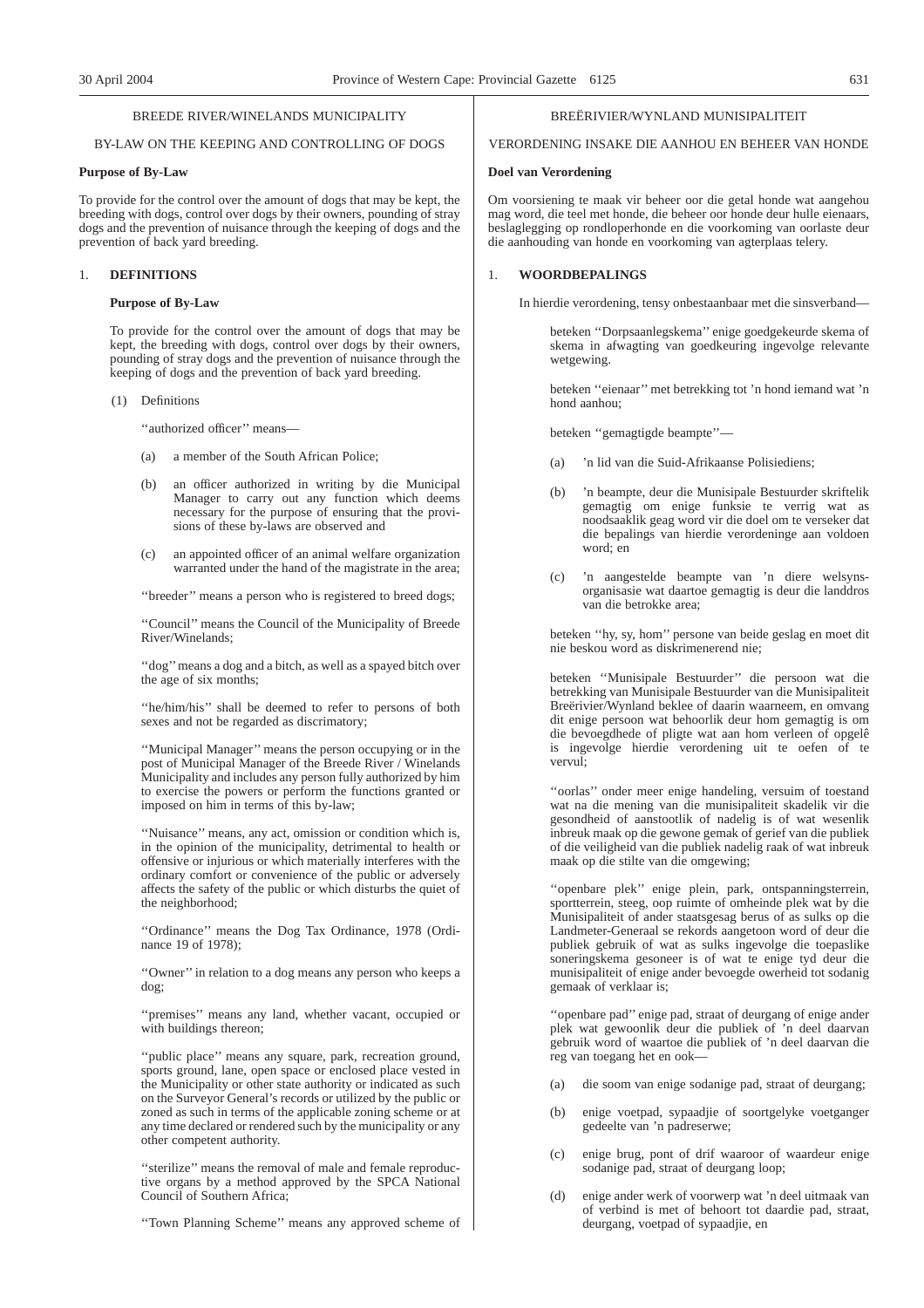scheme awaiting approval in terms of relevant legislature;

''veterinary'' means a person who is qualified as such in accordance with the provisions of the Veterinary Act, 1933 (Act 16 of 1933);

''public road'' means any road, street of thoroughfare or any other place which is commonly used by the public or any section thereof or to which the public or any section thereof has a right of access, and includes-

- (a) the verge of any such road, street of thoroughfare;
- (b) any footpath, sidewalk or similar pedestrian portion of a road reserve;
- (c) any bridge, ferry of drift traversed by any such road, street of thoroughfare;
- (d) any other work or object belonging to such road, street or thoroughfare, footpath or sidewalk, and
- (e) any premises with of without structures thereon, used or set aside as a public parking area or public parking place for the parking of motor vehicles whether or not access to such a parking area or place is free of charge.

any other word or expression defined in the Municipal Ordinance 1974 (Ordinance 20 of 1974) or the Dog Tax Ordinance, 1978 (Ordinance 19 of 1978), as the case may be, shall when used in this by-law, have the meaning assigned thereto in such Ordinance.

## 2. **RESTRICTION ON KEEPING OF DOGS**

- No person shall, without the written permission of the Council and under such conditions as it may deem fit, keep more dogs than-
	- (a) one dog per flat;
	- (b) one dog per sixty square meters of yard space per townhouse;
	- (c) three dogs on any other property with open space in excess of one hundred square meters, provided that this provision shall not apply to—
		- (i) the litter of a bitch when such litter is younger than six months;
		- (ii) dogs kept in a veterinary surgeon's clinic for treatment;
		- (iii) dogs kept on premises occupied by the Animal Welfare Society and
- (2) A person being the owner of occupier of any premises zoned for industrial, special industrial or business purposes may in terms of the Scheme Regulations, apply to the Council in writing for permission to keep more than three dogs on such premises, and the Council may grant permission for the keeping of such dogs during fixed hours of the day or night, if he is satisfied that—
	- (a) the dogs are kept on the premises exclusively for the protection of the owner's property;
	- (b) the premises or section thereof where the keeping of the dogs is envisaged is suitable for the keeping of the type of dog in respect of which permission is requested bearing in mind the location and size of the said premises; and
	- (c) the dogs will be kept under proper control at all times by the applicant or by a person employed by him so that they will not cause a nuisance or an annoyance to any resident of the area.

(e) enige perseel, met of sonder geboue of strukture daarop, wat gebruik word of daargestel is as 'n openbare parkeerarea of openbare parkeerplek vir die parkering van motorvoertuie ongeag of toegang tot sodanige parkeerplek of parkeerarea gratis is al dan nie.

beteken ''Ordonnansie'' die Ordonnansie op Hondebelasting, 1978 (Ordonnansie 19 van 1978);

beteken ''raad'' die raad van die Munisipaliteit van die Breërivier/Wynland;

beteken ''steriliseer'' die verwydering van manlike en vroulike voortplantingsorgane deur middel van 'n metode deur die Suid-Afrikaanse Nasionale Raad van die DBV, goedgekeur;

beteken ''teler'' 'n persoon wat geregistreer is om honde te teel;

beteken ''veearts'' 'n persoon wat as sodanig gekwalifiseer is in ooreenstemming met die bepalings van die Veeartswet, 1933 (Wet 16 van 1933);

en het enige ander woord of uitdrukking wat in die Munisipale Ordonnansie 1974 (Ordonnansie 20 van 1974) of die Ordonnansie op Hondebelasting, 1978 (Ordonnansie 19 van 1978) na gelang van die geval, omskryf word, wanneer dit in hierdie verordening gebruik word, die betekenis in sodanige Ordonnansie daaraan geheg.

## 2. **BEPERKING OP DIE AANHOU VAN DIERE**

- Geen persoon mag, sonder die skriftelike toestemming van die Raad en op sulke voorwaardes as wat gepas gevind mag word, meer honde aanhou nie, as-
	- (a) een hond per woonstel
	- (b) een hond per sestig vierkante meter erfgrootte per dorpshuis
	- (c) drie honde op enige ander eiendom met oop ruimte groter as eenhonderd vierkante meter, met dien verstande dat hierdie bepaling nie van toepassing is nie op—
		- (i) 'n teef se werpsel, as sodanige werpsel jonger as ses maande oud is;
		- (ii) honde wat in 'n veearts se kliniek vir behandeling gehou word;
		- (iii) honde aangehou op 'n perseel wat deur die Dierebeskermings-vereniging geokkupeer word;
- (2) Iedereen wat die eienaar of okkupeerder is van enige perseel wat ingevolge die skemaregulasies vir nywerheids-, spesiale nywerheids- of besigheidsdoel-eindes gesoneer is, kan skriftelik by die raad aansoek doen om toestemming om meer as drie honde op sodanige perseel aan te hou en die raad kan toestemming daartoe verleen dat sodanige honde op vasgestelde tye van die dag of nag aangehou kan word indien hy hom daarvan oortuig het dat—
	- (a) die honde uitsluitlik vir die beskerming van die eienaar se eiendom op die perseel gebou word;
	- (b) die perseel of deel daarvan, waar daar beoog word om die honde aan te hou, geskik is vir die aanhou van die soort hond ten opsigte waarvoor toestemming versoek word, gedagtig aan die ligging en grootte van genoemde perseel, en
	- (c) die honde te alle tye behoorlik versorg en onder behoorlike beheer deur die aansoeker of 'n persoon in sy diens gehou sal word, sodat dit nie vir enige inwoner van die gebied 'n oorlas of steurnis sal veroorsaak nie.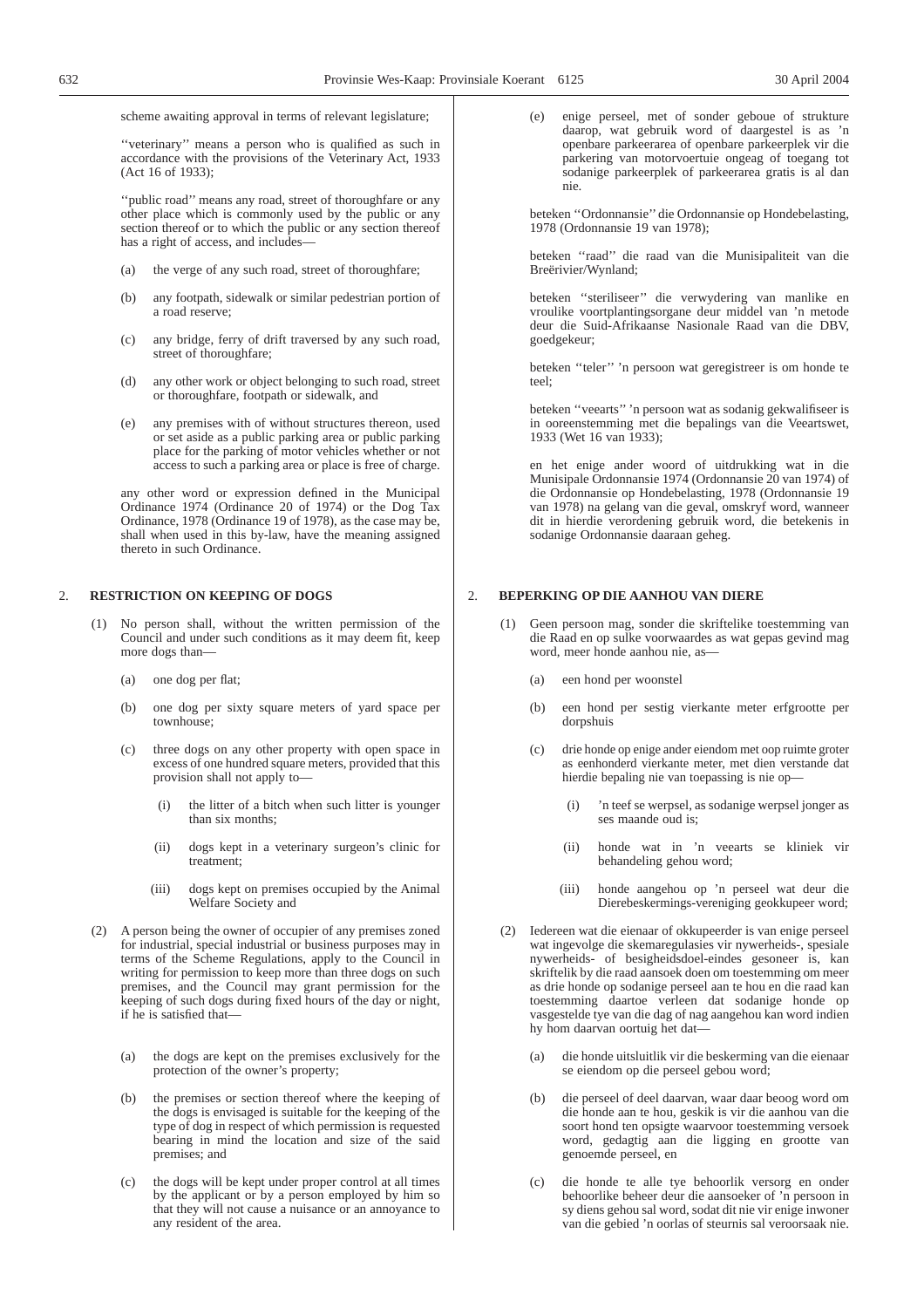- No persons not being grantee permission by the Municipality to run dens or kennels, or the owner of a bitch registered by die Kennel Union of South Africa shall keep on this premises a bitch other that a spayed bitch provided that a person in possession of such a bitch on the date of promulgation of this by-law, may keep such bitch until it dies or is disposed of.
- (4) For the purposes of this section ''premises''shall include any building or section of a building or an erf or lot registered in the Deeds Registry as an erf or lot.

## 3. **SEIZURE, IMPOUNDING AND DESTRUCTION OF DOGS**

- (1) Subject to the provisions of subsection 3 (5), an authorized officer may seize and impound at a place appointed by Council any dog which—
	- (a) may be destroyed in terms of section 13(b) of the Ordinance;
	- (b) be suspected of suffering from mange or any other infectious or contagious disease;
	- (c) in his opinion constitutes a hazard to vehicular or pedestrian traffic using any public street;
	- (d) causes damage to persons or property;
	- (e) is at large in circumstances contemplated by section  $4(1)(a)$  or (d) provided that if such dog is wearing a current metal badge contemplated for by section  $3(2)$ of the Ordinance or any other badge or token identifying the owner of such dog, such officer shall within 12 hours of the impounding, inform the owner thereof by registered post addressed to his last known address; and
	- (f) is found on private property by the owner or occupier of such property and detained by such owner or occupier until the arrival of an authorized officer; provided that if such dog is wearing a current metal badge contemplated by section 3(2) of Ordinance or any other badge or token identifying the owner of such dog, such official shall, within 12 hours of the impounding, inform the owner thereof by registered post addressed to his last known address.
- (2) A dog impounded in terms of subsection 3(1) other than a dog so impounded in terms of subsection  $3(1)(b)$ , shall be released to the owner of or person keeping such dog on demand upon—
	- (a) payment of a fee which the Council may form time to time determine which fee shall cover the costs necessarily incurred in impounding the dog; and
	- (b) payment of the tax and penalty due in respect of such dog or, if such tax and penalty have already been paid, production of the current license issued in respect of such dog.
- (3) A dog impounded in terms of subsection 3(1) other than a dog impounded in terms of subsection 3(1)(b) may be destroyed or sold or otherwise disposed of to a person or organization approved by the Council upon payment of the fees indicated in subsection  $3(2)(a)$  and after compliance with subsection  $3(2)(b)$ ; provided that if such dog is a bitch it shall not be handed to the new owner before it has been spayed and the costs thereof shall be included in the fee contemplated in subsection 3(2)(a) and (b), after it has been detained for not less than two days excluding Saturdays en Sundays and public holidays, unless it has been claimed and released in terms of subsection 3(2).
- (4) Notwithstanding the provisions of subsection 3(3) and a dog which has been seized or impounded in terms of—

(3) Niemand aan wie daar nie deur die Munisipaliteit toestemming verleen is om hondehokke of 'n troeteldierverblyfplek te bedryf of wat die eienaar is van 'n teef wat deur die ''Kennel Union'' van Suid-Afrika geregistreer is, mag op sy perseel 'n ander teef as 'n gesteriliseerde teef aanhou nie, met dien verstande dat 'n persoon wat op die datum van afkondiging van hierdie verordening so 'n teef besit, sodanige teef kan aanhou totdat sy vrek of weggedoen word.

## 3. **BESLAGLEGGING OP, SKUT EN AFMAAK VAN HONDE**

- (1) Onderworpe aan die bepalings van artikel 3(5) kan 'n gemagtigde beampte op enige hond beslag lê en dit skut op 'n plek deur die raad aangewys indien die hond—
	- (a) Ingevolge artikel 13(b) van die Ordonnansie afgemaak kan word;
	- (b) na sy vermoede aan skurfte of enige aansteeklike of besmetlike siekte ly;
	- (c) na sy mening 'n gevaar vir voertuig- of voetgangerverkeer wat 'n openbare straat gebruik, uitmaak;
	- (d) aan persone of eiendom skade berokken;
	- (e) los rondloop in omstandighede soos by artikel 4(1)(a) of (d) beoog, met dien verstande dat indien sodanige hond 'n geldige metaalplaatjie, soos by artikel 3(2) van die Ordonnansie beoog, of enige ander plaatjie of kenteken dra wat die eienaar van sodanige hond identifiseer, sodanige gemagtigde beampte binne 12 uur nadat die hond geskut is, die eienaar daarvan per geregistreerde pos by sy jongste bekende adres in kennis moet stel; en
	- (f) aangetref word op 'n private eiendom deur die eienaar of okkupeerder van sodanige eiendom en deur sodanige eienaar of okkupeerder aangehou word totdat 'n gemagtigde beampte opdaag; met dien verstande dat indien sodanige hond 'n geldige metaalplaatjie, soos by artikel 3(2) van die Ordonnansie beoog, of enige ander plaatjie of kenteken dra wat die eienaar van sodanige hond identifiseer, sodanige gemagtigde beampte binne 12 uur nadat die hond geskut is, die eienaar daarvan per geregistreerde pos by sy jongste bekende adres in kennis moet stel.
- (2) 'n Hond wat kragtens artikel 3(1) geskut word, uitgesonderd 'n hond wat aldus geskut is ingevolge artikel 3(1)(b), word aan die eienaar daarvan of aan die persoon wat dit aanhou op aanvraag vrygestel teen
	- betaling van 'n bedrag wat die raad van tyd tot tyd vasstel en wat die uitgawes dek wat noodsaaklikerwys in verband met die skut van die hond aangegaan moet word; en
	- (b) betaling van die belasting en boete wat verskuldig is ten opsigte van sodanige hond of, indien sodanige belasting en boete reeds betaal is, by die voorlegging van die geldige lisensie wat uitgereik is ten opsigte van sodanige hond.
- (3) 'n Hond wat kragtens artikel 3(1) geskut word, uitgesonderd 'n hond wat aldus geskut is ingevolge artikel  $3(1)(b)$  kan afgemaak word of verkoop of andersins weggedoen word aan 'n persoon of organisasie goedgekeur deur die raad teen betaling van die gelde beoog in artikel 3(2)(a) en voldoening aan artikel 3(2)(b); met dien verstande dat indien sodange hond 'n teef is, dit nie aan die nuwe eienaar oorhandig sal word nie voordat dit gesteriliseer is en die koste daarvan ingesluit sal word in die gelde beoog in artikel 3(2)(a) en (b) nadat dit ten minste tien volle dae, uitgesonderd Saterdae, Sondae en openbare feesdae, aangehou is, tensy dit ingevolge artikel 3(2) opgeëis en vrygelaat is.
- (4) Ondanks die bepalings van artikel 3(3) kan 'n hond waarop beslag gelê is of wat geskut is ingevolge—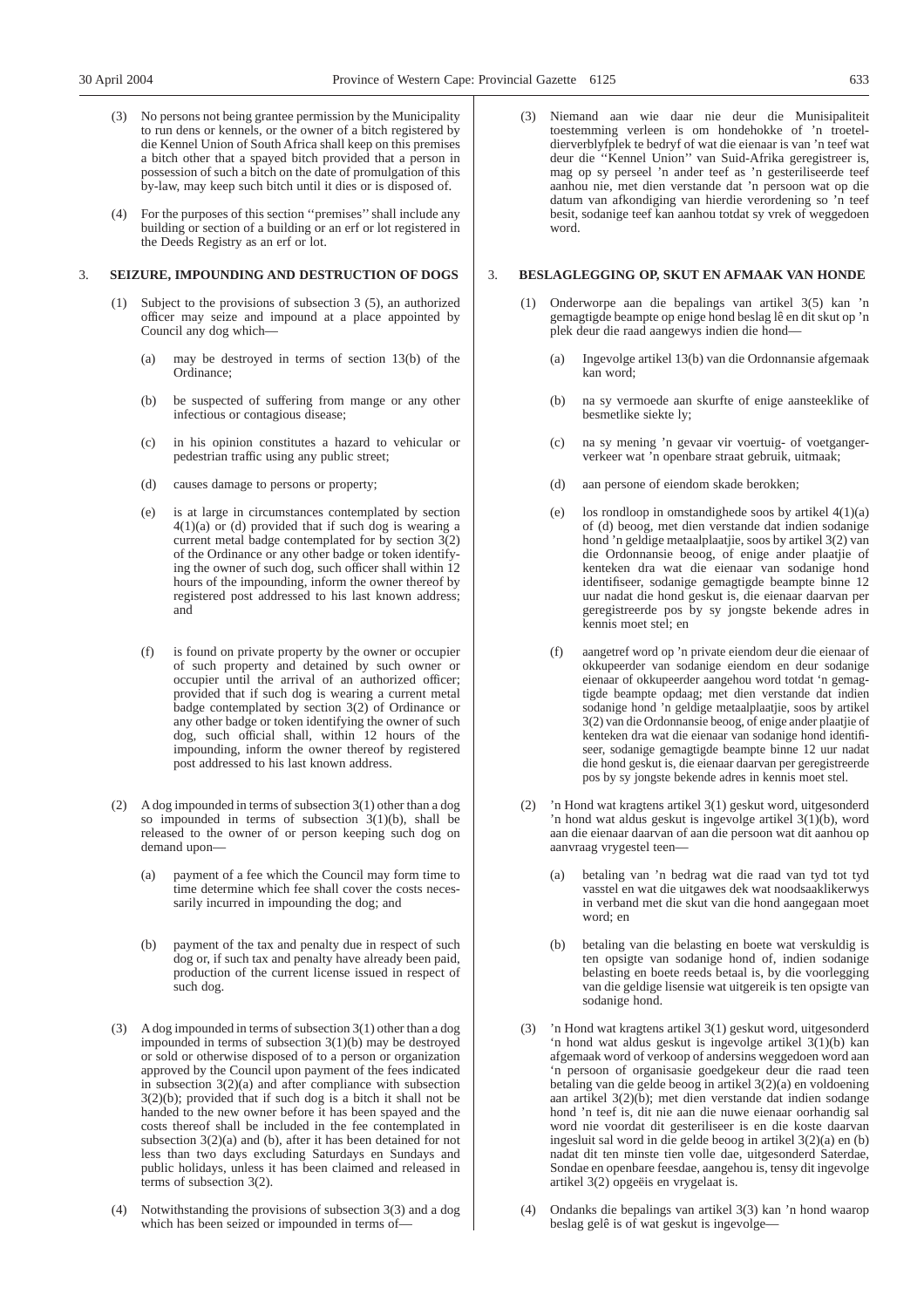(a) subsection  $3(1)(b)$ , or

(b) any provision of this by-law or the provisions of any other law and which is found to be suffering from any incurable, infectious or contagious, or which are badly injured.

may be destroyed forthwith on the recommendation of the person or organization, appointed and approved by the Council.

- An authorized officer may seize any ferocious, vicious or dangerous dog or any dog which has caused damage to any person or property and have it destroyed forthwith on his recommendation.
- The destruction of any dog in terms of sub section  $4(4)$  and (5) or under any provisions of the Ordinance shall be by such painless methods as may be approved by a veterinary officer and shall take place only under the supervision of an authorized officer.
- (7) Neither the Council nor any authorized officer or any employee of the Council shall be liable for or in respect of any injury suffered by, disease contracted by or damage caused to any dog or loss suffered by the owner thereof as a result of or during its seizure, impounding, detention, sale or destruction in terms of the Ordinance of by this by-law.
- (8) The Council shall keep records of all dogs seized and impounded or destroyed in terms of this by-law.
- (9) Notwithstanding the provisions of subsections 3(1) to (5), no person shall seize or impound—
	- (a) a guide dog; or
	- (b) any bitch rearing unweaned young, unless such bitch and unweaned young are impounded together; or
	- (c) any diseased dog in respect of which the provisions of section 10 of the Animal Diseases and Parasites Act, 1956, apply.
- (10) Any person who has seized a dog in terms of this section shall ensure that such dog is not ill-treated in any manner.

#### 4. **CONTROL OF DOGS**

- (1) No person shall—
	- (a) permit any bitch on heat owned or kept by him to be in any public street or public place and such bitch shall be kept in kennels (which exclude the pound) for a minimum of three weeks;
	- (b) urge or allow any dog attack, worry or frighten any person or animal, except when necessary for the defense of any person or property;
	- (c) Keep any dog which—
		- (i) creates a disturbance or a nuisance by excessive barking, yelping, howling or whining or;
		- (ii) behaves in any other manner so as to interfere materially with the ordinary comfort, convenience, peace or quiet of any other person;
		- (iii) suffers from a contagious disease: Provided that a veterinary surgeon or animal welfare organization may keep such a dog in a clinic for treatment; and
		- (iv) after the owner had been informed that it has on more than one occasion bitten or attempted to
- (a) artikel  $3(1)(b)$ , of
- (b) enige bepaling van hierdie verordening of die bepalings van enige ander wet en wat blyk aan enige ongeneeslike, aansteeklike of besmetlike siekte te ly, of erg beseer te wees,

onverwyld op aanbeveling van die persoon of organisasie wat deur die raad aangewys en goedgekeur is, afgemaak laat word.

- 'n Gemagtigde beampte kan op enige hond wat wild, kwaai of gevaarlik is of wat aan persone of eiendom skade berokken het, beslag lê en op sy aanbeveling onverwyld laat afmaak.
- (6) Die afmaak van enige hond ingevolge artikel 3(4) en (5) of kragtens enige bepalings van die Ordonnansie moet gedoen word op 'n pynlose wyse wat deur 'n veeartsenykundige beampte goedgekeur word en mag net onder die toesig van 'n gemagtigde beampte plaasvind.
- (7) Nog die Raad nog enige gemagtigde beampte of enige werknemer van die raad is aanspreeklik vir of ten opsigte van enige besering of siekte opgedoen deur of skade veroorsaak aan enige hond of verlies deur die eienaar daarvan gely as gevolg van of gedurende die inbeslagneming, skut, inbewaring hou, verkoop of afmaak daarvan ingevolge die Ordonnansie of hierdie verordening.
- (8) Die raad hou boek van alle honde waarop daar kragtens hierdie verordening beslag gelê word en wat daar kragtens geskut of afgemaak word.
- (9) Ondanks die bepalings van artikels 3(1) tot (5) mag geen persoon beslag lê op of die volgende hond skut nie—
	- (a) 'n gidshond: of
	- (b) enige teef met ongespeende werpsel tensy die teef en ongespeende werpsel tesame geskut word; of
	- (c) enige siek hond waarna verwys word in die bepalings van artikel 10 van die Wet op Dieresiektes en Parasiete, 1956.
- (10) Enige persoon wat beslag gelê het op 'n hond kragtens die bepalings van hierdie artikel sal seker maak dat so 'n hond op geen wyse mishandel word nie.

## 4. **BEHEER OOR HONDE**

- (1) Niemand mag—
	- (a) Toelaat dat enige loopse teef waarvan hy/sy die eienaar is of wat hy/sy aanhou in enige openbare straat of plek is nie en sodanige teef moet vir minstens drie weke in hondehokke (uitgesonderd die skut) aangehou word;
	- (b) enige hond aanspoor of toelaat om enige persoon of dier aan te val, lastig te val of bang te maak nie, behalwe waar dit nodig is vir die verdediging van enige persoon of eiendom;
	- (c) enige hond aanhou wat—
		- (i) 'n steurnis of oorlas veroorsaak deur buitensporige geblaf, gekef, gehuil of getjank;
		- (ii) op enige ander wyse sodanig gedra dat hy die gewone gemak, gerief, vrede of rus van enige persoon wesenlik versteur;
		- (iii) ly aan 'n aansteeklike siekte : behalwe in die geval van 'n veearts of dierebeskermingsorganisasie waar die hond(e) versorg word en
		- (iv) nadat die eienaar ingelig is dat die hond by meer as een geleentheid 'n mens of dier gebyt of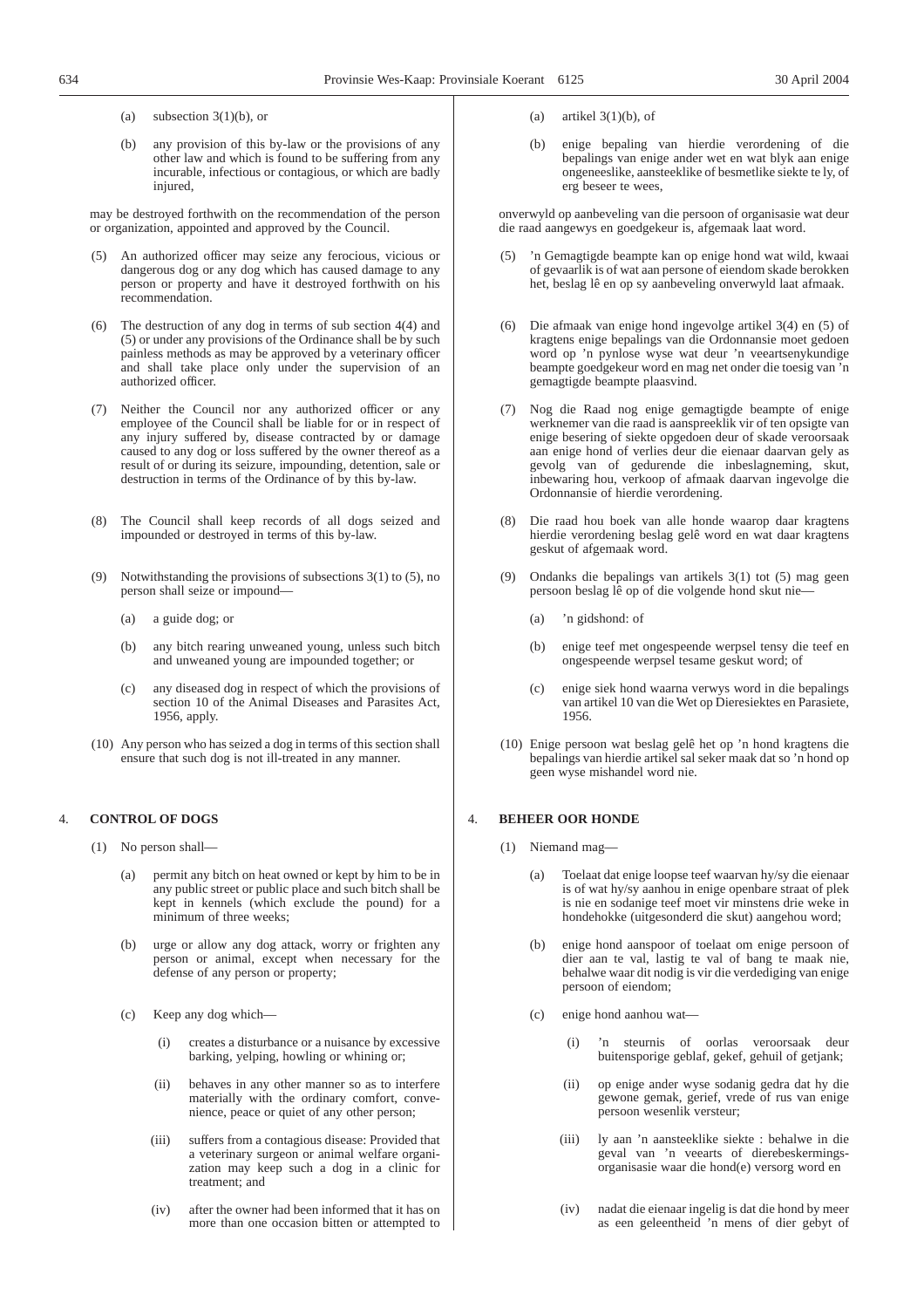bite a person or animal other than in defense or protection;

- (d) permit any dog owned or kept by him—
	- (i) to be in a public street or public place or any other place outside its owner's premises unless it is held on a leash by a person who is capable of handling such dog, or
	- (ii) to be in public street or public place or any other place outside its owner's premises while suffering from mange or any other infections or contagious disease, or
	- (iii) to evacuate in a public street or public place, or any other place outside its owner's premises without such person causing the said evacuation to be removed immediately to the satisfaction of the authorized officer, except in the case of a blind person, or
	- (iv) which is ferocious, vicious or dangerous to be in a public street or public place or any other place outside its owner's premises unless it is muzzled and held on a leash and under the control of a person who is capable of handling such dog;
	- (v) an authorized officer may impound any uncontrolled dog found in a public place.
- (e) without reasonable cause—
	- (i) set a dog on any person, animal or bird, or
	- (ii) permit any dog under his supervision or in his custody to attack or terrify any person, animal or bird.
- (2) (a) In the event of the authorized officer being of the opinion that a dog contemplated in sub section 4(1)(a), (b), (c), (d) and (e) he may cause a notice to be served on the owner of the dog requiring such owner to take such steps as will effectively abate such nuisance and to establish to the satisfaction of the Municipal Manager or authorized officer that such dog is being kept under proper control. In the event of an owner failing to comply with any requirement of such notice the Municipal Manager or authorized officer may order such owner in writing to remove such dog within 96 hours from 12:00 on the day on which such order was served; and
	- (b) in the event of the authorized officer being of the opinion that a dog is a dog contemplated in subsection  $4 (1)(c)(iii)$  and  $(d)(ii)$  he may cause a notice to be served on the owner of the dog requiring such owner to deliver such dog forthwith to a veterinary surgeon for examination and such treatment as the veterinary surgeon may prescribe, and to furnish the Municipal Manager or authorized officer with a report on the outcome of such examination within a reasonable period of time.
- (3) No person shall be allowed to keep a dog as from 1 March 2004 if his premises or part thereof is not fenced or otherwise prepared so as to keep his dog or dogs on such premises.
- (4) No person shall be allowed to keep a dog or dogs for which he cannot care for with regard to proper feeding and caring.
- (5) In the event or an owner failing to comply with any requirement contemplated in sub section 4, the Municipal Manager may order such owner in writing to remove such

gepoog het om te byt anders as ter verdediging of beskerming.

- (d) toelaat dat enige hond waarvan hy die eienaar is of wat deur hom aangehou word—
	- (i) in 'n openbare straat of openbare plek of enige ander plek buite sy eienaar se perseel is nie, tensy dit aan 'n leiriem gehou word deur en onder die beheer is van 'n persoon wat daartoe in staat is om sodanige hond te hanteer, of
	- (ii) in 'n openbare straat of openbare plek of enige ander plek buite sy eienaar se perseel is terwyl dit aan skurfte of enige ander besmetlike of aansteeklike siekte ly nie, en
	- (iii) in 'n openbare straat of openbare plek of enige ander plek buite sy eienaar se perseel ontlas nie, sonder dat sodanige persoon onmiddellik genoemde ontlasting ten genoë van die gemagtigde beampte laat verwyder, of
	- (iv) in 'n openbare straat of openbare plek of enige ander plek buite sy eienaar se perseel is as dit wild, kwaai of gevaarlik is nie, tensy dit gemuilband is en aan 'n leiriem gehou word en onder beheer is van 'n persoon wat daartoe instaat is om sodanige hond te hanteer.

- (2) (a) Indien 'n gemagtigde beampte van mening is dat 'n hond 'n hond is soos beoog in artikel  $4(1)(a)$ , (b), (c), (d) en (e), kan hy 'n kennisgewing aan die eienaar van die hond laat beteken waarin daar van sodanige eienaar vereis word om stappe te doen wat sodanige oorlas doeltreffend uit die weg te ruim en om ten genoë van die gemagtigde beampte te bewys dat sodanige hond onder behoorlike beheer gehou word. Indien die eienaar versuim om aan enige vereistes van sodanige kennisgewing te voldoen, kan die gemagtigde beampte aan sodanige eienaar skriftelik opdrag gee om sodanige hond uit die munisipale gebied van Breërivier/Wynland te verwyder en moet die eienaar sodanige hond binne 96 uur vanaf 12:00 op die dag waarop sodanige kennisgewing beteken word aldus verwyder; en
	- (b) indien die gemagtigde beampte van oordeel is dat 'n hond 'n hond is soos beoog in artikel  $4(1)(c)(iii)$  en (d)(ii) kan hy 'n kennisgewing aan die eienaar van die hond laat beteken waarin daar van sodanige eienaar vereis word om sodanige hond onmiddellik na 'n veearts vir ondersoek en die behandeling wat die veearts voorskryf, te lewer en binne 'n redelike tydperk 'n verslag aan die munisipale bestuurder of gemagtigde beampte te lewer oor die uitslag van sodanige ondersoek.
- (3) Geen persoon mag vanaf 1 Maart 2004 'n hond of honde aanhou nie tensy sy perseel of gedeelte daarvan sodanig omhein of andersins ingerig is dat sy hond of honde binne sodanige perseel gehou kan word.
- (4) Geen persoon mag 'n hond of honde aanhou waarna hy nie behoorlik kan omsien nie in terme van behoorlike voeding en versorging daarvan.
- (5) Indien 'n eienaar versuim om aan enige vereistes soos beoog in artikel 4(3) en (4) te voldoen kan die munisipale bestuurder aan sodanige eienaar skriftelik opdrag gee om sodanige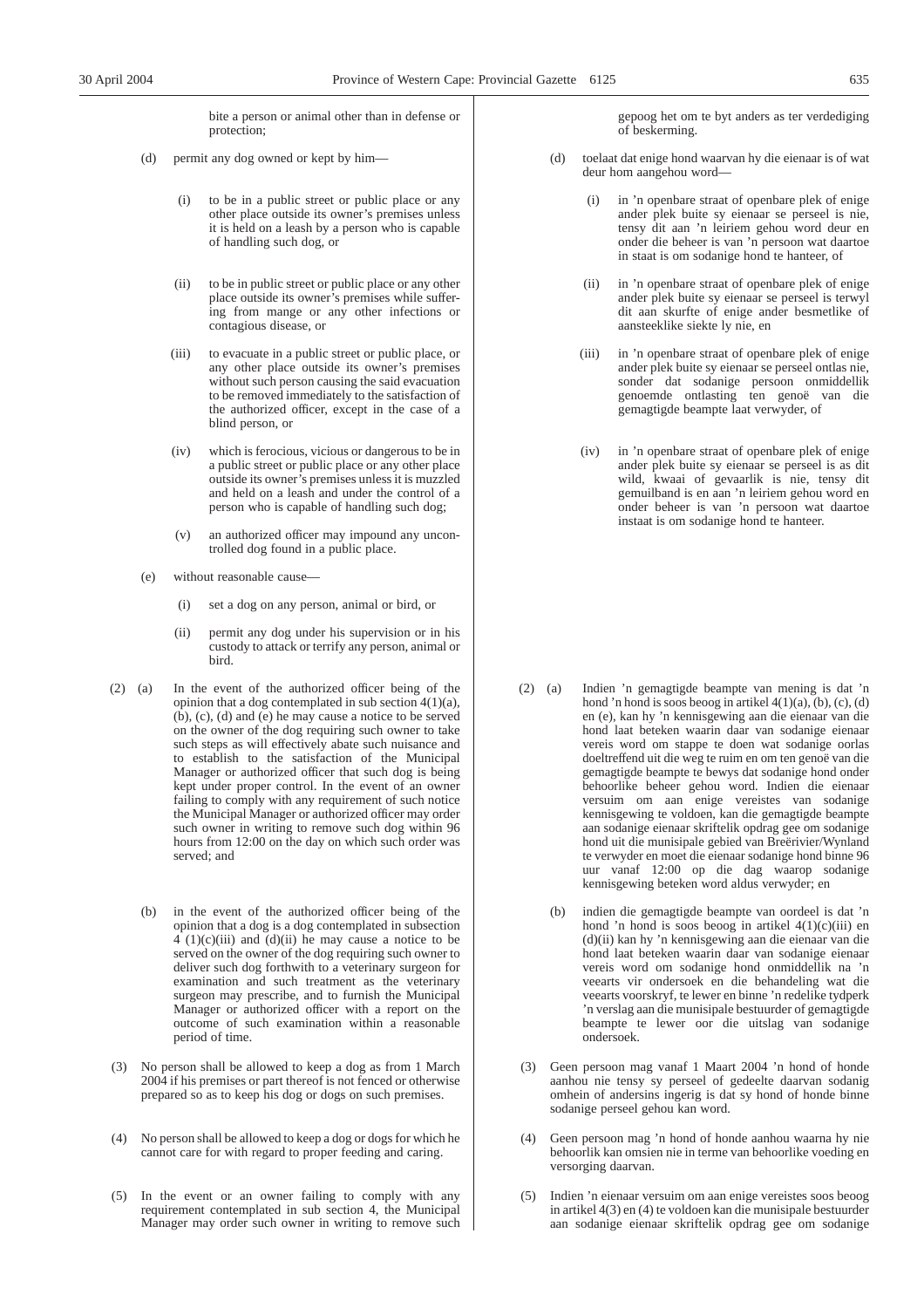dog from the municipal area of Breede River/Winelands and the owner shall remove such dog within 96 hours from 12:00 on the date on which such order was served.

(6) In the event of an owner failing to comply with any requirement contemplated in sub section 4 an authorized officer may forthwith seize the dog(s) and have it/them destroyed as described in section 3(3).

## 5. **THE RESCUE OF IMPOUNDED DOGS**

No person shall by threats of violence or otherwise rescue or attempt to rescue from the person or persons in charge thereof any dog being lawfully brought to the pound, or shall rescue or attempt to rescue any dog after such dog has been lawfully impounded by an authorized officer.

## 6. **ENTERING UPON PREMISES**

An authorized officer may for any purpose connected with the enforcement of these by-laws—

- (a) at any reasonable time and without notice, enter upon any premises accompanied if he deems it necessary by an interpreter or other assistant to—
	- (i) carry out any examination, inspection or enquiry that he deem necessary; or
	- (ii) exercise any other power in terms of these by-laws, and he may for that purpose take any necessary appliance with him into the premises;
- (b) call upon the owner of a dog to render such assistance or to furnish such information, including his full name and address, as such officer may reasonably require: Provided that at the time of exercising his powers in terms of this section such officer shall have in his possession written authority as contemplated in section  $1(b)$  or (c) of these by-laws.

## 7. **LODGING OF COMPLAINTS**

(1) The Council shall have the right to demand a written statement or affidavit or solemn declaration in support of any complaint in connection with a contravention of these by-laws prior to such complaint being investigated by the Council.

## 8. **OFFENCES AND PENALTIES**

(1) Any person contravening any provision of these by-laws shall be guilty of an offence and liable on conviction to a fine not exceeding R500,00 or in default of payment to imprisonment. Provided such fine shall not apply to contraventions in terms of Section 4 when the penalty shall be the cost of neutering the animal.

(4) When it is alleged for the purpose of a prosecution under these by-laws that a dog is of a certain breed, sex or age, it shall be so presumed until the contrary is proved.

hond/honde binne 96 uur vanaf 12:00 op die dag waarop sodanige kennisgewing beteken is, aldus te verwyder.

(6) Indien 'n eienaar versuim om te voldoen aan enige vereiste soos beoog in artikel 4 kan 'n gemagtigde beampte onverwyld op die hond(e) beslag lê en dit laat afmaak soos artikel 3(4) omskryf.

## 5. **DIE VRYLATING VAN GESKUTTE HONDE**

Niemand mag deur dreigemente van geweld of andersins enige hond wat wettig na die skut gebring is, vrylaat of probeer vrylaat van die persoon of persone in beheer daarvan nie, of mag enige hond vrylaat of probeer vrylaat nadat dit wettig deur 'n gemagtigde beampte geskut is nie.

## 6. **BETREDING VAN PERSEEL**

Enige gemagtigde beampte mag om enige rede wat verband hou met die handhawing van hierdie verordeninge—

- te enige redelike tyd en sonder kennisgewing enige perseel betree, vergesel van, indien hy dit nodig mag ag, 'n tolk of ander assistent om—
	- (i) enige ondersoek, inspeksie of navraag uit te voer wat hy nodig mag ag; of
	- (ii) enige ander bevoegdheid uit te voer ingevolge hierdie verordeninge, en mag vir daardie doel enige nodige toerusting met hom saamneem na die perseel;
- (b) 'n beroep doen op die eienaar van 'n hond om bystand te verleen of sodanige inligting te voorsien, insluitend sy volle naam en adres, wat so 'n beampte redelik mag vereis: daaraan onderhewig dat so 'n beampte ingevolge hierdie afdeling geskrewe magtiging in sy besit sal hê soos voorgeskryf in afdeling (1)(a) van hierdie verordeninge.

## 7. **INDIENING VAN KLAGTES**

(1) Die Raad het die reg om 'n geskrewe verklaring of beëdigde verklaring of plegtige verklaring te vereis ter ondersteuning van enige klagte in verband met 'n oortreding van hierdie verordeninge voordat sodanige klagte deur die Raad ondersoek word.

## 8. **OORTREDINGS EN STRAF**

- (1) Enige persoon wat enige bepaling van hierdie verordeninge oortree, sal skuldig wees aan 'n oortreding en by skuldigbevinding hom onderhewig maak aan 'n boete van hoogstens R500,00 of, by nalate van boetebetaling, aan gevangenisstraf, met die voorwaarde dat die boete nie van toepassing sal wees op oortredings ingevolge artikel 4 nie, in welke geval die straf gelykstaande sal wees aan die koste van kastrering van die dier.
- (2) In die geval van 'n voortdurende misdryf met 'n addisionele boete of 'n addisionele tydperk van gevangenisstraf van 10 dae, of òf sodanige addisionele boete of sodanige addisionele gevangenisstraf, of beide sodanige addisionele boete en gevangenisstraf vir elke dag wat sodanige misdryf voortduur; en
- (3) 'n Verdere bedrag gelyk aan enige koste en uitgawes wat na bevinding van die hof deur die munisipaliteit aangegaan is as gevolg van sodange oortreding of versuim.
- (4) Wanneer vir die doel van vervolging ingevolge hierdie verordeninge aangeneem word dat 'n hond van 'n sekere ras, geslag of ouderdom is, sal dit so aanvaar word tot die teendeel bewys word.

## 9. **TOEPASSING VAN VERORDENING**

Die bepalings van artikels 2(1) en (3) sal nie op persele wat vir landboudoeleindes gesoneer is, van toepassing wees nie, met dien verstande dat 'n persoon wat honde aanhou op 'n perseel wat vir landboudoeleindes soneer is, nie vrygestel word nie van nakoming van enige ander bepaling van hierdie verordening of enige ander wetgewing wat van toepassing mag wees.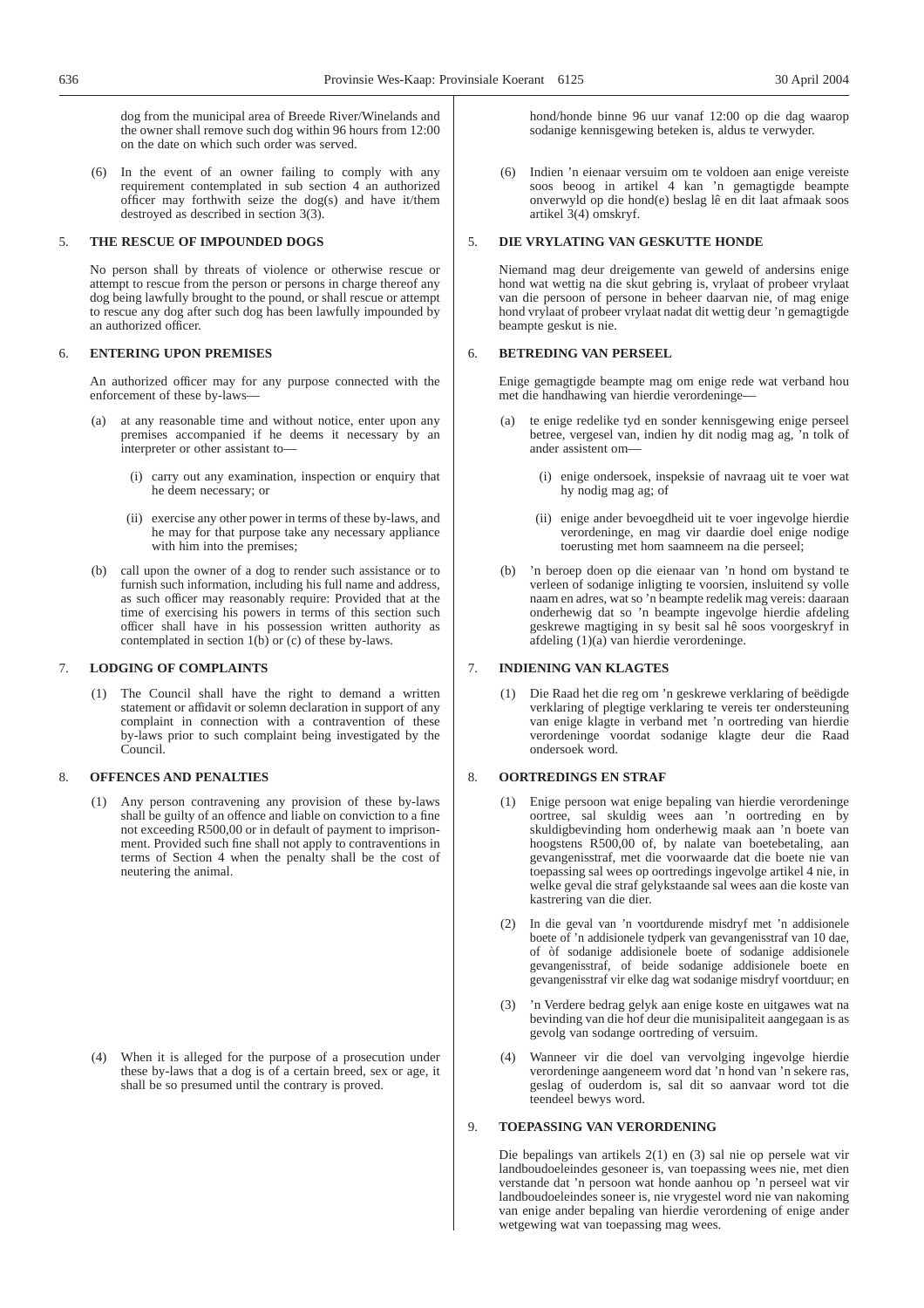## 9. **REPEAL OF BY-LAWS**

The by-laws promulgated under provincial notice PN 575/1983, PN 665/1987, PN 22/1991, PN 770/1980 and PN 647/1988.

6864

## **SCHEDULE**

#### BREEDE RIVER/WINELANDS MUNICIPALITY:

## BY-LAW FOR THE SUPERVISION AND CONTROL OF THE CARRYING ON OF THE BUSINESS OF STREET VENDOR, PEDLAR OR HAWKER

## **Definitions**

- 1. (1) Unless the context otherwise indicates, any word or expression to which a meaning has been assigned in the Businesses Act, 1991 (Act 72 of 1991), shall, when used in this by-law, have the meaning thus assigned, and—
	- (i) ''Council'' means the Council of the Breede River Winelands and includes any committee or employee of the Council exercising powers or performing duties delegated to that committee or employee by the council;
	- (ii) ''goods'' includes any receptacle, vehicle or movable structure used for the storage or transport of goods;
	- (iii) ''litter''means any receptacle, container or other object or matter discarded or abandoned by an informal trader or his or her customers;
	- (iv) ''informal trader'' means a person who carries on the business of street vendor, pedlar or hawker, and includes an employee of such a person and shall, for the purposes of this by-law, also include such a person who trades in a public road of public place;
	- (v) ''informal trading'' includes the selling of goods or the supplying or offering to supply a service for reward as an informal trader in a public road or public place but does not include the sale of newspapers only;
	- (vi) ''Local authority service''means any system conducted by or on behalf of a local authority for the collection, conveyance, treatment or disposal of refuse, sewage or storm water or for the manufacture, generation, impounding, storage, purification, distribution, conduction, transmission, conveyance, provision or supply of water, gas or electricity;
	- (vii) ''local authority service work'' means all works of whatever nature necessary or desirable for or incidental, supplementary or ancillary to any local authority service and includes anything of whatever nature used for or in connection with any such works or service;
	- (viii) ''nuisance'' means any conduct which brings about or may bring about a state of affairs or condition which constitutes a source of danger to a person or the property of a person or which materially interferes with the ordinary comfort, convenience, peace or quiet of a person;
	- (ix) ''officer'' means—
		- (a) a traffic officer appointed under section 3 of the Road Traffic Act, 1989 (Act 29 of 1989);
		- (b) a member of the Force as defined in section 1(1) of the Police Act 1958 (Act 7 of 1958)

## 10. **HERROEPING VAN VERORDENINGE**

Die verordeninge gepromulgeer ingevolge provinsiale kennisgewing PN 575/1983, PN 665/1987, PN 22/1991, PN 770/1980 en PN 647/1988. 6864

## **BYLAE**

## BREËRIVIER/WYNLAND MUNISIPALITEIT

## VERORDENING VIR DIE TOESIG EN BEHEER OOR DIE BEDRYF VAN DIE BESIGHEID VAN STRAATHANDELAAR, VENTER OF SMOUS

#### **Woordomskrywings**

- 1. (1) Tensy uit die samehang anders blyk, het enige woord of uitdrukking waaraan 'n betekenis in die Wet op Besighede, 1991 (Wet 71 van 1991), geheg is, die betekenis wat aldus toegeken is wanneer dit in hierdie verordening gebruik word, en beteken—
	- (i) ''Raad'' die raad van die Breërivier Wynland Munisipaliteit en sluit dit enige komitee of werknemer van die Raad in wat bevoegdhede uitoefen of pligte uitvoer wat deur die Raad aan daardie komitee of werknemer gedelegeer is;
	- (ii) ''goedere'' ook enige houer, voertuig of beweegbare struktuur wat vir die opberging of vervoer van goedere gebruik word;
	- (iii) ''rommel'' 'n houer of ander voorwerp of materiaal wat 'n informele handelaar of sy of haar klante weggooi of agterlaat;
	- (iv) ''informele handelaar'' 'n persoon wat die besigheid van straathandelaar, venter of smous bedryf en sluit dit 'n werknemer van 'n persoon in, en vir die toepassing van hierdie verordening sluit dit so 'n persoon in wat in 'n openbare pad of openbare plek handel dryf;
	- (v) ''informele handel'' die verkoop van goedere of die lewering van of die aanbied van 'n diens teen vergoeding as informele handelaar in 'n openbare pad of openbare plek, maar sluit dit nie die verkoop van koerante alleen in nie;
	- (vi) ''plaaslike owerheidsdiens'' enige stelsel wat deur of namens die Raad bestuur word vir die versameling, vervoer of afvoer, behandeling of wegdoen van vullis, rioolvuil of stormwater of vir die vervaardiging, opwekking, opvang, opberging, suiwering, distribusie, geleiding, transmissie, vervoer, voorsiening of verskaffing van water, gas of elektrisiteit;
	- (vii) ''plaaslike owerheidsdienswerke'' alle werke van watter aard ook al wat nodig of wenslik is vir of bykomstig is tot of aanvullend is by of gepaard gaan met enige plaaslike owerheidsdiens en sluit dit enige ding van watter aard ook al wat gebruik word vir of in verband met daardie werke of diens;
	- (viii) ''oorlas'' enige gedrag wat 'n stand van sake of toestand meebring of kan meebring wat 'n bron van gevaar vir 'n persoon of die eiendom van 'n persoon inhou, of wat wesenlik inbreuk maak op die gewone gerief, gemak, rus of vrede van 'n persoon;
	- (ix) "beampte"
		- (a) 'n verkeersbeampte aangestel kragtens artikel 3 van die Padverkeerswet, 1989 (Wet 29 van 1989)
		- (b) 'n lid van die Mag soos omskryf in artikel 1(1) van die Polisiewet, 1958 (Wet 7 van 1958);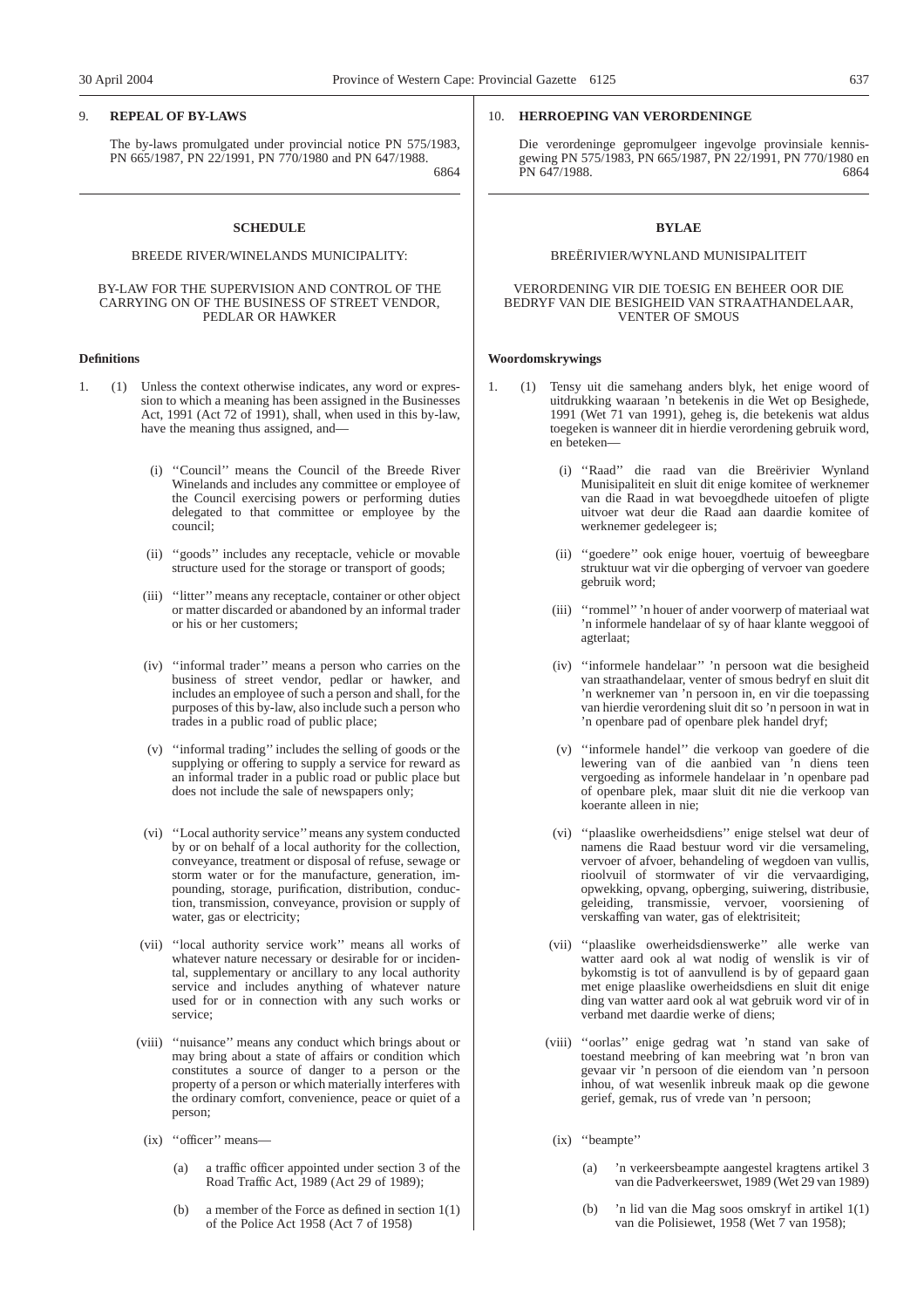- (c) a peace officer contemplated in section 334 of the Criminal Procedure Act, 1977 (Act 51 of 1977);
- (d) an environmental health officer in the service of the Council, or
- (e) an official of the Council authorized to implement the provisions of this by-law;
- (x) ''public place'' means any square, park, recreation ground, sports ground, sanitary lane or open space which has—
	- (a) in connection with any subdivision or layout of land into erven, lots or plots been provided, reserved or set apart for use by the public or the owners or occupiers of such erven, lots or plots, whether or not it is shown on a general plan, plan of subdivision or diagram;
	- (b) at any time been dedicated to the public;
	- (c) been used without interruption by the public for a period of at least thirty years expiring after the thirty-first day of December 1959, or
	- (d) at any time been declared or rendered such by the council or other competent authority;
- (xi) ''public road'' means any road, street, thoroughfare or place (whether a thoroughfare or not) which is commonly used by the public or a section of the public or to which the public has a right or access, and includes-
	- (a) the verge of such road, street or thoroughfare;
	- (b) any bridge, ferry or drift traversed by such road, street or thoroughfare, and
	- (c) any other work or object forming part of or connected with or belonging to such road, street or thoroughfare;
- (xii) ''sidewalk''means a sidewalk as defined in section 1 of the Road Traffic Act, 1989 (Act 29 of 1989);
- (xiii) ''the Act'' means the Businesses Act, 1991 (Act 71 of 1991), and
- (xiv) ''verge'' means that portion of the road, street or thoroughfare which is not the roadway.
- (2) For the purposes of the provisions of this by-law a person carrying on the business of street vendor, pedlar or hawker includes any employee of this person.

## **Prohibited areas**

- 2. A person shall not carry on the business of street vendor, pedlar or hawker—
	- (a) in a garden or park to which the public has a right of access;
	- (b) on a verge contiguous to
		- (i) a building belonging to, or occupied solely by, the State or the local authority;
		- (ii) a church or other place of worship, or
		- (iii) a building declared to be a national monument under the National Monuments Act, 1969 (Act 28 of 1969);
	- (c) in an area declared under section  $6A(2)(a)$  of the Act to be a place where the carrying on of the business of street vendor, pedlar of hawker is—
- (c) 'n vredesbeampte beoog in artikel 334 van die Strafproseswet, 1977 (Wet 51 van 1977);
- (d) 'n omgewingsgesondheidsbeampte is diens van die Raad, of
- (e) 'n beampte van die Raad wat gemagtig is om die bepalings van hierdie verordening, toe te pas.
- (x) ''openbare plek enige plein, park, ontspanningsterrein, sportterrein, sanitêre steeg of oop ruimte wat—
	- (a) in verband met enige onderverdeling of aanleg van grond in erwe, standplase of boupersele, voorsien, gereserveer of afgesonder is vir gebruik deur die publiek of die eienaars of okkupeerders van erwe, daardie standplase of boupersele, ongeag of dit op 'n algemene plan, onderverdelingsplan of diagram aangetoon word, al dan nie.
	- (b) te eniger tyd aan die publiek opgedra is;
	- (c) sonder onderbreking deur die publiek gebruik is vir 'n tydperk van minstens dertig jaar wat na die een en dertigste dag van Desember 1959 verstryk het, of
	- (d) te eniger tyd deur die Raad of 'n ander bevoegde owerheid tot openbare plek verklaar of gemaak is;
- (xi) ''openbare pad'' enige pad, straat, deurgang of plek (hetsy 'n deurgang of nie) wat gewoonlik deur die publiek of gedeelte daarvan gebruik word of waartoe die publiek 'n reg van toegang het, en ook—
	- (a) die soom van daardie pad, straat of deurgang;
	- (b) enige brug, pont of drif waaroor of waardeur daardie pad, straat, of deurgang loop, en
	- (c) enige ander werk of voorwerp wat 'n deel uitmaak van of verbind is met of behoort tot daardie pad, straat of deurgang;
- (xii) ''sypaadjie'' 'n sypaadjie soos omskryf in artikel 1 van die Padverkeerswet, 1989 (Wet 29 van 1989).
- (xiii) ''die Wet'' die Wet op Besighede, 1991 (Wet 71 van 1991); en
- (xiv) ''soom'' die gedeelte van 'n pad, straat of deurgang wat nie die ryvlak is nie.
- (2) Vir die toepassing van die bepalings van hierdie verordening sluit 'n persoon wat die besigheid van straathandelaar, venter of smous bedryf, enige werknemer van so 'n persoon in.

## **Verbode gebiede**

- 'n Persoon mag nie die besigheid van straathandelaar, venter of smous bedryf nie—
	- (a) in 'n tuin of park waartoe die publiek 'n reg van toegang het;
	- (b) op 'n soom aangrensend aan
		- (i) 'n gebou wat behoort aan, of geokkupeer word slegs deur, die Staat of die plaaslike owerheid;
		- (ii) 'n kerk of ander plek van aanbidding, of
		- (iii) 'n gebou wat kragtens die Wet op Nasionale Gedenkwaardighede, 1969 (Wet 28 van 1969), tot nasionale gedenkwaardigheid verklaar is;
	- (c) 'n gebied wat kragtens artikel 6A(2)(a) van die Wet verklaar is tot 'n gebied waar die bedryf van die besigheid van straathandelaar, venter of smous—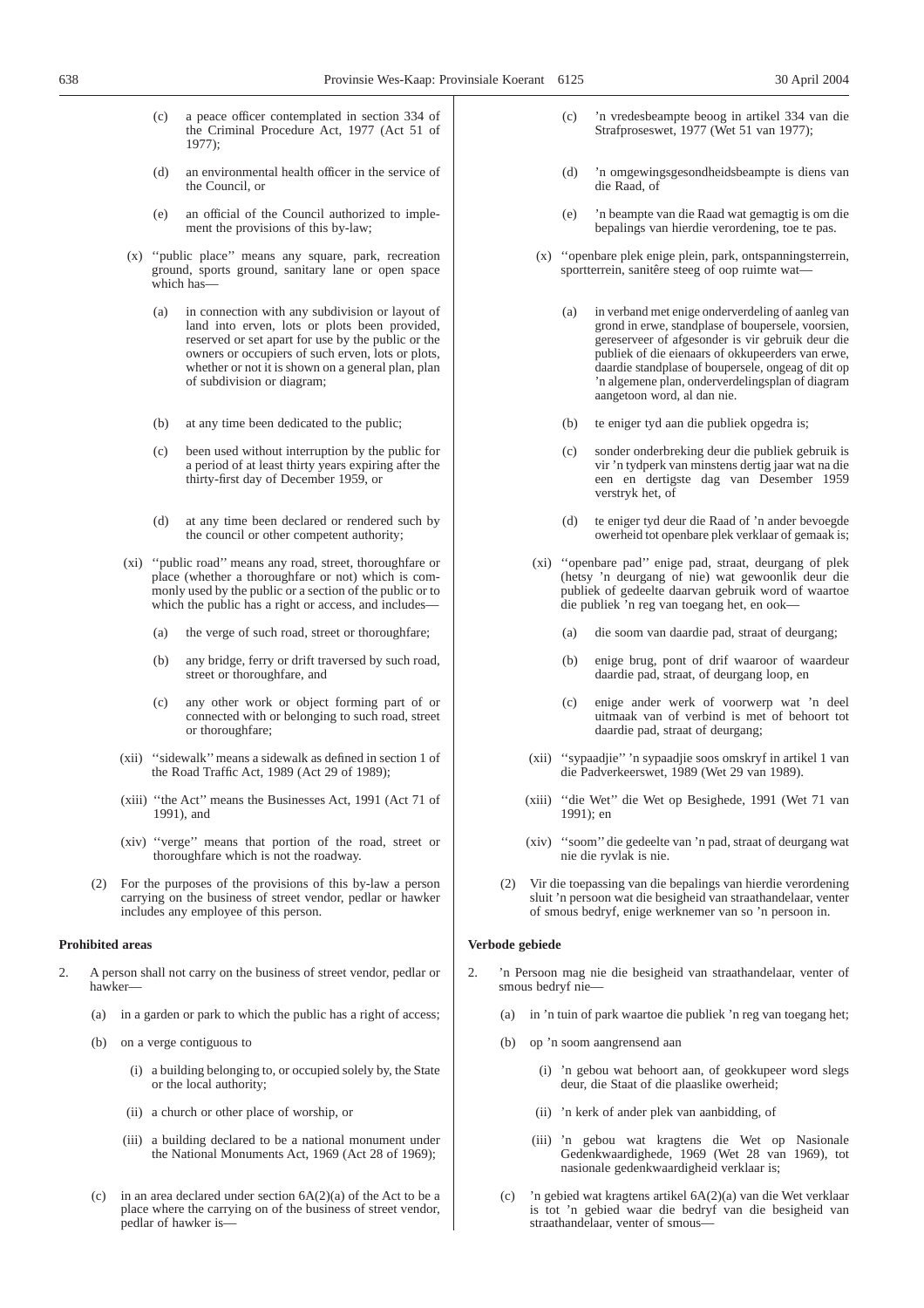## (i) Prohibited, or

- (ii) in contravention of a condition imposed by the Council in respect of such an area;
- (d) at a place where—
	- (i) it causes an obstruction in front of a fire hydrant or any entrance to or exit from a building;
	- (ii) it causes an obstruction to vehicular traffic or
	- (iii) it substantially obstructs pedestrians in their use of a sidewalk;
- (e) on a verge contiguous to a building in which business is being carried on by any person who sells goods of the same nature as or of a similar nature to goods being sold by the street vendor, pedlar or hawker concerned without the consent of that person;
- (f) on that half of a public road contiguous to a building used for residential purposes, if the owner or person in control or any occupier of the building objects thereto, and
- (g) at a place where—
	- (i) it obstructs access to street furniture, bus passenger benches or shelters, queuing lines, refuse disposal bins or other facilities intended for the use of the general public;
	- (ii) it obstructs the visibility of a display window of business premises, if the person carrying on business on the premises concerned objects thereto;
	- (iii) it obstructs access to a pedestrian crossing;
	- (iv) it obstructs access to any vehicle;
	- (v) it obstructs any road traffic sign or any marking, notice or sign displayed in terms of this by-law, or
	- (vi) it interferes in any way with any vehicle that may be parked alongside such place, and
- (h) in contravention of the terms and conditions of a lease or allocation to him or her of a stand or area in terms of section 6A(3)(c) of the Act.

## **General**

- 3. A person carrying on the business of street vendor, pedlar or hawker shall not-
	- (a) in any way obstruct free access to any local authority service or local authority service works;
	- (b) if such business is carried on on any public road of public place—
		- (i) stay overnight at the place of such business, or
		- (ii) without the prior written approval of the Council, erect any structure (other than a device which operates in the same manner as an umbrella) for the purpose of providing shelter;
	- (c) carry on such business in such a manner as to-
		- (i) create a traffic nuisance;
		- (ii) damage or deface the surface of any public road or public place or any other Council property, or
		- (iii) create a traffic hazard;
- (i) verbied word, of
- (ii) in stryd is met 'n voorwaarde wat deur die Raad ten opsigte van so 'n gebied opgelê is;
- (d) op 'n plek waar—
	- (i) dit 'n brandkraan of 'n ingang of uitgang van 'n gebou versper;
	- (ii) dit voertuigverkeer belemmer, of
	- (iii) dit voetgangers wesenlik belemmer in die gebruik van 'n sypaadjie;
- (e) op 'n soom aangrensend aan 'n gebou waarin besigheid bedryf word deur 'n persoon wat goedere verkoop wat van dieselfde of 'n soortgelyke aard is as goedere wat deur die betrokke straathandelaar, venter of smous verkoop word, sonder die toestemming van daardie persoon;
- (f) op daardie helfte van 'n openbare pad aangrensend aan 'n gebou wat vir residensiële doeleindes gebruik word, indien die eienaar of persoon in beheer of enige bewoner van die gebou daarteen beswaar maak;
- (g) op 'n plek waar—
	- (i) dit toegang tot straattoebehore, buspassasiers banke of skuilings, toustaanplekke, vullishouers of ander geriewe wat vir die gebruik van die algemene publiek bedoel is, versper;
	- (ii) dit die sigbaarheid van 'n vertoonvenster van 'n sakeperseel versper, indien die persoon wat sake op die betrokke sakeperseel doen, daarteen beswaar maak;
	- (iii) dit toegang tot 'n voetoorgang versper;
	- (iv) dit toegang tot enige voertuig versper;
	- (v) dit enige padverkeersteken of enige merk, kennisgewing of teken wat ingevolge hierdie verordening vertoon word, versper, of
	- (vi) dit op enige wyse inbreuk maak op enige voertuig wat langs so 'n plek geparkeer is, en
- (h) waar dit strydig is met die bepaling en voorwaardes van die verhuring of toewysing aan hom of haar van 'n standplaas of gebied ingevolge artikel 6A(3)(c) van die Wet.

## **Algemeen**

- 3. 'n Persoon wat die besigheid van straathandelaar, venter of smous bedryf, mag nie—
	- (a) op enige wyse die vrye toegang tot enige plaaslike owerheidsdiens of plaasklike owerheidsdienswerke belemmer nie;
	- (b) indien die besigheid op 'n openbare pad of openbare plek bedryf word—
		- (i) by die plek van besigheid oornag nie, of
		- (ii) sonder die voorafverkreë skriftelike goedkeuring van die Raad, enige struktuur (uitgesonderd 'n toestel wat op dieselfde wyse werk as 'n sambreel) met die doel om skuiling te verskaf, oprig nie;
	- (c) die besigheid op so 'n wyse bedryf dat dit—
		- (i) 'n verkeersoorlas veroorsaak nie;
		- (ii) die oppervlak van enige openbare pad of openbare plek of enige ander eiendom van die Raad beskadig of skend nie, of
		- (iii) 'n gevaar vir die verkeer veroorsaak nie;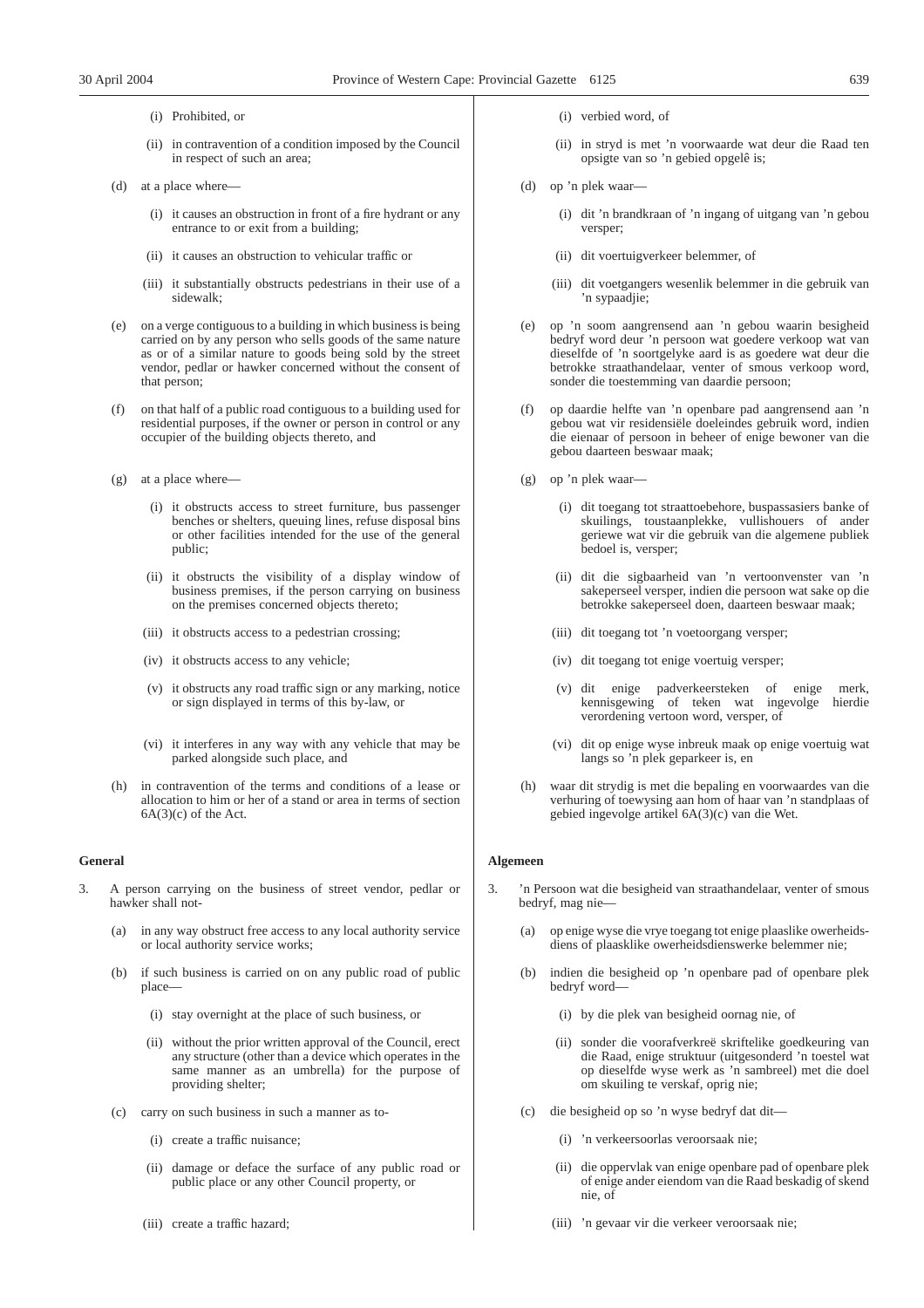- (d) other than in a refuse receptacle approved by the Council, accumulate, dump, store or deposit or cause or permit to be accumulated, dumped, stored or deposited any refuse, scrap or waste material on any land or premises or on any public road or public place;
- (e) fail or refuse to remove or move any goods, receptacle, vehicle or movable structure after having been requested to do so by an officer or a duly authorized employee of the Council acting in terms of the provisions of section 5(1);
- (f) attach any object by any means to any building, structure pavement, tree, parking meter, lamp-pole, electricity pole, telephone booth, post box, traffic sign, bench or any other street furniture in or on a public road or public place, and
- (g) make a fire at a place or in circumstances where it could harm any person or damage a building or vehicle or any street furniture referred to in subsection (f).

## **Specific restrictions**

- 4. (1) (a) Subject to the provisions of subsection (2) no informal trader shall trade on a roadway.
	- (b) An informal trader may not trade inside an urban area on a roadway within  $5 \text{ m}$  from any intersection in the goods or services specified in Schedule A.
	- (c) An informal trader shall not trade in goods or services other than those specified in Schedule A.
		- (i) on a verge in an urban area within 5 m form any intersection, or
		- (ii) on a verge outside an urban area outside a stand or area set apart for street trading purposes as contemplated in section  $6A(3)(b)$  of the Act.
	- (2) No informal trader shall trade in an area specified in Schedule B, outside a stand or area set apart for trading purposes as contemplated in section  $6A(3)(c)$  of the Act.

## **Cleanliness of place of business and protection of public health**

- 5. A person carrying on the business of street vendor, pedlar or hawker shall
	- (1) (a) unless prior written approval exempting that person from the provisions of this paragraph has been given by the Council, remove daily from any public road or public place at the conclusion of trading all waste, packaging material, stock and equipment of whatever nature which are utilized in connection with such business;
		- (b) carry on business in such a manner as not to be a danger or threat to public health or public safety;
		- (c) at the request of an officer or a duly authorized employee of the Council move or remove anything from the place of business so that the place may be cleaned, and
		- (d) carry on business in such a manner that the place of business is always in a clean and neat condition.
	- (2) The local authority shall—
		- (a) ensure that the sites on which the informal traders trade are cleaned and sanitised on a regular basis;
- behalwe in 'n vullishouer wat deur die Raad goedgekeur is, enige vullis, rommel of afvalmateriaal op enige grond of perseel of op enige openbare pad of openbare plek ophoop, stort, opgaar of plaas of laat ophoop, stort, opgaar of plaas of toelaat dat dit gedoen word nie;
- (e) versuim of weier om enige goedere, houer, voertuig of beweegbare struktuur te verwyder of te verskuif nadat hy of sy deur 'n beampte of 'n behoorlik gemagtigde werknemer van die Raad wat ingevolge die bepalings van artikel 5(1) daartoe versoek is nie;
- (f) enige voorwerp op enige wyse aan enige gebou, struktuur, sypaadjie, boom, parkeermeter, lamppaal, elektrisiteitspaal, telefoonhokkie, posbus, verkeersteken, bank of enige ander straattoebehore in of op 'n openbare pad of openbare plek heg nie, en
- (g) 'n vuur maak op plek of in omstandighede waar dit 'n persoon kan beseer of 'n gebou of voertuig of enige straattoebehore in subartikel (f) bedoel, kan beskadig nie.

## **Spesifieke beperkinge**

- 4. (1) (a) Behoudens die bepalings van subartikel (2) mag 'n informele handelaar nie handel dryf op 'n ryvlak nie.
	- (b) 'n Informele handelaar mag nie handel dryf binne 'n stedelike gebied op 'n ryvlak binne vyf meter van enige kruising met goedere en dienste soos in Bylae A gespesifiseer.
	- (c) 'n Informele handelaar mag nie handel dryf in ander goedere of dienste as wat in Bylae A gespesifiseer word nie.
		- (i) Op 'n soom in 'n stedelike gebied binne 5 m van 'n kruising of
		- (ii) op 'n soom buite 'n stedelike gebied buite 'n staanplek of gebied opsy gesit vir doeleindes om handel te dryf ingevolge artikel 6A(3)(b) van die Wet.
	- (2) Geen informele handelaar mag handel dryf in 'n beperkte gebiede wat gespesifiseer is in Bylae B buite 'n staanplek of gebied wat opsy gesit is vir doeleindes van handel dryf ingevolge artikel 6A(3)(c) van die Wet nie.

## **Sindelikheid van plek van besigheid en beskerming van openbare gesondheid**

- 5. 'n Persoon wat die besigheid van straathandelaar, venter of smous bedryf, moet—
	- (1) (a) tensy skriftelike goedkeuring vooraf deur die Raad verleen is wat daardie persoon van die bepalings van hierdie paragraaf vrystel, alle rommel, verpakkingsmateriaal, voorraad en toerusting van watter aard ook al wat in verband met die besigheid gebruik word, na afloop van elke dag se handeldryf van enige openbare pad of openbare plek verwyder;
		- (b) besigheid op so 'n wyse bedryf dat dit nie 'n gevaar of bedreiging vir die openbare gesondheid of openbare veiligheid inhou nie;
		- (c) op versoek van 'n beampte of 'n behoorlik gemagtigde werknemer van die Raad enigiets van die plek van besigheid verskuif of verwyder sodat die plek van besighied skoongemaak kan word, en
		- (d) besighied op so 'n wyse bedryf dat die plek van besighied te alle tye in 'n skoon en netjiese toestand is.
	- (2) Die plaaslike owerheid moet—
		- (a) verseker dat persele waar informele handel bedryf word op 'n gereelde grondslag skoongemaak en gereinig word.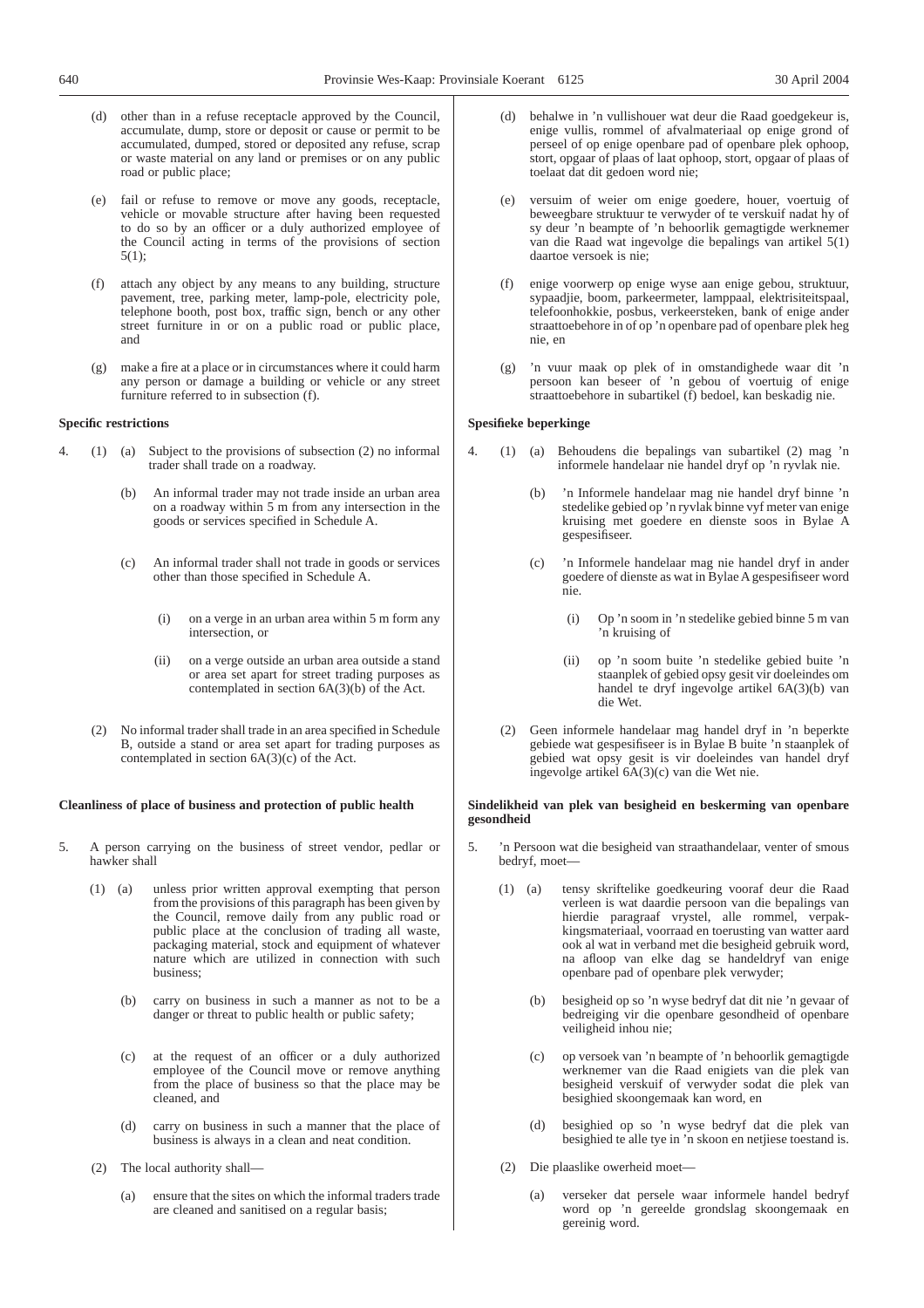- (b) provide receptacles on the sites in order to facilitate the disposal of litter by the informal traders, and
- (c) ensure that the receptacles are emptied on a regular basis in order to facilitate the cleaning of trading sites.

## **Removal and impoundment**

- 6. (1) An officer may remove and impound any goods—
	- (a) which—
		- (i) are found at a place where the carrying on of such business is prohibited or restricted in terms of section 2 and which, in the officer's opinion, constitute an infringement of that section, or
		- (ii) in the officer's opinion, are so placed that they
			- (aa) cause an obstruction to vehicular traffic, or
			- (bb) obstruct a local authority service or local authority service works;
	- (b) which the person carrying on the business of street vendor, pedlar or hawker has failed or refused to remove from the place concerned after having been requested to do so by an officer or a duly authorized employee of the Council, or
	- (c) which have been abandoned
	- (2) Any officer acting in terms of subsection (1) shall—
		- (a) issue to the person carrying on the business of street vendor, pedlar or hawker a receipt for any goods so removed and impounded, and
		- immediately deliver any such goods to the Council.
	- (3) Property removed and impounded as contemplated in section 6A of the Act—
		- (a) may, in the case of perishable property, be sold or destroyed by the local authority within a reasonable time after its impoundment, provided that the property shall, subject to the provisions of subsection  $(4)$ , at any time prior to its disposal be returned to the owner at the request of and on proof of ownership by the owner to the local authority, and
		- (b) shall, subject to the provisions of subsection (4) in the case of property other than perishable property, be returned to the owner at the request of and on proof of ownership by the owner to the local authority within a period of one month from the date of impoundment.
	- (4) The local authority shall be entitled to keep the property until all reasonable expenses have been paid to it, failing which the property may be sold or, in the case of perishable goods, either be sold or destroyed by the local authority.
	- (5) In the case of a sale of impounded property by the local authority, the proceeds of the sale less the reasonable expenses incurred by the local authority in connection with the removal, impoundment or disposal of the property shall be paid to the person who was the owner of the property when it was impounded. If the owner fails to claim the proceeds within three months of the date on which the property was sold, the proceeds shall be forfeited to the local authority and shall be paid into a special fund created by the local authority dedicated to the development of the informal sector and matters ancillary thereto.
- houers op die persele voorsien ten einde die wegdoen van rommel deur die informele handelaars te vergemaklik, en
- (c) verseker dat die houers op 'n gereelde grondslag leeggemaak word ten einde die skoonmaak van handelspersele te vergemaklik.

## **Verwydering en skut**

- 6. (1) 'n Beampte kan enige goedere verwyder en skut—
	- (a) wat gevind word op 'n plek waar
		- die bedryf van die besigheid ingevolge artikel 2 verbode of beperk is en wat na die oordeel van die beampte 'n oortreding van hierdie artikel is, of
		- (ii) na die oordeel van die beampte, die goedere soos geplaas is dat dit—
			- (aa) voertuigverkeer versper, of
			- (bb) 'n plaaslike owerheidsdiens of plaaslike owerheidsdienswerke belemmer;
	- (b) wat die persoon wat die besigheid van straathandelaar, venter of smous bedryf, versuim of geweier het om van die betrokke plek te verwyder nadat hy of sy deur 'n beampte of 'n behoorlik gemagtigde werknemer van die Raad daartoe versoek is, of
	- (c) wat daar agtergelaat is.
	- (2) 'n Beampte wat ingevolge subartikel (1) optree, moet—
		- (a) aan die persoon wat die besigheid van straathandelaar, venter of smous bedryf, 'n kwitansie uitreik vir goedere wat op die wyse verwyder en geskut word, en
		- dadelik daardie goedere aan die Raad oorhandig.
	- (3) Eiendom wat verwyder of geskut word, soos in artikel 6A van die Wet beoog—
		- (a) kan in die geval van bederfbare eiendom binne 'n redelike tydperk na die skut daarvan deur die plaaslike owerheid verkoop of vernietig word, met dien verstande dat daardie eiendom, behoudens die bepalings van subartikel (4) te eniger tyd voordat daaroor beskik word, aan die eienaar terug besorg moet word op versoek van en met bewyslewering van eienaarskap deur die eienaar aan die plaaslike owerheid.
		- (b) moet behoudens die bepalings van subartikel (4), in die geval van ander eiendom as bederfbare eiendom, binne 'n tydperk van een maand vanaf die datum van verwydering en skut aan die eienaar terug besorg word op versoek van en met bewyslewering van eienaarskap deur die eienaar aan die plaaslike owerheid.
	- (4) Die plaaslike owerheid is daarop geregtig om die eiendom te behou totdat alle redelike uitgawes aan die plaaslike owerheid betaal is, en by gebreke daarvan kan die eiendom verkoop word of, in die geval van bederfbare goed deur die plaaslike owerheid of verkoop of vernietig word.
	- (5) In die geval van die verkoop van geskutte eiendom deur die plaaslike owerheid, moet die opbrengs van die verkoping minus die redelike uitgawes deur die plaaslike owerheid aangegaan ten opsigte van die verwydering, of skut van of die beskikking oor die eiendom betaal word aan die persoon wat die eienaar van die eiendom was toe dit geskut is. Indien die eienaar in gebreke bly om die opbrengs binne drie maande van die datum waarop die eiendom verkoop is op te eis, word die opbrengs verbeur aan die plaaslike owerheid en in 'n spesiale fonds gestort wat die plaaslike owerheid ingestel het vir die ontwikkeling van die informele sektor en verwante aangeleenthede.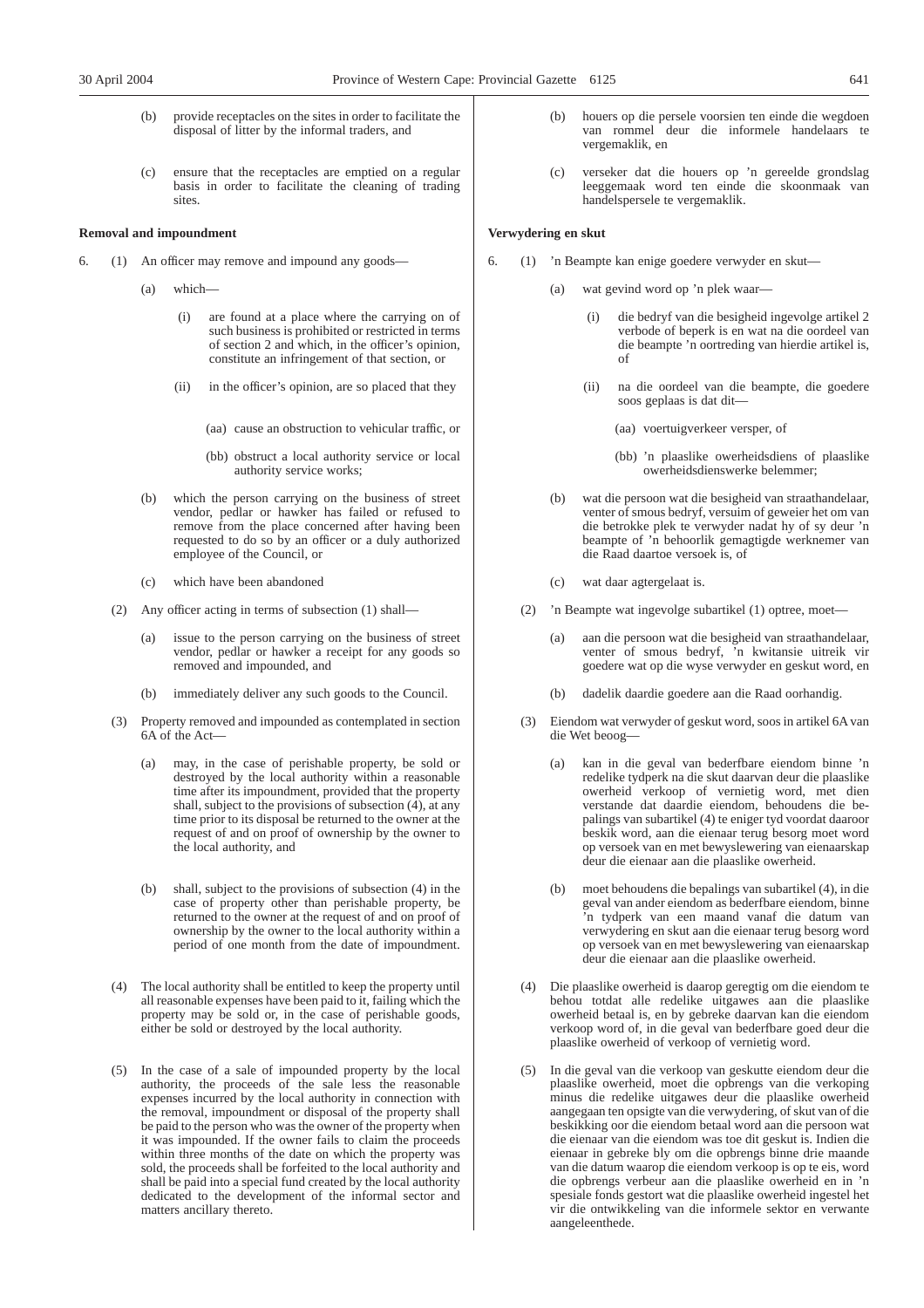(6) If the proceeds of a sale of property, contemplated in this section are not sufficient to defray the reasonable expenses incurred by the local authority in connection with the property, the owner of the property which has been removed and impounded or disposed of, as contemplated, shall be liable for all reasonable expenses incurred by the local authority in connection with the removal, impoundment or disposal.

## **Carrying of written approval**

7. A person carrying on the business of street vendor, pedlar or hawker shall, whenever that person is carrying on such business, carry on his or her person any written approval granted or issued to that person by the Council in terms of this by-law and shall on demand show such written approval to an officer or a duly authorized employee of the Council.

## **Demarcated stands or areas**

- 8. (1) If the Council has set apart and demarcated any stand or area for the purposes of the carrying on of the business of street vendor, pedlar or hawker as contemplated in section 6A(3)(b) of the Act, no person may trade on that stand or area unless that person is in possession of written proof that he or she has leased the stand or area from the Council or that it has otherwise been allocated to him or her.
	- (2) The Council may design or make and display signs, markings or other devices indicating restricted or prohibited areas.

## **Charges**

9. The Council shall fix the charges payable to it for the letting of stands or stalls in demarcated areas under its control from where the carrying on of the business of street vendor, pedlar or hawker is permissible.

## **Appeals**

- 10. (1) A person who feels aggrieved at a decision of the Council may appeal against the decision to an Appeal Committee in accordance with the provisions set out herein.
	- (2) A person who feels aggrieved at a decision of the Council shall, within 10 days of having received notification of the Council's decision, notify the Council and the Chairperson of the Appeal Committee of an intention to appeal against the decision in writing.

## **Constitution of Appeal Committee**

- 11. (1) The provincial minister responsible for economic affairs and tourism may, with the concurrence of the Council, designate representatives of the street vendors, pedlars or hawkers and any other interested persons as members of the Appeal Committee.
	- (2) The Appeal Committee shall consist of a maximum of six members but at least two members shall be representatives referred to in subsection (1).
	- (3) The members of the Appeal Committee shall appoint one member to act as chairperson.
	- (4) If the chairperson is of the opinion that a particular person is able to assist the Appeal Committee, that person may be co-opted to the Appeal Committee.
	- (5) A person so co-opted shall not be entitled to vote at a meeting of the Appeal Committee.
	- (6) The chairperson shall, within 10 days of the receipt of the notice of appeal, notify the aggrieved person of the date, time and place of the meeting of the Appeal Committee at which that person's presence is required.

(6) As die opbrengs van 'n verkoping van eiendom in hierdie artikel beoog, nie voldoende is om die redelike uitgawes te dek wat die plaaslike owerheid in verband met die eiendom aangegaan het nie, is die eienaar van die eiendom, wat verwyder en geskut of waaroor beskik is soos hierin beoog, aanspreeklik vir alle redelike uitgawes deur die plaaslike owerheid aangegaan in verband met die verwydering, skut of beskikking.

## **Dra van skriftelike goedkeuring**

7. 'n Persoon wat die besighied van straathandelaar, venter of smous bedryf, moet, wanneer daardie persoon ook al die besigheid bedryf enige skriftelike goedkeuring wat deur die Raad ingevolge hierdie verordening aan daardie persoon toegestaan of uitgereik is, aan sy of haar persoon dra en moet op aanvraag die dokument aan 'n beampte of behoorlik gemagtigde werknemer van die Raad toon.

## **Afgebakende staanplekke of gebiede**

- 8. (1) Indien die Raad enige staanplek of gebied gereserveer en afgebaken het vir die doel om die besigheid van straathanderlaar, venter of smous soos beoog in artikel 6A(3) (b) van die Wet te bedryf, mag geen persoon op daardie staanplek of in daardie gebied handel dryf nie, tensy die persoon in besit is van skriftelike bewys wat bevestig dat hy of sy die staanplek of gebied by die Raad gehuur het of dit andersins aan hom of haar toegeken is.
	- (2) Die Raad mag tekens, merke of ander toestelle wat beperkte of verbode gebiede aandui, ontwerp of maak en vertoon.

## **Gelde**

9. Die Raad stel die gelde vas wat aan hom betaalbaar is vir die verhuring van staanplekke of stalletjies binne afgebakende gebiede onder sy beheer, van waardie bedryf van die besigheid van straathandelaar, venter of smous toelaatbaar is.

## **Apélle**

- 10. (1) 'n Persoon wat veronreg voel deur 'n besluit van die Raad kan by 'n Appelkomitee appelleer in ooreen-stemming met die bepalings hierin uiteengesit.
	- (2) 'n Persoon wat veronreg voel deur 'n besluit van die Raad moet binne 10 dae na ontvangs van die kennisgewing van sy besluit, die Raad en die voorsitter van die Appelkomitee skriftelik in kennis stel van 'n voorneme om teen die besluit te appelleer.

## **Samestelling van Appelkomitee**

- 11. (1) Die Provinsiale Minister belas met ekonomiese sake en toerisme kan, met die instemming van die Raad, verteenwoordigers van die straathandelaars, venters of smouse en enige ander belanghebbendes as lede van die Appelkomitee aanwys.
	- (2) Die Appelkomitee moet bestaan uit hoogstens ses lede, maar minstens twee lede moet verteenwoordigers bedoel in subartikel (1) wees.
	- (3) Die lede van die Appelkomitee moet een lid aanstel om as voorsitter te dien.
	- (4) As die voorsitter van mening is dat 'n bepaalde persoon in staat is om die Appelkomitee behulpsaam te wees, kan daardie persoon die Appelkomitee gekoopteer word.
	- (5) 'n Persoon wat aldus gekoopteer is, is nie geregtig om op 'n vergadering van die Appelkomitee te stem nie.
	- (6) Die voorsitter moet die veronregte persoon binne 10 dae vanaf ontvangs van die kennisgewing van appel verwittig van die datum, tyd en plek van die vergadering van die Appelkomitee waar daardie persoon se teenwoordigehid vereis word.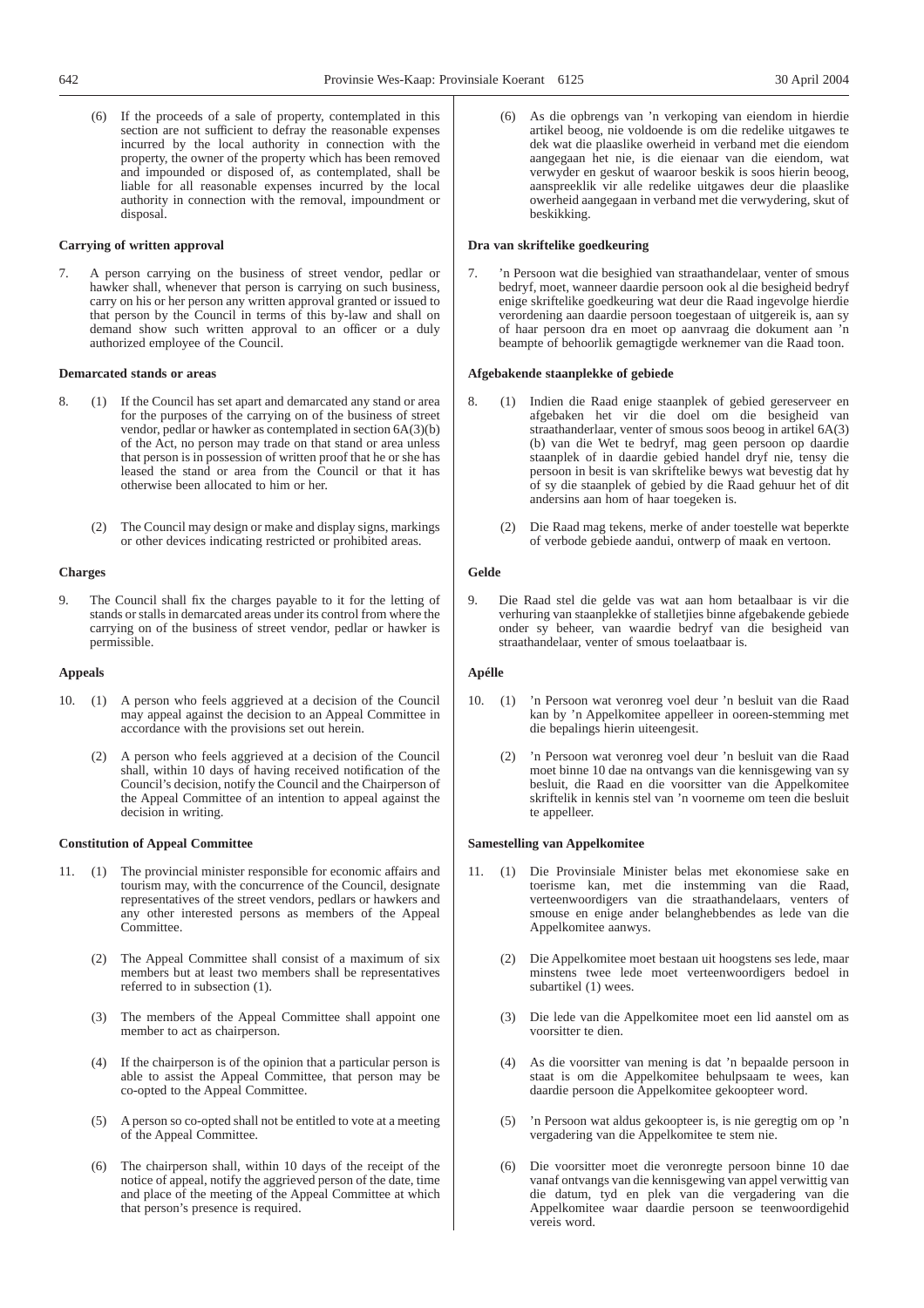(7) The aggrieved person who has received notice in terms of subsection (6) shall personally appear at the meeting and may appoint a legal representative or any other person to appear on his or her behalf.

## **Procedure at appeal meetings**

- 12. (1) The chairperson shall determine the procedure at the meeting.
	- (2) All members shall be present at the meeting of the Appeal Committee.
	- (3) Any person present at the meeting may—
		- (a) be called upon by the chairperson to give evidence;
		- (b) be called upon by the chairperson to produce to the Appeal committee a document of other property which is in the person's possession or under that person's control, or
		- (c) be questioned by the Appeal Committee on the matter before it.
	- (4) The Appeal Committee shall review the decision of the local authority and make a finding, having regard to the following;
		- (a) whether the decision of the local authority was fair and equitable in the circumstances;
		- (b) how the decision will affect the aggrieved person's ability to trade, and
		- (c) whether alternative measures may be adopted to enable the aggrieved person to continue his or her business.
	- (5) A decision of the Appeal Committee shall be taken by a majority of votes of the members present at the meeting and if there is an equality of votes, the Chairperson shall have a casting vote in addition to a deliberative vote.
	- (6) The Appeal Committee, having considered the evidence presented, may
		- (a) refuse the appeal;
		- (b) uphold the appeal, or
		- (c) take any other steps that it may think fit.
	- (7) The Appeal Committee shall as soon as is practicable—
		- (a) notify the aggrieved person of its decision in writing, and
		- (b) furnish the aggrieved person with written reasons for the decision.

## **Offences**

- 13. (1) A person who—
	- (a) contravenes of fails to comply with a provision of this by-law;
	- (b) ignores, disregards or disobeys a notice, sign or marking displayed or erected for the purposes of this by-law;
	- (c) contravenes or fails to comply with an approval or a condition granted or imposed in terms of this by-law
	- (d) fails to comply with a request to move or remove his or her property;
	- (e) deliberately furnishes false or misleading information to an officer or duly authorised employee of the Council, or

(7) Die veronregte persoon wat ingevolge subartikel (6) kennis ontvang het, moet die vergadering persoonlik bywoon en kan 'n regsverteenwoo-diger of enige ander persoon aanstel om namens hom of haar te verskyn.

## **Prosedure op appelvergaderings**

- 12. (1) Die Voorsitter moet die prosedure op die vergadering bepaal.
	- (2) Al die lede moet op die vergadering van die Appelkomitee teenwoordig wees.
	- (3) Enige persoon wat die vergadering bywoon, kan—
		- (a) deur die voorsitter versoek word om getuienis te lewer;
		- (b) deur die voorsitter versoek word om 'n dokument of ander eiendom in daardie persoon se besit of onder daardie persoon se beheer aan die Appelkomitee voor te lê, of
		- (c) deur die Appelkomitee ondervra word oor die aangeleenthied wat voor die komitee dien.
	- (4) Die Appelkomitee moet die besluit van die plaaslike owerheid hersien neem en 'n bevinding doen ten opsigte van die volgende:
		- (a) of die besluit van die plaaslike owerheid onder die omstandighede billik en regverdig was;
		- (b) hoe die besluit die vermoë van die veronregte persoon om handel te dryf sal raak, en
		- (c) of alternatiewe maatreëls getref kan word om die veronregte persoon in staat te stel om sy of haar besigheid voor te sit.
	- (5) 'n Besluit van die Appelkomitee moet geneem word met 'n meerderheid van stemme van die lede wat op die vergadering teenwoordig is, en in die geval van 'n staking van stemme het die voorsitter 'n beslissende stem benewens 'n gewone stem.
	- (6) Die Appelkomitee kan, nadat hy die getuienis wat gelewer is, oorweeg het—
		- (a) die appel van die hand wys;
		- (b) die appel handhaaf, of
		- (c) ander stappe doen soos wat hy goeddink.
	- (7) Die Appelkomitee moet so gou doenlik—
		- (a) die veronregte persoon skriftelik van sy besluit verwittig, en
		- (b) die veronregte persoon van skriftelike redes vir die besluit voorsien.

## **Misdrywe**

- 13. (1) 'n Persoon wat—
	- (a) 'n bepaling van hierdie verordening oortree of versuim om daaraan te voldoen;
	- (b) 'n kennisgewing, teken of merk wat vir die toepassing van hierdie verordening vertoon of opgerig is, ignoreer, verontagsaam of nie gehoorsaam nie;
	- (c) 'n goedkeuring of voorwaarde wat ingevolge hierdie verordening verleen of opgelê is, oortree of versuim om daaraan te voldoen;
	- (d) versuim om te voldoen aan 'n versoek om sy of haar eiendom te verskuif of te verwyder;
	- (e) opsetlik vals of misleidende inligting aan 'n beampte of behoorlik gemagtigde werknemer van die Raad verstrek, of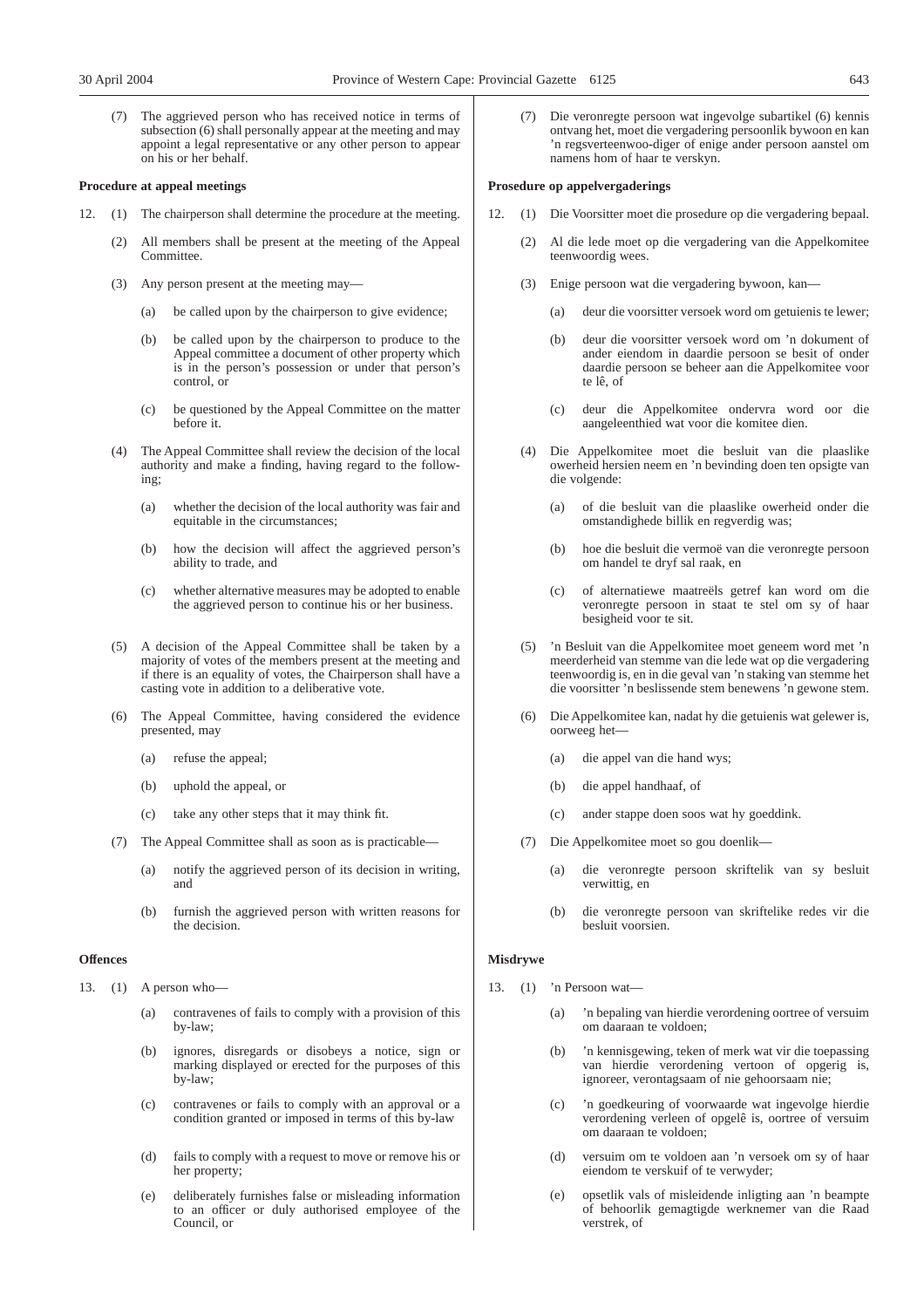(f) threatens, resists, interferes with or obstructs an officer or duly authorized employee of the Council in the exercise or performance of that officer's or employee's power or duties under this by-law shall be guilty of an offence and liable on conviction to a fine not exceeding one thousand rand (R1 000) or to imprisonment for a period not exceeding three (3) months.

## **Application**

14. The by-law set out in this Schedule is applicable throughout the area of jurisdiction of the Breede River Winelands.

## **SCHEDULE A**

## **GOODS OR SERVICES WHICH MAY BE TRADED IN INTERSECTION**

(section  $4(1)(b)$  and  $(c)$ )

**Newspapers** Flowers

## **SCHEDULE B**

## **RESTRICTED AREAS WHERE TRADING IS RESTRICTED TO DEMARCATED STANDS AND AREAS.**

1. Erf 594, Main Road, Bonnievale 6865

(f) 'n beampte of behoorlik gemagtigde werknemer van die Raad by die uitoefening of uitvoering van daardie beampte of werknemer se bevoegdhede of pligte kragtens hierdie verordening dreig, teenstaan, hom of haar daarmee bemoei of die beampte of werknemer dwarsboom, Is skuldig aan 'n misdryf en by skuldigbevinding strafbaar met 'n boete van hoogstens eenduisend rand (R1 000) of met gevangenisstraf vir 'n tydperk van hoogtens drie (3) maande.

## **Toepassing**

14. Die verordening wat in hierdie Bylae uiteengesit is, is oral in die regsgebied van Breërivier Wynland Munisipaliteit van toepassing.

## **BYLAE A**

## **GOEDERE OF DIENSTE WAARMEE HANDEL GEDRYF MAG WORD BY KRUISINGS**

 $(\text{artikel } 4 (1)(b) \text{ en } (c))$ 

Koerante Blomme

## **BYLAE B**

## **BEPERKTE GEBIEDE WAAR HANDELDRYF BEPERK WORD TOT AFGEBAKENDE STAANPLEKKE EN GEBIEDE.**

1. Erf 594, Hoofweg, Bonnievale 6865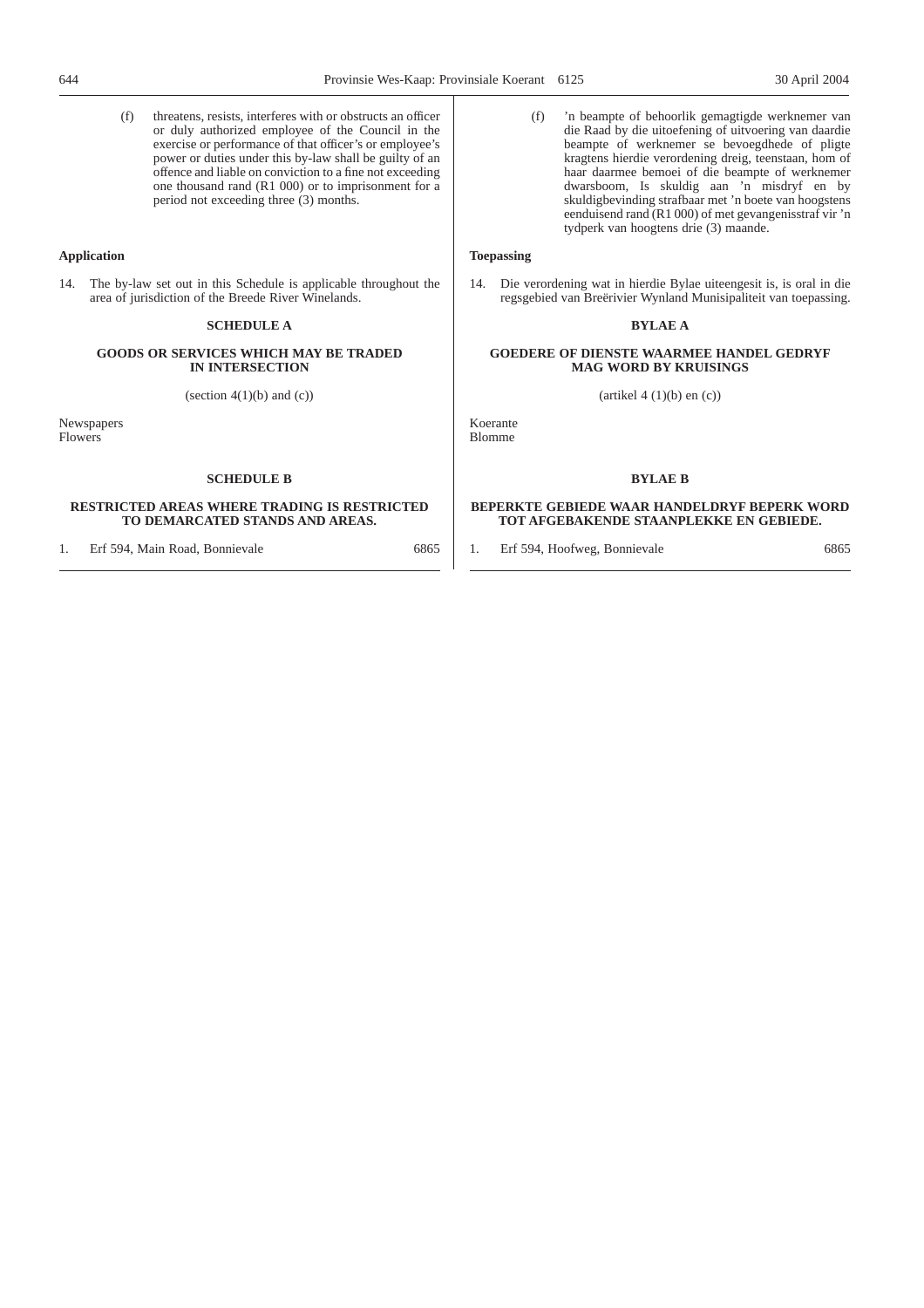# *SOUTH AFRICA FIRST –* BUY SOUTH AFRICAN MANUFACTURED GOODS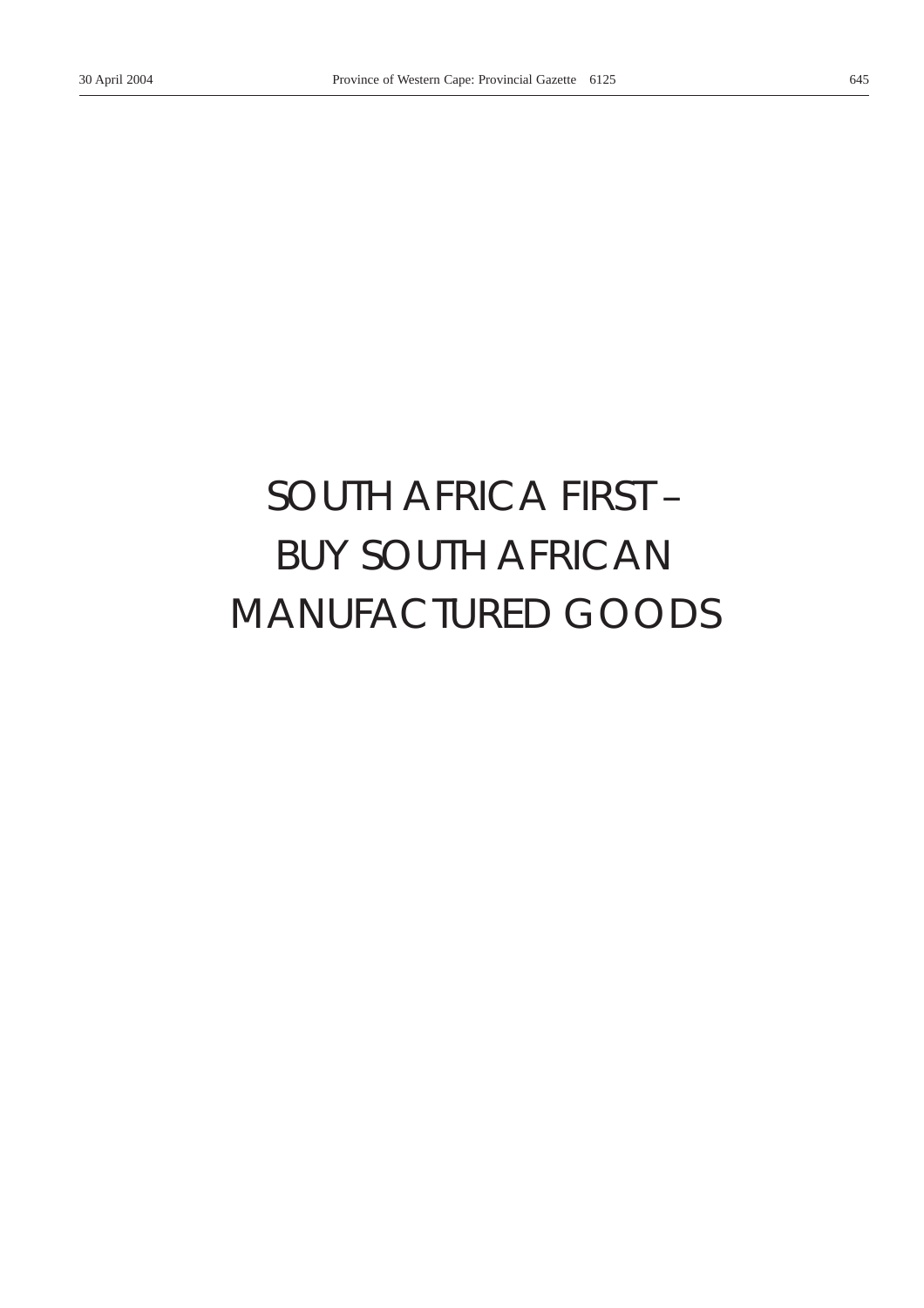# *SUID-AFRIKA EERSTE –* KOOP SUID-AFRIKAANS VERVAARDIGDE GOEDERE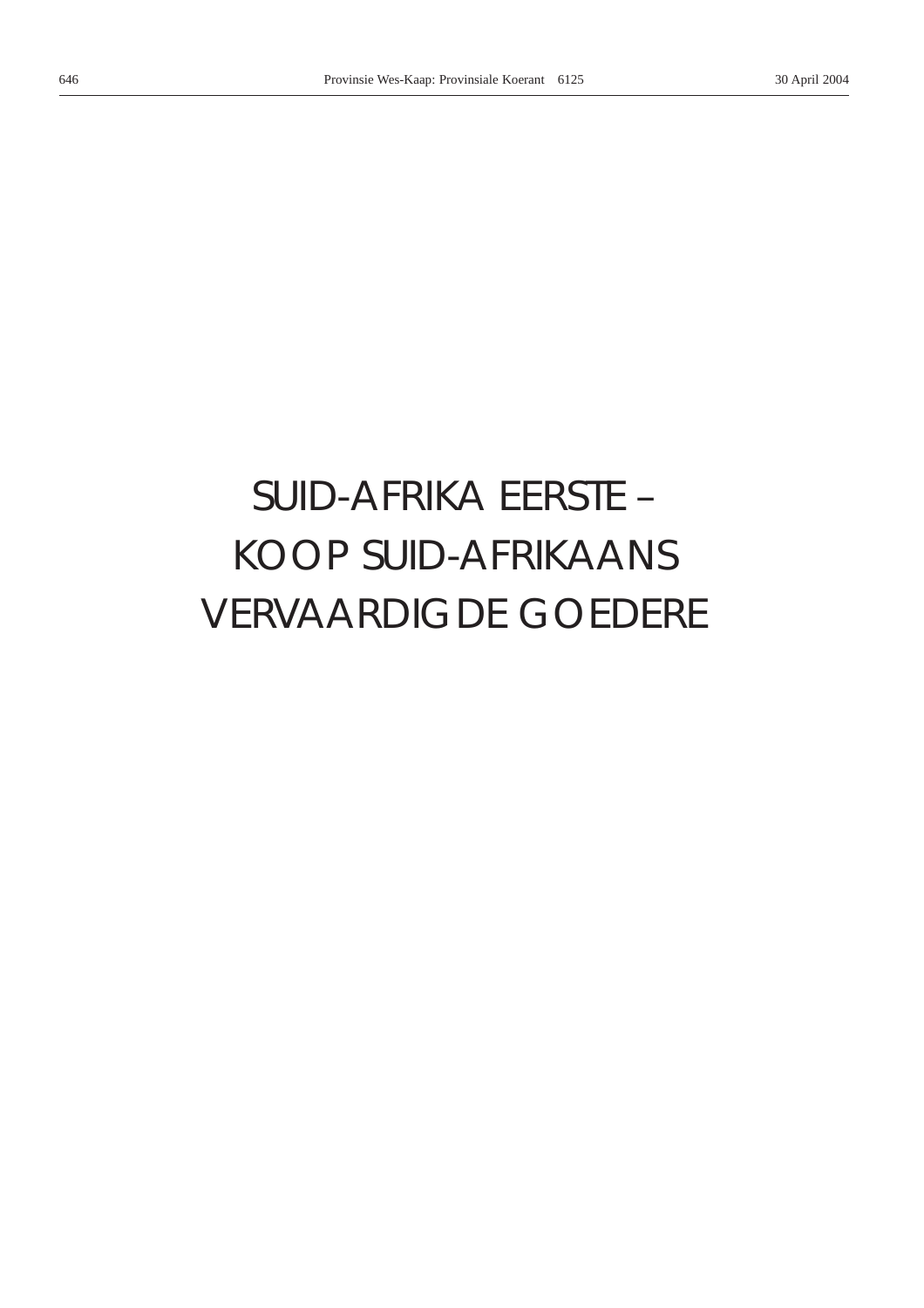# **The ''Provincial Gazette'' of the Western Cape** appears every Friday, or if that day is a public holiday, on the last preceding working day. ———— *Subscription Rates* R46,00 per half-year, throughout the Republic of South Africa. R46,00 + postage per half-year, Foreign Countries. R92,00 per annum, throughout the Republic of South Africa. R92,00 + postage per annum, Foreign Countries. Subscriptions are payable in advance. *Single copies* are obtainable at Room 12-06, Provincial Building, 4 Dorp Street, Cape Town 8001, at R3,00 per copy. ———— *Advertisement Tariff* First insertion, R13,00 per cm, double column. Repeats R10,00 per cm, double column. Fractions of cm are reckoned as a cm. ———— Notices must reach the Director-General not later than 10:00 on the last working day but one before the issue of the *Gazette*. Whilst every effort will be made to ensure that notices are published as submitted **Die ''Provinsiale Koerant'' van die Wes-Kaap** verskyn elke Vrydag of, as die dag 'n openbare vakansiedag is, op die laaste vorige werkdag. ———— *Tarief van Intekengelde* R46,00 per halfjaar, in the Republiek van Suid-Afrika. R46,00 + posgeld per halfjaar, Buiteland. R92,00 per jaar, in die Republiek van Suid-Afrika. R92,00 + posgeld per jaar, Buiteland. Intekengeld moet vooruitbetaal word. *Los eksemplare* is verkrygbaar by Kamer 12-06, Provinsiale-gebou, Dorpstraat 4, Kaapstad 8001, teen R3,00 per eksemplaar. ———— *Advertensietarief* Eerste plasing, R13,00 per cm, dubbelkolom. Herhaling, R10,00 per cm, dubbelkolom. Gedeeltes van 'n cm word as een cm beskou. ———— Kennisgewings moet die Direkteur-generaal uiterlik om 10:00 op die voorlaaste werkdag voor die uitgawe van die *Koerant* bereik. Hoewel alle pogings aangewend sal word om te sorg dat kennisgewings soos 30 April 2004 Province of Western Cape: Provincial Gazette 6125 647

publiseer nie.

and on the date desired, the Administration does not accept responsibility for errors, omissions, late publications or failure to publish.

All correspondence must be addressed to the Director-General, P.O. Box 659, Cape Town 8000, and cheques, bank drafts, postal orders and money orders must be made payable to the Provincial Administration Western Cape.

Alle briefwisseling moet aan die Direkteur-generaal, Posbus 659, Kaapstad 8000, gerig word en tjeks, bankwissels, posorders en poswissels moet aan die Provinsiale Administrasie Wes-Kaap.

ingedien en op die verlange datum gepubliseer word, aanvaar die Administrasie nie verantwoordelikheid vir foute, weglatings, laat publikasies of versuim om dit te